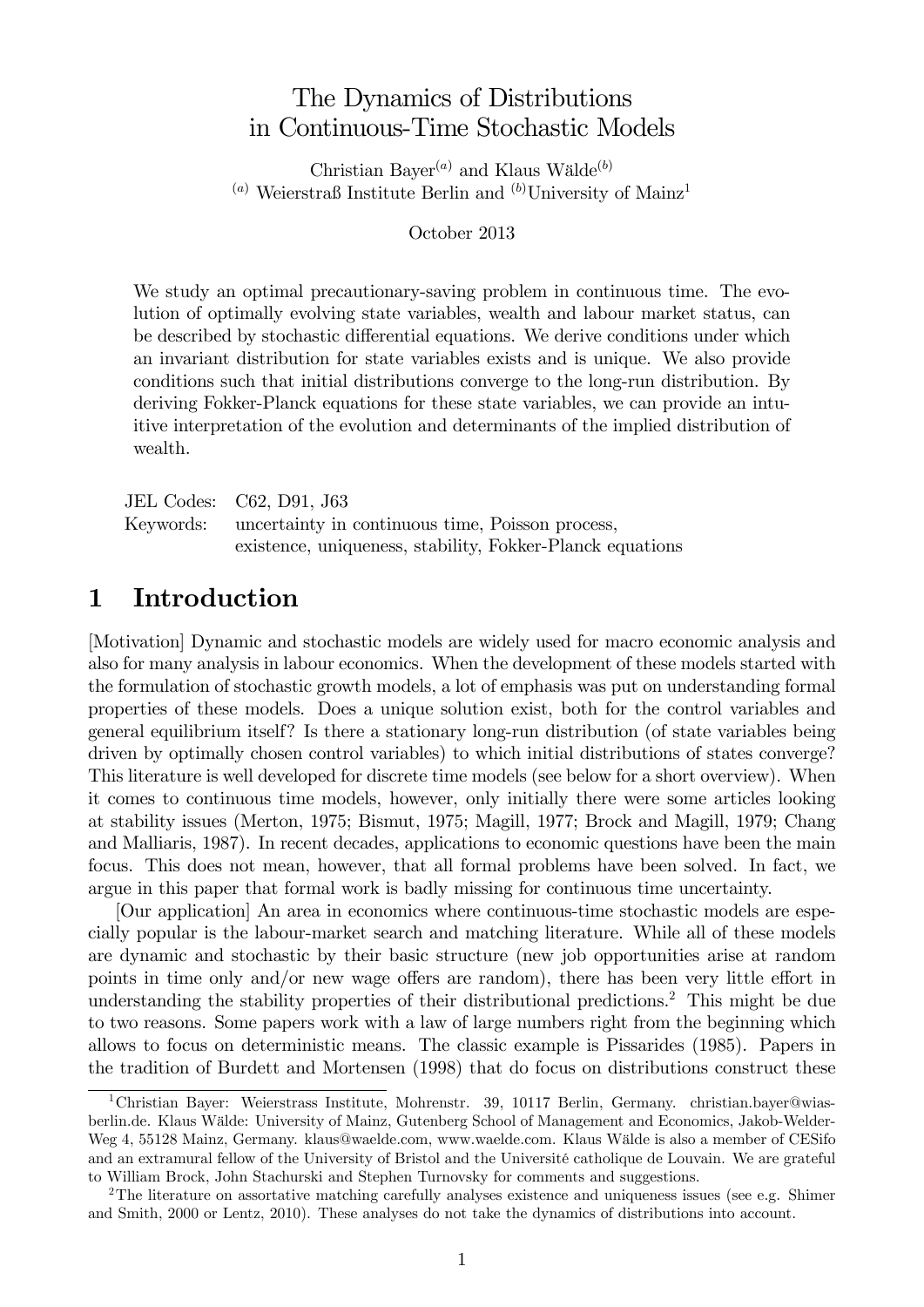distributions by focusing on "steady states", i.e. on distributions which are time-invariant.<sup>3</sup> While this approach is extremely fruitful to understand a lot of important issues, one might also want to understand how distributions evolve over time.<sup>4</sup> Once this becomes the objective, the issue of stability and uniqueness of a long-run stationary distribution becomes central.

[Objectives] The goal of this paper is threefold: First, we introduce methods for analysing existence and stability of distributions described by stochastic differential equations from the mathematical literature. The approach to proving the existence and uniqueness of an invariant distribution and its ergodicity, i.e. of convergence to the said distribution, builds on the work of Meyn and Tweedie (1993 a,b,c) and Down et al. (1995). Their work is especially useful for understanding properties of systems driven by jump processes.<sup>5</sup> The methods we use here are therefore particularly relevant for the search and matching analyses cited above.

Second, we use these methods to analyse stability properties of a model of search and matching where individuals can smooth consumption by accumulating wealth. This model would be an ingredient of any extension of textbook search and matching models in continuous time that allow for self-insurance. Individuals have constant relative risk aversion and an infinite planning horizon. Optimal behaviour implies that the two state variables of an individual, wealth and employment status, follow a process described by two stochastic differential equations. We analyse under which conditions an invariant (stationary) distribution for wealth and employment status exists, is unique and when the model is stable in the sense that the distribution converges for any initial distribution to the unique invariant one. The corresponding theorem is proven.

Our third objective consists in providing some economic interpretations for the determinants of the distribution of wealth implied by the matching and saving process. To this end, we provide a tool that embeds the analysis of distributions into a standard mathematical tool - the so-called Fokker-Planck equations. These equations describe the distributional properties of stochastic processes in a fairly general but still intuitive way. The advantage of these equations consists in the fact that one is no longer restricted to specific distributions for which closed-form solutions can be found. The entire dynamics of distributions is described and not simply distributions in a "steady-state". They can also be applied to much more general processes than has been done so far in the literature. By their nature, all existing distributions must be special cases of these general equations. $6$ 

[Findings] One crucial component of our proofs is a smoothing condition. As we allow for Poisson processes, we have to use more advanced methods based on T-processes than in the case of a stochastic differential equation driven by a Brownian motion. In the latter case the strong smoothing properties of Brownian motion can be used to obtain the strong Feller property. In this sense, the corresponding analysis will often be more straightforward than the one presented here. For the wealth-employment process of our model, we find that the wealth process is not smoothing and the strong Feller property does not hold. However, for the economically relevant parameter case (the low-interest rate regime), we can still show a strong version of recurrence (namely Harris recurrence) by using a weaker smoothing property, and

<sup>3</sup>Papers in this tradition include Postel-Vinay and Robin (2002), Cahuc et al. (2006), Moscarini (2005) and Burdett et al. (2011), to name just a few.

<sup>4</sup>There is a very recent strand of the literature which inquires into the evolution of distributions over the business cycle. Examples include Moscarini and Postel-Vinay (2008, 2013), Coles and Mortensen (2011) and Kaas and Kircher (2011). None of these papers uses the methods we propose here.

<sup>5</sup>These methods are also used for understanding how to estimate models that contain jumps (e.g. Bandi and Nguyen, 2003) or for understanding long-term risk-return trade-offs (Hansen and Scheinkman, 2009).

 $6$ As Fokker-Planck equations describe densities, this method would allow for structural maximum likelihood estimation of models that include additional features to those usually captured in labour models (see e.g. van den Berg, 1990; Postel-Vinay and Robin, 2002; Flinn, 2006 or Launov and Wälde, 2013). In work in progress, we use the Fokker-Planck equations derived in this paper to understand determinants of the wealth distribution of a cohort in the US based on the NLSY79.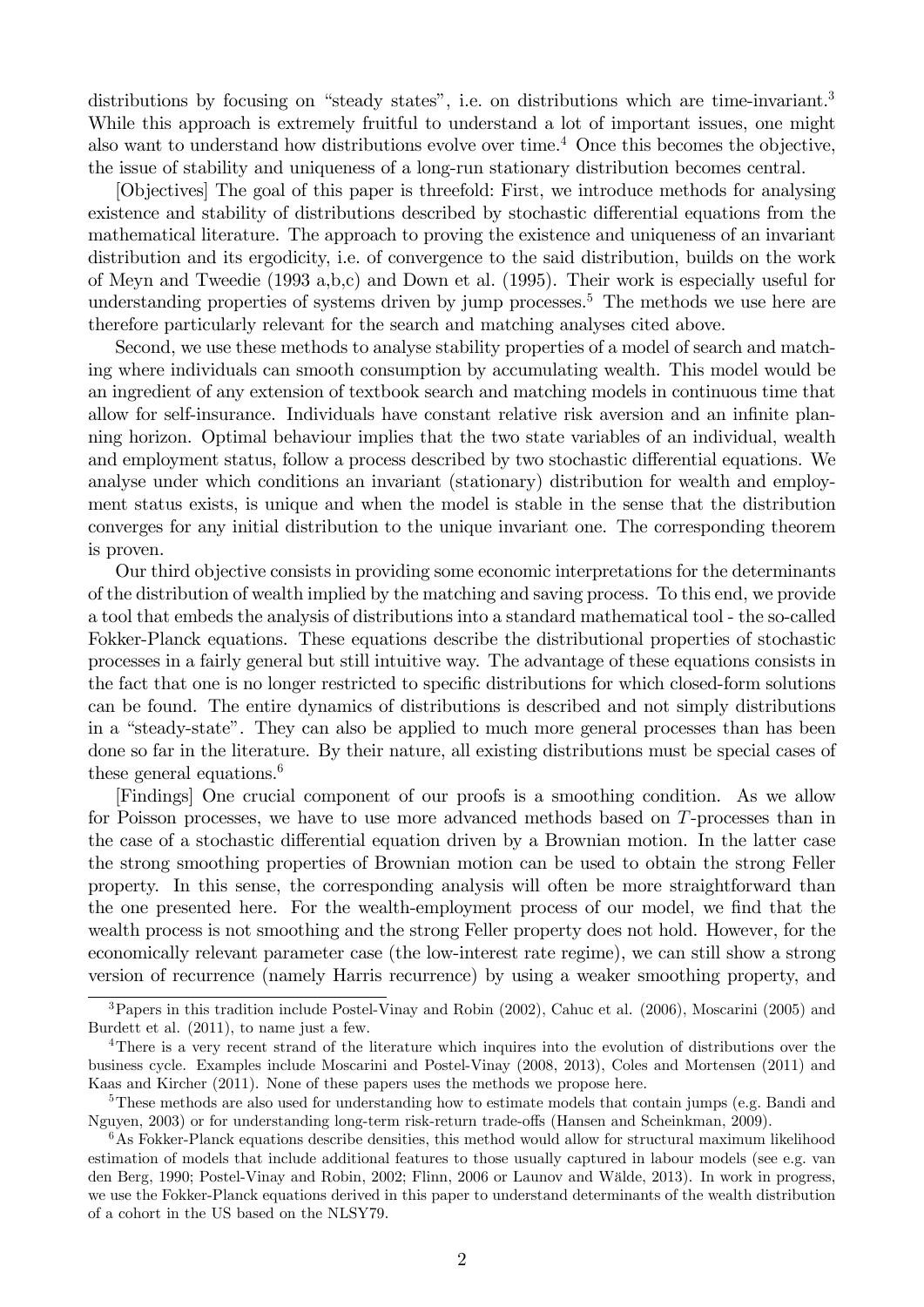thus obtain uniqueness of the invariant distribution. Ergodicity is then implied by properties of discrete skeleton chains.

Using the Dynkin formula, we compute the Fokker-Planck equations for the wealth-employment status system, a two-dimensional partial differential equation system. It describes the evolution of the density of wealth and employment status over time, given some initial condition. When we are interested in long-run properties only, we can set time derivatives equal to zero in the Fokker-Planck equations and obtain an ordinary two-dimensional non-autonomous differential equation system. Boundary conditions can be motivated from our phase diagram analysis.

The big advantage of our example for illustrating the usefulness of Fokker-Planck equations, consists in the generic nature of the resulting stochastic system. There will be one fundamental equation that describes the ins into and outs out of employment. Then, there will be one "dependent" equation that describes the accumulation of wealth. If wealth is replaced by firm-size, human capital, entitlement to benefits or duration in employment or unemployment, exactly the same structure occurs.

[Table of contents] The structure of our paper is as follows. The next section relates our analysis to the literature. Section 3 presents the consumption-saving problem and derives the stochastic differential equations describing the evolution of state variables. Section 4 proves existence and uniqueness of an invariant measure for the state variables together with convergence to the long-run invariant distribution. Section 5 provides a more applied approach to describing the dynamics of distributions by presenting the Fokker-Planck equations. The final section concludes. Appendix A provides some general background to stochastic processes in continuous time to which we refer in the main text. Appendix B derives the Fokker-Planck equations step by step.

## 2 Related literature

Let us relate our approach to the more formal literature. In discrete time models, a classic analysis was undertaken by Brock and Mirman (1972). They analyse an infinite-horizon optimal stochastic growth model with discounting where uncertainty results from total factor productivity. They show inter alia that "the sequence of distribution functions of the optimal capital stocks converges to a unique limiting distribution." Methodologically, they use parts of the classical stability theory of Markov chains, but mainly rely on properties of their model. A nice presentation of stability theory for Markov processes with a general state space is by Futia (1982). He uses an operator-theoretic approach exploiting results from the theory of continuous linear operators on Banach spaces. Hopenhayn and Prescott (1992) analyse existence and stability of invariant distributions exploiting monotonicity of decision rules that result from optimal behaviour of individuals. Their approach mainly relies on fixed point theorems for increasing maps and increasing operators on measures (in the sense of stochastic dominance). Partially inspired by Bhattacharya and Lee (1988), Kamihigashi and Stachurski (2012, 2013) considerably weaken the assumptions of Hopenhayn and Prescott, in particular allowing for unbounded shocks in models for exploitation of renewable resources or dynamic models for wealth distributions in discrete time. Bhattacharya and Majumdar (2004) provide an overview of results concerning the stability of random dynamic systems with a brief application to stochastic growth. Nishimura and Stachurski (2005) present a stability analysis based on the Foster–Lyapunov theory of Markov chains. For a survey of stochastic optimal growth models, see Olson and Roy (2006). A stochastic growth model with capital and human capital accumulation is studied by Krebs (2006). The effect of predicting shocks was analysed recently by Roy and Zilcha (2012).

In the literature on precautionary savings, Huggett (1993) analyses an exchange economy with idiosyncratic risk and incomplete markets. Agents can smooth consumption by holding an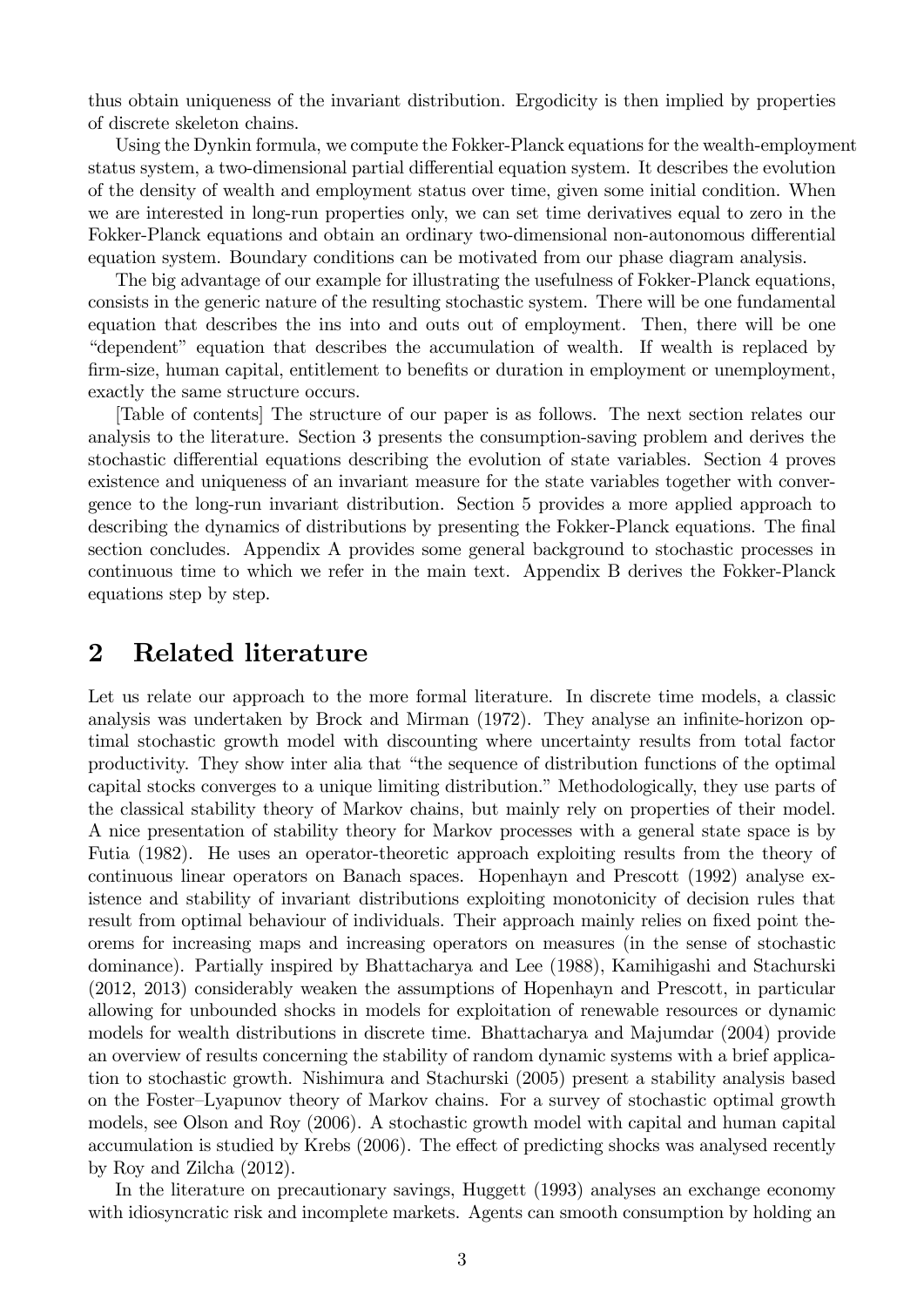asset and endowment in each period is either high or low, following a stationary Markov process. This structure is similar in spirit to our setup. Huggett provides existence and uniqueness results for the value function and the optimal consumption function and shows that there is a unique long-run distribution function to which initial distributions converge. Regarding stability, he relies on the results of Hopenhayn and Prescott (1992).

The theory we will employ below provides a useful contribution to the economic literature as the latter, as just presented, focuses on related, but different methods. For one, we treat Markov processes in continuous time, while references in the macro-economic literature in the context of Markov-process stability are mostly related to discrete time.<sup>7</sup> But even in discrete time, the theory of T-processes of Meyn and Tweedie (a weaker version of strong Feller processes), seems new in the economics literature. While relying on other results from Meyn and Tweedie (1993a), Kamihigashi and Stachurski (2012, 2013), for instance, infer stability from order mixing properties instead.

In the economic continuous-time literature, the starting point is Merton's (1975) analysis of the continuous-time stochastic growth model. For the case of a constant saving rate and a Cobb-Douglas production function, the "steady-state distributions for all economic variables can be solved for in closed formî. No such closed form results are available of course for the general case of optimal consumption. Chang and Malliaris (1987) also allow for uncertainty that results from stochastic population growth as in Merton (1975) and they assume the same exogenous saving function where savings are a function of the capital stock. They follow a different route, however, by studying the class of strictly concave production functions (thus including CES production function and not restricting their attention to the Cobb-Douglas case). They prove ìexistence and uniqueness of the solution to the stochastic Solow equationî. The build their proof on the so-called reflection principle. More work on growth was undertaken by Brock and Magill (1979) building on Bismut (1975). Magill (1977) undertakes a local stability analysis for a many-sector stochastic growth model with Brownian motions using methods going back to Rishel (1970). All of these models use Brownian motion as their source of uncertainty and do not allow for Poisson jumps. To the best of our knowledge, not much (no) work has been done on these issues since then.

The principles behind and the derivation of the Fokker-Planck equation (FPE) for Brownian motion are treated e.g. in Friedman  $(1975, ch. 6.5)$  or Øksendal  $(1998, ch. 8.1)$ . For our case of a stochastic differential equation driven by a Markov chain, we use the infinitesimal generator as presented e.g. in Protter (1995, ex. V.7). From general mathematical theory, we know that the density satisfies the corresponding FPE  $\frac{\partial}{\partial t}p(t, x) = A^*p(t, x)$ , where p denotes the density of the process with state variable x at time t and  $A^*$  is the adjoint operator of the infinitesimal generator  $A$  of this process. We follow this approach in our framework and obtain the FPE for the law of the employment-wealth process.

In economics, versions of Fokker-Planck equations, equivalently called Kolmogorov forward equations, are rarely used or referred to so far. Lo (1988) derives a FPE for a one-dimensional process. Merton (1975) applies the method to analyse distributional properties of a stochastic Solow growth model. Bertola and Caballero (1994) study the distribution of capital when investment is irreversible. Klette and Kortum (2004) employ a method related to FPEs to derive firm-size distributions. Moscarini (2005) uses them to derive the distribution of the belief about the quality of a match. Koeniger and Prat (2007) obtain an employment distribution and Prat (2007) describes the distribution of detrended productivity. Impullitti et al. (2011) study the Örm-size distribution in an international trade context. Stokey (2008) provides a text-book treatment of Kolmogorov forward and backward equations for Brownian motion.

<sup>&</sup>lt;sup>7</sup>Continuous time models are treated thoroughly, but under different conditions, in the finance literature. As an example, Raimondo (2005) proves existence of equilibrium in a model with incomplete and with complete markets. Anderson and Raimondo (2008) prove dynamic completeness of the equilibrium price process.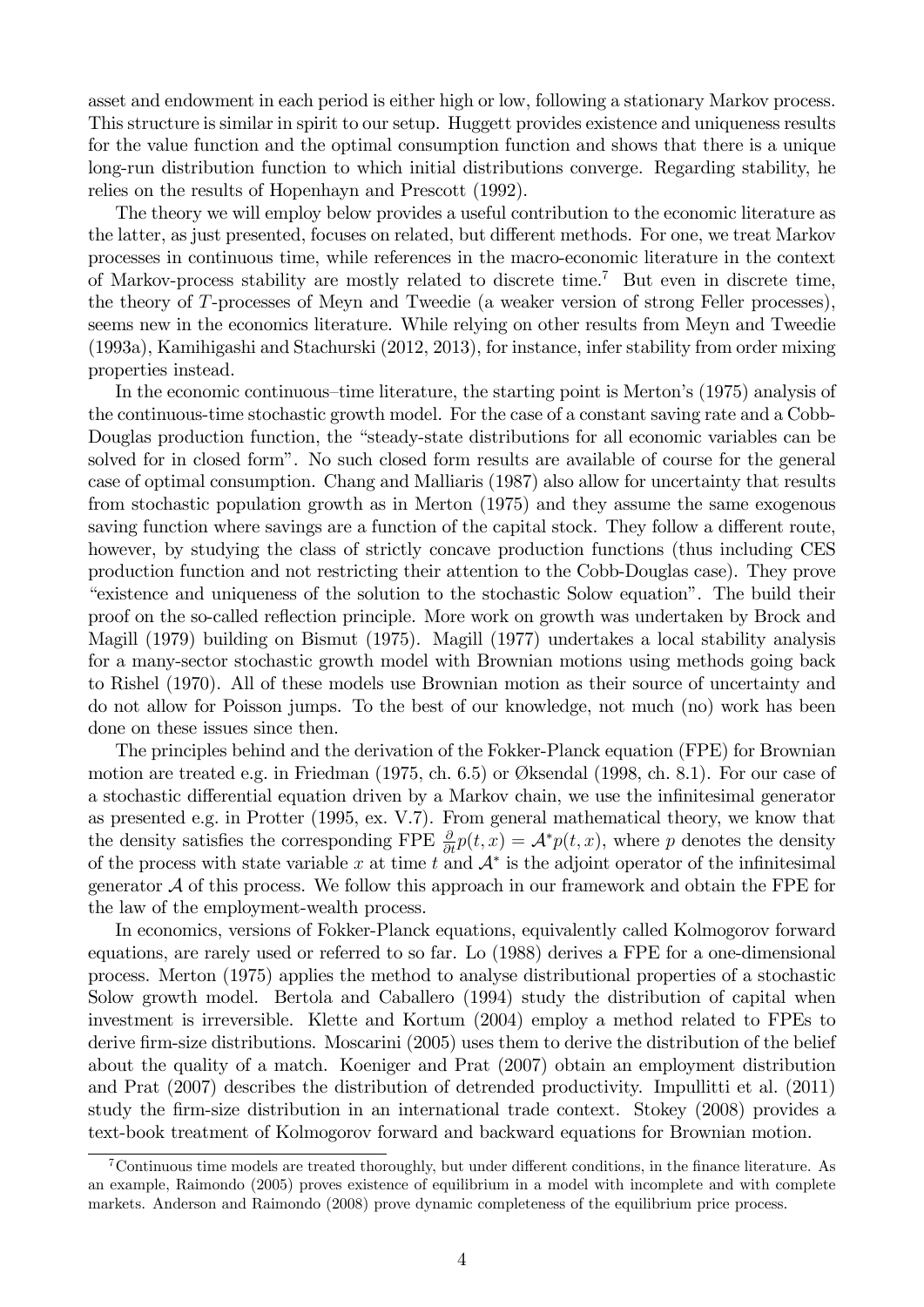The main difference in our application consists in its considerable generalization (as we allow for a system of stochastic differential equations with jumps), in the detailed derivation and in the explanations linking the derivation to standard methods taught in advanced graduate courses. The only new tool we require is the Dynkin formula. This approach focusing on the principles of FPEs in a tractable and accessible way should allow and encourage a much wider use of this tool for other applications. We would like to move Fokker-Planck equations much more into the mainstream. In fact, one could argue that Fokker-Planck equations should become a tool as common as Keynes-Ramsey rules.<sup>8</sup>

By transforming the FPEs from equations describing densities into equations describing distribution functions, we obtain a description of densities whose intuitive interpretation is very similar to derivations of less complex distributions as in Burdett and Mortensen (1998) or Burdett et al. (2011). In addition, however, our equations exhibit new "advection" terms that capture the shift of the distribution due to the evolution of the additional state variable, i.e. due to wealth.

## 3 The model

## 3.1 The setup and optimal consumption

Consider an individual that maximizes a standard intertemporal utility function,  $U(t)$  =  $E_t \int_t^{\infty} e^{-\rho[\tau-t]} u(c(\tau)) d\tau$ , where expectations need to be formed due to the uncertainty of labour income which in turn makes consumption  $c(\tau)$  uncertain. The expectations operator is denoted  $E_t$  and conditions on the current state in t. The planning horizon starts in t and is infinite. The time preference rate  $\rho$  is positive. We assume that the instantaneous utility functions has a CRRA structure

$$
u\left(c\left(\tau\right)\right) = \frac{c\left(\tau\right)^{1-\sigma} - 1}{1-\sigma} \tag{1}
$$

with  $\sigma \neq 1$ . All proofs for the logarithmic case  $\sigma = 1$  should work accordingly.

Each individual can save in an asset a. Allowing optimal consumption to be a function of state variables,  $c(a(t), z(t))$ , the optimal evolution of individual wealth is given by

$$
da(t) = \{ra(t) + z(t) - c(a(t), z(t))\} dt.
$$
 (2)

Wealth  $a(t)$  increases (or decreases) per unit of time dt if capital income  $ra(t)$  plus labour income  $z(t)$  is larger (or smaller) than optimally chosen consumption  $c(a(t), z(t))$ . Labour income  $z(t)$  is given by constants w and  $b^9$  and is described by the second constraint of the household, a stochastic differential equation,

$$
dz(t) = \Delta dq_{\mu} - \Delta dq_{s}, \quad \Delta \equiv w - b. \tag{3}
$$

The Poisson process  $q_s$  counts how often our individual moves from employment into unemployment. The arrival rate of this process is given by  $s > 0$  when the individual is employed and by  $s = 0$  when the individual is unemployed. The Poisson process related to job finding is denoted by  $q_{\mu}$  with an arrival rate  $\mu > 0$  when unemployed and  $\mu = 0$  when employed (as there is no search on the job). It counts how often the individual finds a job. In effect,  $z(t)$  is a continuous time Markov chain with state space  $\{w, b\}$ , where the transition  $w \to b$  happens with rate s and the transition  $b \to w$  with rate  $\mu$ . This description of z will be used in the remainder of

<sup>8</sup>We would like to thank Philipp Kircher for having put this so nicely.

<sup>&</sup>lt;sup>9</sup>In some broader equilibrium perspective, w and b would be endogenous objects. As long as there is only idiosyncratic risk and income is a deterministic function of time, all of our proofs below would work as well.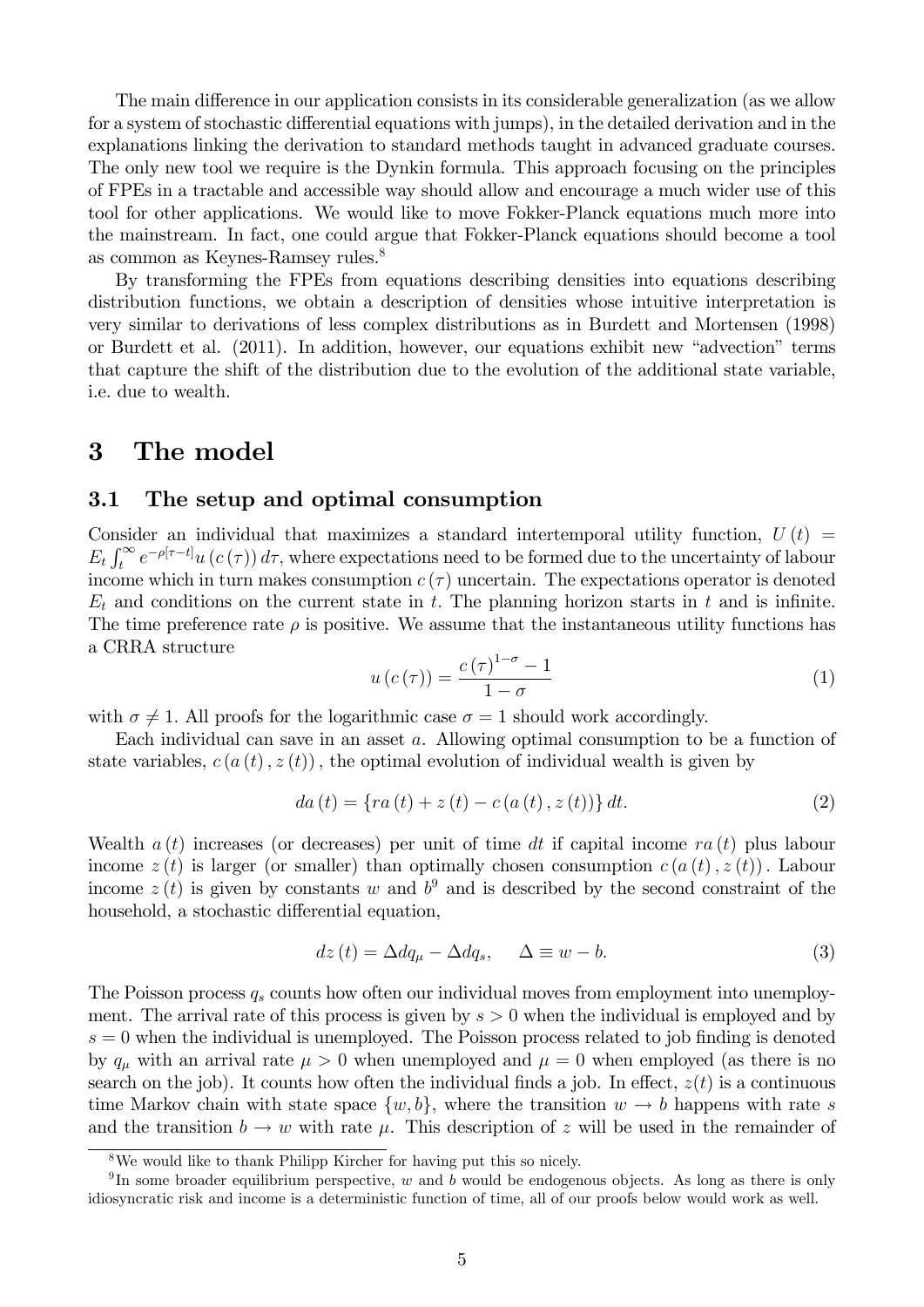the paper. As usual, the wealth-employment process  $(a, z)$ , is defined on a probability space  $(\Omega, \mathcal{F}, P)^{10}$ 

We now let the individual maximize her objective function by choosing a consumption path subject to the budget constraint (2) and the equation for the employment status (3). Optimal consumption is described by the following generalized Keynes-Ramsey rules which extends the approach suggested by W‰lde (1999) for the case of an uncertain interest rate to our case of uncertain labour income. We suppress the time argument for readability. Consumption  $c(a_w, w)$  of an employed individual with current wealth  $a_w$  follows (see app. C.1)

$$
-\frac{u''(c(a_w, w))}{u'(c(a_w, w))}dc(a_w, w) = \left\{r - \rho + s \left[\frac{u'(c(a_w, b))}{u'(c(a_w, w))} - 1\right]\right\}dt - \frac{u''(c(a_w, w))}{u'(c(a_w, w))}[c(a_w, b) - c(a_w, w)]dq_s
$$
(4a)

while her wealth evolves according to

$$
da_w = [ra_w + w - c(a_w, w)] dt.
$$
\n(4b)

Analogously, solving for the optimal consumption of an unemployed individual with current wealth  $a<sub>b</sub>$  yields

$$
-\frac{u''(c(a_b, b))}{u'(c(a_b, b))}dc(a_b, b) = \left\{r - \rho - \mu \left[1 - \frac{u'(c(a_b, w))}{u'(c(a_b, b))}\right]\right\}dt - \frac{u''(c(a_b, b))}{u'(c(a_b, b))}[c(a_b, w) - c(a_b, b)]dq_{\mu}
$$
(4c)

and her wealth follows

$$
da_b = [ra_b + b - c(a_b, b)]dt.
$$
\n(4d)

Without uncertainty about future labor income, i.e.  $s = \mu = dq_s = dq_\mu = 0$ , the above Keynes-Ramsey rules reduce to the classical deterministic consumption rule,  $-\frac{u''(c)}{u'(c)}$  $\frac{u^{\alpha}(c)}{u'(c)}\dot{c} = r \rho$ . The additional s [...] term in (4a) shows that consumption growth is faster under the risk of a job loss. Note that the expression  $[u'(c(a_w, b)) / u'(c(a_w, w)) - 1]$  is positive as consumption  $c(a_w, b)$  of an unemployed worker is smaller than consumption of an employed worker  $c(a_w, w)$ (see lem. C.12 for a proof) and marginal utility is decreasing,  $u'' < 0$ . Similarly, the  $\mu$ [...] term in (4c) shows that consumption growth for unemployed workers is smaller.

As the additional term in (4a) contains the ratio of marginal utility from consumption when unemployed relative to marginal utility when employed, this suggests that it stands for precautionary savings (Leland, 1968, Aiyagari, 1994, Huggett and Ospina,  $2001$ ).<sup>11</sup> When marginal utility from consumption under unemployment is much higher than marginal utility from employment, individuals experience a high drop in consumption when becoming unemployed. If relative consumption shrinks as wealth rises, i.e. if  $\frac{d}{da}$  $\frac{c(a,w)}{c(a,b)} < 0$ , reducing this gap and smoothing consumption is best achieved by fast capital accumulation. This fast capital accumulation would go hand in hand with fast consumption growth as visible in (4a).

In the case of unemployment, the  $\mu$ [...] term in (4c) suggests that the possibility to find a new job induces unemployed individuals to increase their current consumption level. Relative to

 $10$ Our model can be seen as a continuous-time model in the spirit of Aiyagari (1994). A similar model is used by Lise (2013) that allows for on-the-job search. He does not employ Fokker-Planck equations and abstracts from existence and stability analyses.

 $11$  If the individual knew the points in time where she moves to another state, the Keynes-Ramsey rule would not display this term. In fact, an explicit solution for the consumption *level* would be available for any wage path (see e.g. Wälde, 2012, eq.  $(5.6.10)$ ).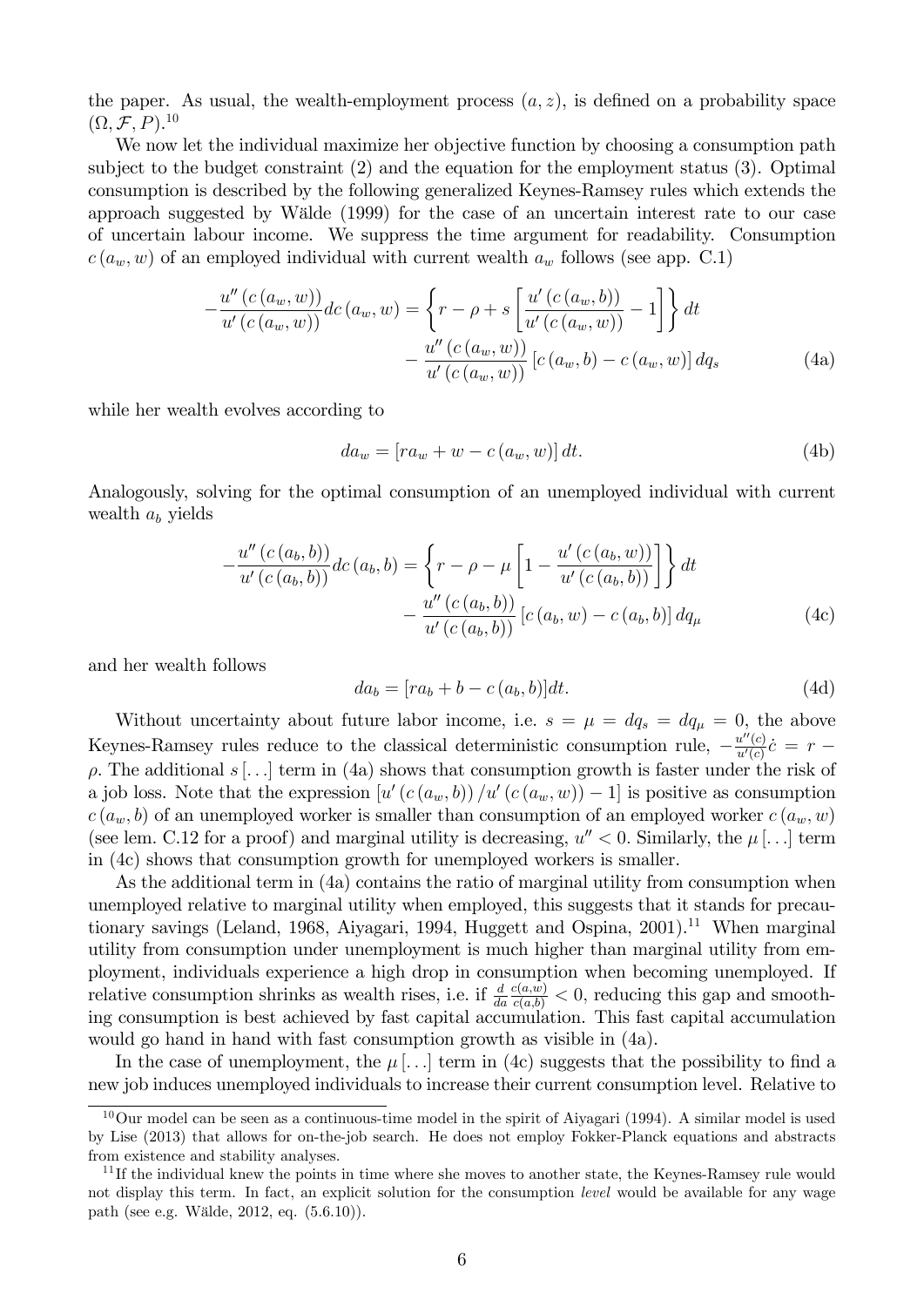a situation in which unemployment is an absorbing state (once unemployed, always unemployed, i.e.  $\mu = 0$ , the prospect of a higher labor income in the future reduces the willingness to give up todayís consumption. With higher consumption levels, wealth accumulation is lower and consumption growth is reduced.

The stochastic dq-terms in (4a) and (4c) (tautologically) represent the discrete jumps in the level of consumption whenever the employment status changes. We will understand more about these jumps after the phase-diagram analysis below.

For our analysis to follow, we assume that the interest rate is lower than the time-preference rate,  $r < \rho$ . For convenience, we also assume that the initial wealth level  $a(t)$  is chosen inside the interval  $[-b/r, a^*_{w}]$ . The lower bound  $-b/r$  is a natural borrowing constraint as discussed below and the upper bound  $a_w^*$  is endogenously determined below as well.<sup>12</sup>

## 3.2 An illustration of consumption and wealth dynamics

The dynamics of consumption and wealth can be illustrated in the wealth-consumption space. The background for this illustration results from initially focusing on the evolution between jumps and by eliminating time as exogenous variable. Computing the derivatives of consumption with respect to wealth in both states and considering wealth as the exogenous variable, we obtain a two-dimensional system of non-autonomous ordinary differential equations (ODE). As wealth is now the argument for these two differential equations, there is no longer a need to distinguish between wealth of employed and unemployed workers (i.e. between  $a_w$  and  $a_b$ ). The dynamics between jumps therefore follows

$$
-\frac{u''(c(a, w))}{u'(c(a, w))}\frac{dc(a, w)}{da} = \frac{r - \rho + s\left[\frac{u'(c(a, b))}{u'(c(a, w))} - 1\right]}{ra + w - c(a, w)},
$$
(5a)

$$
-\frac{u''(c(a,b))}{u'(c(a,b))}\frac{dc(a,b)}{da} = \frac{r-\rho-\mu\left[1-\frac{u'(c(a,w))}{u'(c(a,b))}\right]}{ra+b-c(a,b)}.
$$
(5b)

With two boundary conditions, this system provides a unique solution for  $c(a, w)$  and  $c(a, b)$ . Once solved, the effect of a jump is then simply the effect of a jump of consumption from, say,  $c(a, w)$  to  $c(a, b)$ .

Properties of this system can then be illustrated in the usual way by plotting zero-motion lines and by plotting the sign of the derivatives into a phase diagram. Following these steps, it turns out (see app. C.2) that there is an endogenous upper limit  $a_w^*$  of the wealth distribution determined by the zero-motion line for consumption. The ratio of consumption at this point is given by

$$
\frac{u'(c(a_w^*,b))}{u'(c(a_w^*,w))} \equiv 1 - \frac{r-\rho}{s}.\tag{6}
$$

Joint with an endogenous natural borrowing limit of  $a \ge -b/r$  (see app. C.3), this allows us to plot a phase diagram as in fig.  $1<sup>13</sup>$  This figure displays wealth on the horizontal and consumption  $c(a, z)$  on the vertical axis. It plots dashed zero-motion lines for  $a_w$  and  $c(a, w)$ and a solid zero-motion line for  $a<sub>b</sub>$  following from (4b), (55) and (4d), respectively. We assume for this figure that the threshold level  $a_w^*$  is positive.<sup>14</sup> The intersection point of the zero-motion

 $12$ Our discussion below suggests that wealth will lie within this intervall after a finite lenght of time with probability one even when initial wealth  $a(t)$  lies outside the intervall.

<sup>&</sup>lt;sup>13</sup>App. C proves various properties of our system used for plotting this phase diagram under a mild technical condition. A proof of the existence of an optimal consumption path is in app. D.

<sup>&</sup>lt;sup>14</sup>This is of course a quantitative issue. In ongoing numerical work, the threshold is positive for reasonable parameter values. It approaches infinity for r approaching  $\rho$ .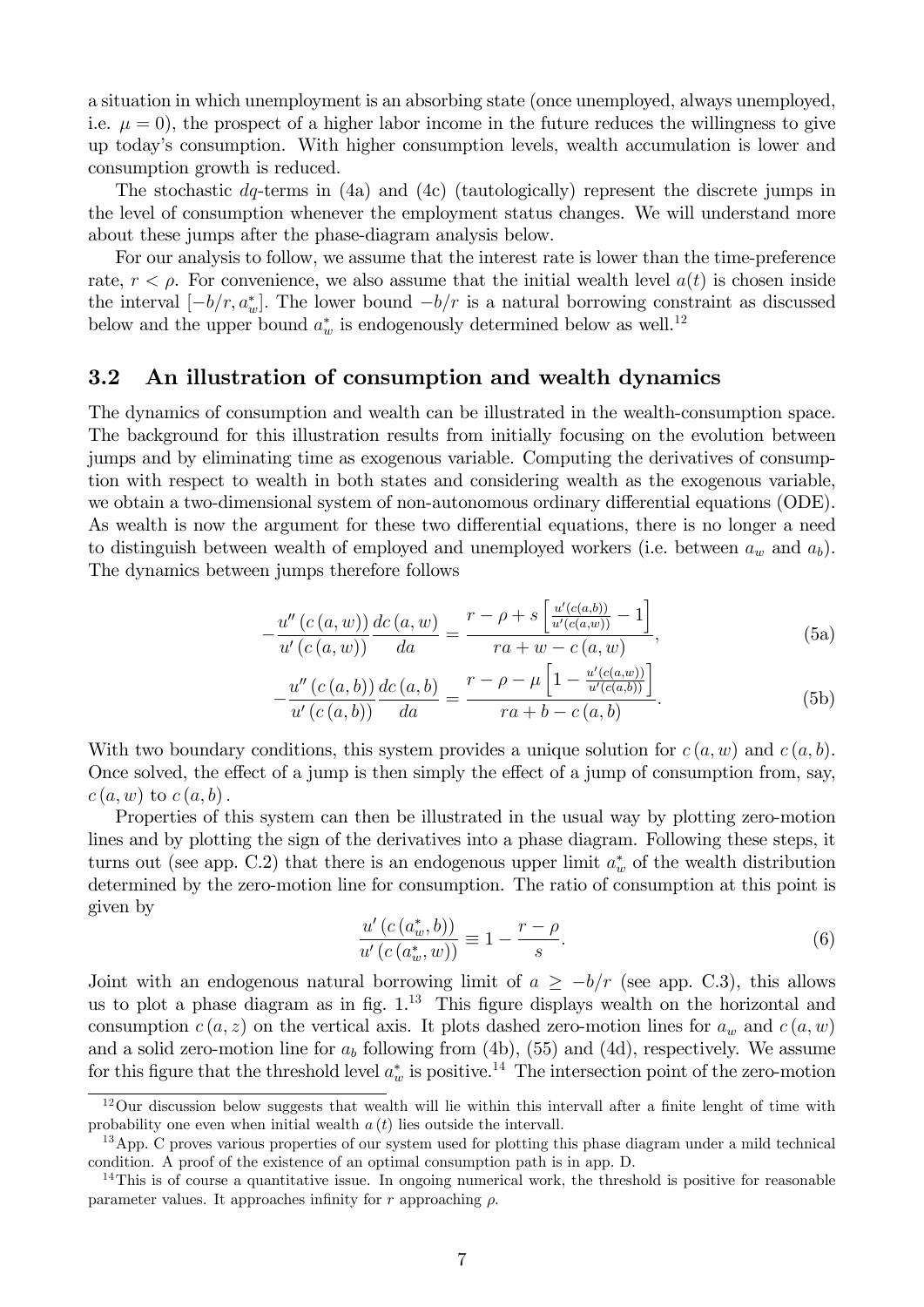lines for  $c(a, w)$  and  $a_w$  is the temporary steady state (TSS),

$$
\Theta \equiv (a_w^*, c(a_w^*, w)). \tag{7}
$$

We call this point temporary steady state for two reasons. On the one hand, employed workers experience no change in wealth, consumption or any other variable when at this point (as in a standard steady state of a deterministic system). On the other hand, the expected spell in employment is finite and a random transition into unemployment will eventually occur. Hence, the state in  $\Theta$  is steady only temporarily.

As we know from the proposition in app. C.2 that consumption for the unemployed always falls, both consumption and wealth fall above the zero-motion line for  $a<sub>b</sub>$ . The arrow-pairs for the employed workers are also added. They show that one can draw a saddle-path through the TSS. To the left of the TSS, wealth and consumption of employed workers rise, to the right, they fall.

Relative consumption when the employed worker is in the TSS is given by (6). A trajectory going through  $(a_w^*, c(a_w^*, b))$  and hitting the zero-motion line of  $a_b$  at  $-b/r$  is in accordance with laws of motions for the unemployed worker.



Figure 1 Policy functions for employed and unemployed workers

For our assumption of an interest rate being lower than the time preference rate,  $r < \rho$ , the range of wealth a worker can hold is bounded. Whatever the initial wealth level, there is a positive probability that the wealth level will be in the range  $[-b/r, a_w^*]$  after some finite length of time. For an illustration, consider the policy functions in fig. 1: Wealth decreases both for employed and unemployed workers for  $a > a_w^*$ . The transition into the range  $[-b/r, a_w^*]$  will take place only in the state of unemployment which, however, occurs with positive probability.

When wealth of an individual is within the range  $[-b/r, a_w^*]$ , consumption and wealth will rise while employed and fall while unemployed. While employed, precautionary saving motives drive the worker to accumulate wealth. While unemployed, the worker runs down current wealth as higher income for the future is anticipated  $-$  "postcautionary dissaving" takes place. When a worker loses a job at a wealth level of, say,  $a_w^*/2$ , his consumption level will drop from  $c(a_w^*/2, w)$  to  $c(a_w^*/2, b)$ . Conversely, if an unemployed worker finds a job at, say,  $a = 0$ , her consumption increases from  $c(0, b)$  to  $c(0, w)$ . A worker will therefore be in a permanent consumption and wealth cycle. Given these dynamics, wealth will never leave the interval  $[-b/r, a^*_{w}]$  and one can easily imagine a distribution of wealth over the range  $[-b/r, a^*_{w}]$ .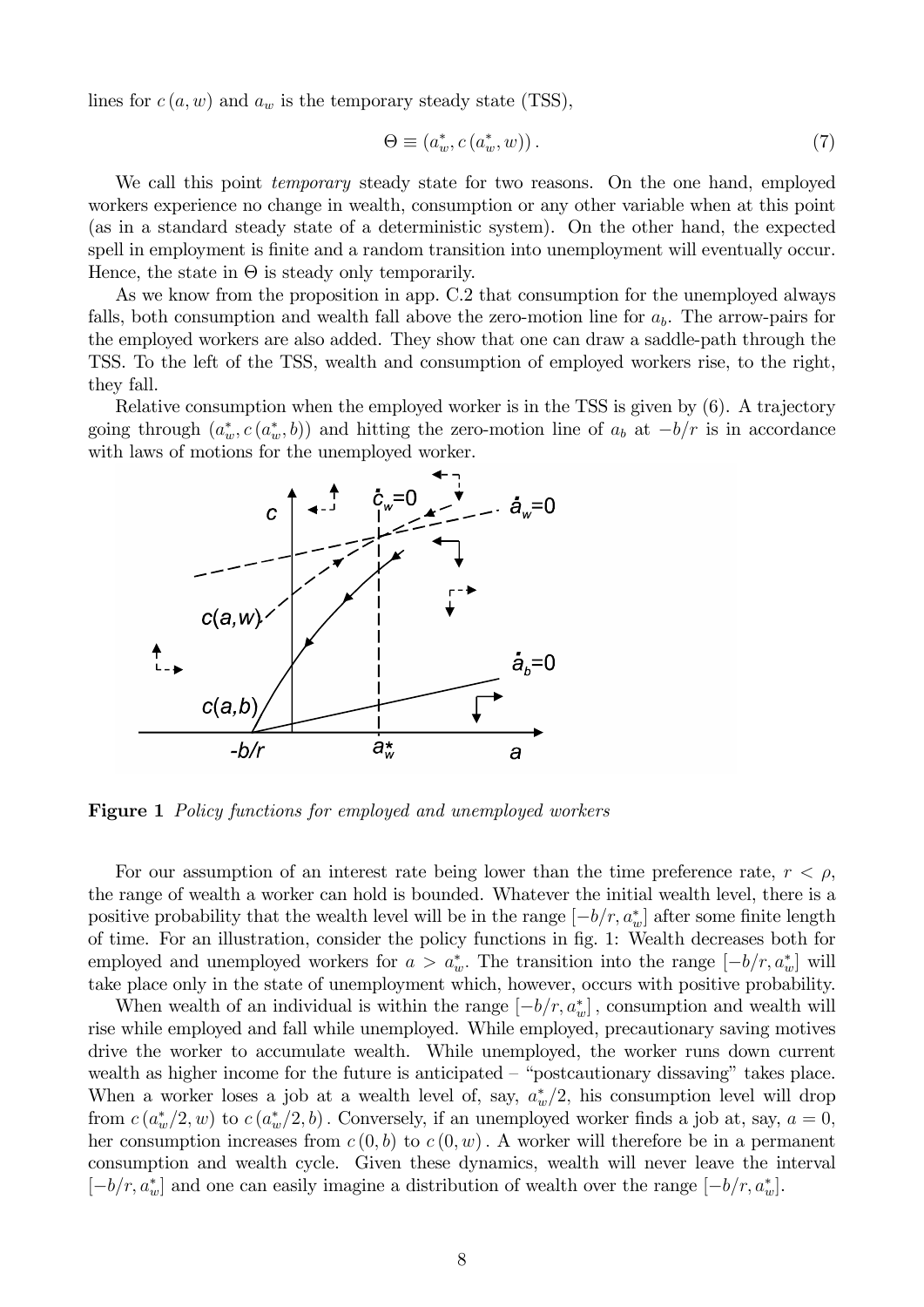## 4 Stability of the wealth-employment process

We would now like to formally understand the stability properties of the model just presented. As the fundamental state variables are wealth (2) and the employment status (3) of an individual, the process we are interested in is the wealth-employment process  $X_{\tau} \equiv (a(\tau), z(\tau))$ . All other variables (like control variables or e.g. factor rewards in a general equilibrium version) are known deterministic functions of the state variables. Hence, if we understand the process governing the state variables, we also understand the properties of all other variables in this model. The state-space of this process  $X_{\tau}$  is  $\mathbf{X} \equiv [-b/r, a_w^*] \times \{w, b\}$  and has all the properties required for the state space in appendix A. Moreover, for the sake of simplicity, we now set the initial time  $t = 0$  – following the usual practice in the mathematical literature. For the necessary mathematical background on the ergodicity theory of Markov processes we refer to appendix A.

## 4.1 Existence

In order to show existence for an invariant probability measure for  $X$ , we need (i) some compactness result for X like boundedness in probability on average recalled in def. A.4 and (ii) a continuity property like the weak Feller property, see prop. A.6. Showing that  $X$  is bounded in probability on average is straightforward: According to def. A.4 we need to find a compact set for any initial condition x and any small number  $\epsilon$  such that the average probability to be in this set is larger than  $1 - \epsilon$ . As our process  $X_{\tau} \equiv (a(\tau), z(\tau))$  is bounded, we can choose the state-space  $\mathbf{X} \equiv [-b/r, a_w^*] \times \{w, b\}$  as our set for any x and  $\epsilon$ . Concerning the weak Feller property, we offer the following

Lemma 4.1 The wealth-employment process has the weak Feller property.

**Proof.** Let us first show that the wealth-employment process depends continuously on its initial values. To see this, fix some  $\omega \in \Omega$ , the probability space, on which the wealthemployment process is defined. Notice that  $z<sub>\tau</sub>(\omega)$  is certainly continuous in the starting values, because any function defined on  $\{w, b\}$  is continuous by our choice of topology. Thus, we only need to consider the wealth process. For fixed  $\omega$ ,  $a_{\tau}(\omega)$  is a composition of solutions to deterministic ODEs, each of which are continuous functions of the respective initial value. Therefore,  $a_{\tau}(\omega)$  is a continuous function of the initial wealth.

Now assume, without loss of generality, that the wealth-employment process has a deterministic initial value  $(a_0, z_0)$  and fix some bounded, continuous function  $f: [-b/r, a_w^*] \times \{w, b\} \to \mathbb{R}$ . For the weak Feller property, we need to show that

$$
P_{\tau}f(a_0, z_0) = E\left(f(a_{\tau}, z_{\tau})\right)
$$

is a continuous function in  $(a_0, z_0)$ . Thus, take any sequence  $(a_0^n, z_0^n)$  converging to  $(a_0, z_0)$  and denote the wealth-employment process started at  $(a_0^n, z_0^n)$  by  $(a_\tau^n, z_\tau^n)$ . Then, by continuous dependence on the initial value,  $(a_\tau^n(\omega), z_\tau^n(\omega)) \to (a_\tau(\omega), z_\tau(\omega))$ , for every  $\omega \in \Omega$ . By continuity of f, this implies convergence of  $f(a_\tau^n(\omega), z_\tau^n(\omega))$ . Since f is bounded, we may conclude convergence  $P_{\tau} f(a_0^n, z_0^n) \to P_{\tau} f(a_0, z_0)$  by the dominated convergence theorem. Thus,  $P_{\tau} f$  is, indeed, bounded and continuous whenever  $f$  is bounded and continuous, and the weak Feller property holds.  $\blacksquare$ 

## 4.2 Uniqueness

Given existence of an invariant distribution, uniqueness will follow from (Harris) recurrence together with irreducibility of the process  $X$ . The details are spelled out in appendix  $A.3$ , in particular in prop. A.7.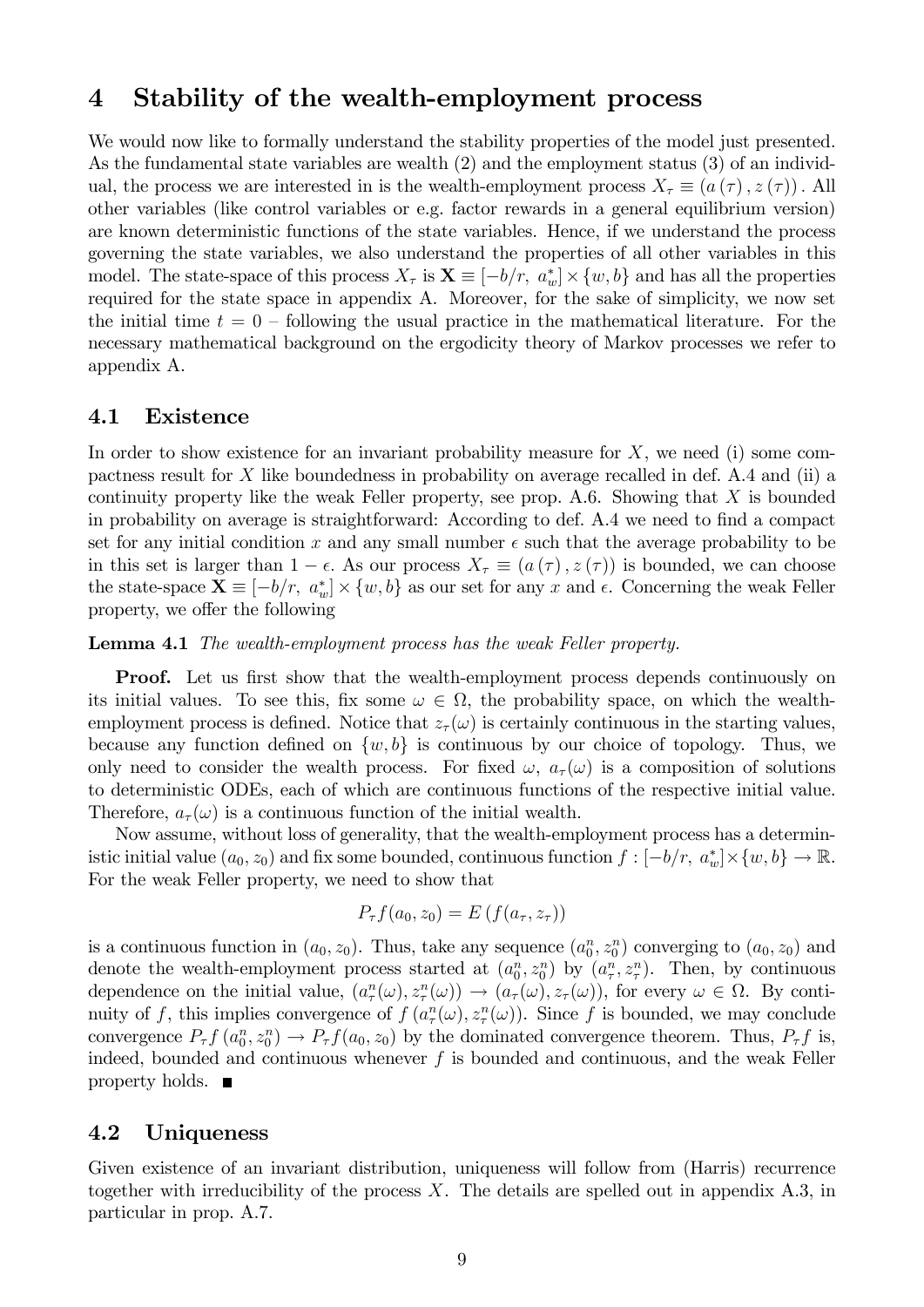We prove irreducibility in the following

**Lemma 4.2** In the low-interest-regime with  $r < \rho$ ,  $(a(\tau), z(\tau))$  is an irreducible Markov process, with the non-trivial irreducibility measure  $\varphi$  introduced in prop. A.2.

**Proof.** Let  $-b/r < a < a_w^*$ ,  $z \in \{w, b\}$ . Then, regardless of the initial point  $a_t \in [-b/r, a_w^*]$ and regardless of  $z_t$ , it is possible to attain the state  $(a, z)$  in finite time with probability greater than zero. Thus, prop. A.2 implies irreducibility with irreducibility measure

$$
\varphi(A) \equiv \int_{\mathbf{X}} R(x, A)\mu(dx), \quad R(x, A) \equiv \int_0^\infty P^t(x, A)e^{-t}dt,
$$

where we can take the Lebesgue measure on  $[-b/r, a_w^*]$  times the counting measure on  $\{w, b\}$ as measure  $\mu$ .

We now go for the more involved proof for Harris recurrence. In order to do this, we employ prop. A.9 and need to prove that  $X$  is a T-process, see def. A.8. Before we do so, consider the following useful auxiliary lemma.

Lemma 4.3 The conditional density of the time of the first jump in employment given that there is precisely one such jump in  $[0, \tau]$  and that  $z(0) = w$  is given by

$$
g_{\tau}^{(1)}(u) = \begin{cases} \frac{\mu - s}{e^{(\mu - s)\tau} - 1} e^{(\mu - s)u}, & 0 \le u \le \tau, & \mu \ne s, \\ 1/\tau, & 0 \le u \le \tau, & \mu = s. \end{cases}
$$

**Proof.** Since the formula is well-known for  $\mu = s$ , we only prove the result for  $\mu \neq s$ . The joint probability of the first jump  $\tau_1 \leq u \leq \tau$  and  $N_{\tau} = 1$ , where  $N_{\tau}$  denotes the number of jumps in  $[0, \tau]$ , is given by

$$
P(\tau_1 \le u, N_\tau = 1) = P(\tau_1 \le u, \tau_2 \ge \tau - \tau_1) = \int_0^u P(\tau_2 \ge \tau - v)se^{-sv}dv
$$
  
= 
$$
\int_0^u e^{-\mu(\tau - v)}se^{-sv}dv = \frac{s}{\mu - s}e^{-\mu\tau}\Big(e^{(\mu - s)u} - 1\Big).
$$

Here,  $\tau_2$  denotes the time between the first and the second jump, and we have used independence of  $\tau_1$  and  $\tau_2$ . Dividing through the probability of  $N_\tau = 1$ , we get

$$
P(\tau_1 \le u | N_\tau = 1) = \frac{e^{(\mu - s)u} - 1}{e^{(\mu - s)t} - 1},
$$

and we obtain the above density by differentiating with respect to u.  $\blacksquare$ 

As discussed in app. A, uniqueness of the invariant distribution of a Markov process is implied by smoothing properties of the process. Obviously, the wealth-employment process  $(a, z)$  does not satisfy the strong Feller property (see def. A.5). Indeed, assume that f :  $[a_b^*, a_w^*] \times \{w, b\} \to \mathbb{R}$  is bounded measurable, but not continuous. For the sake of concreteness, let us assume that f has a jump at some point  $a_b^* < a_0 < a_w^*$ . If there is no jump in the employment status until time  $\tau$  (an event with positive probability), then the trajectory of the wealth process a is deterministic until time  $\tau$  and z is even constant. Hence, on this event the jump cannot be smeared out. On the other hand, the distribution of the jump times has a smooth density. If there is at least one jump until time  $\tau$ , we, therefore, expect the discontinuity of f to be smeared out due to the density of the jump times. If both these heuristics are true, then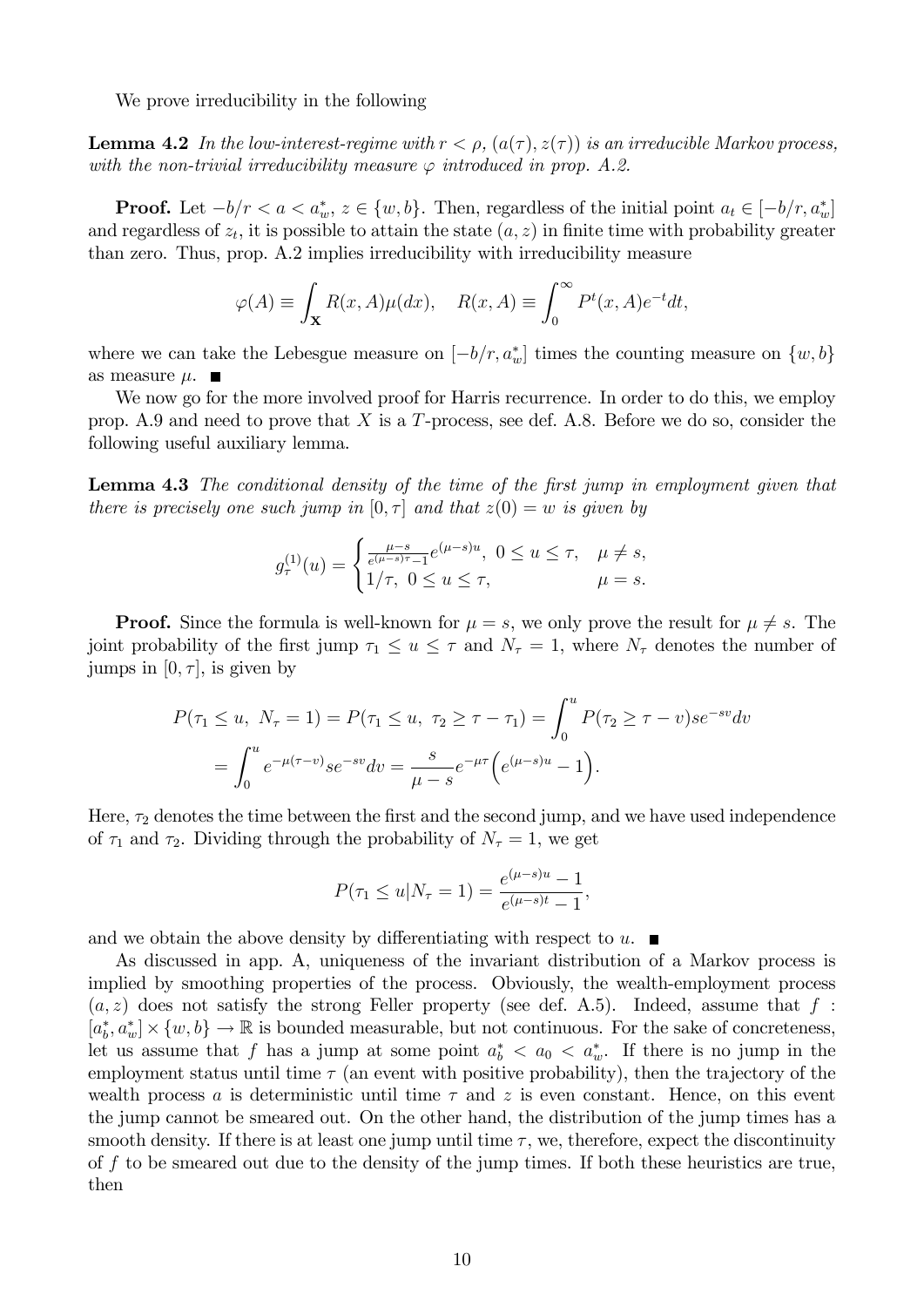• the wealth-employment process is not strong Feller, as

$$
P_{\tau}f(a_0, z_0) = E\left[f(a_{\tau}, z_{\tau})\right] = \underbrace{E\left[f(a_{\tau}, z_{\tau})\mathbf{1}_{N_{\tau}=0}\right]}_{\text{discontinuous in } (a_0, z_0)} + \underbrace{E\left[f(a_{\tau}, z_{\tau})\mathbf{1}_{N_{\tau}>0}\right]}_{\text{continuous in } (a_0, z_0)}
$$

is discontinuous in  $(a_0, z_0)$  – where N denotes the number of jumps in the employment status;

 the wealth-employment status conditioned on the number of jumps being greater then zero should satisfy the strong Feller condition. Hence, the kernel  $T((a_0, z_0), A) = P^{\tau}((a_0, z_0), A \cap$  $\{N_{\tau} > 0\}$  should be a continuous component of  $P^{\tau}$  in the sense of def. A.8. In other words, the wealth-employment process is a T-process.

Indeed, it turns out that these heuristic considerations lead to a correct conclusion.

#### **Theorem 4.4** The wealth-employment process  $(a(\tau), z(\tau))$  is a T-process.

Given that there are some technical difficulties concerning the proof of th. 4.4, we first illustrate our approach heuristically. A formal proof is provided afterwards. The main step in establishing that a kernel T is a continuous component of  $P^{\tau}$  in the sense of def. A.8 is to show continuity. To this end, let us consider a measurable set  $A \subset [a_b^*, a_w^*] \times \{w, b\}$  and define

$$
T_{>0}((a_0, z_0), A) \equiv P^{\tau}((a_0, z_0), A \cap \{N_{\tau} > 0\}) =
$$
  

$$
\int \mathbf{1}_A(a, w) p^{\tau}_{>0}((a_0, z_0), (a, w)) da P (N_{\tau} > 0) +
$$
  

$$
\int \mathbf{1}_A(a, b) p^{\tau}_{>0}((a_0, z_0), (a, b)) da P (N_{\tau} > 0),
$$

where  $p_{>0}^{\tau}((a_0, z_0), (a, z))$  denotes the transition density of the wealth-employment process conditioned on  $\{N_\tau > 0\}$ . Obviously, continuity of  $T_{>0}$  is equivalent to continuity of  $a_0 \mapsto$  $p_{>0}^{\tau}((a_0, z_0), (a, w))$  and  $a_0 \mapsto p_{>0}^{\tau}((a_0, z_0), (a, b))$ . Moreover, if the heuristic argument is correct, we may actually restrict ourselves to the case when there is exactly one jump in the employment process until time  $\tau$ . This means, we consider the kernel

$$
T_1((a_0, z_0), A) \equiv P^{\tau}((a_0, z_0), A \cap \{N_{\tau} = 1\}) =
$$
  

$$
\int \mathbf{1}_A(a, z_{0}^{\prime \tau}(\alpha_0, z_0), (a, z_0^{\prime})) da P (N_{\tau} = 1),
$$

where  $z'_0 \in \{w, b\}$ ,  $z'_0 \neq z_0$  and  $p_1^{\tau}$  denotes the transition density conditioned on the event that there is exactly one jump until time  $\tau$ . Now the picture becomes much clearer. Indeed, let us assume that the jump in employment status happens at some time  $u < \tau$ . Up to time u, the wealth process moves deterministically according to the ODE  $(2)$ , after time u it again moves in a deterministic way according to (2). Hence, there is a deterministic function  $\phi_{z_0}$  (see (10) for the precise definition) such that

$$
a_{\tau} = \phi_{z_0}(a_0, u; \tau)
$$

provided that there is precisely one jump of the employment status at time u (and no other jump before  $\tau$ ). Hence, we may express  $T_1$  by

$$
T_1((a_0, z_0), A) = \int_0^{\tau} \mathbf{1}_A(\phi_{z_0}(a_0, u; \tau), z_0^{\prime(1)}(\tau(u)) du P\left(N_{\tau} = 1\right).
$$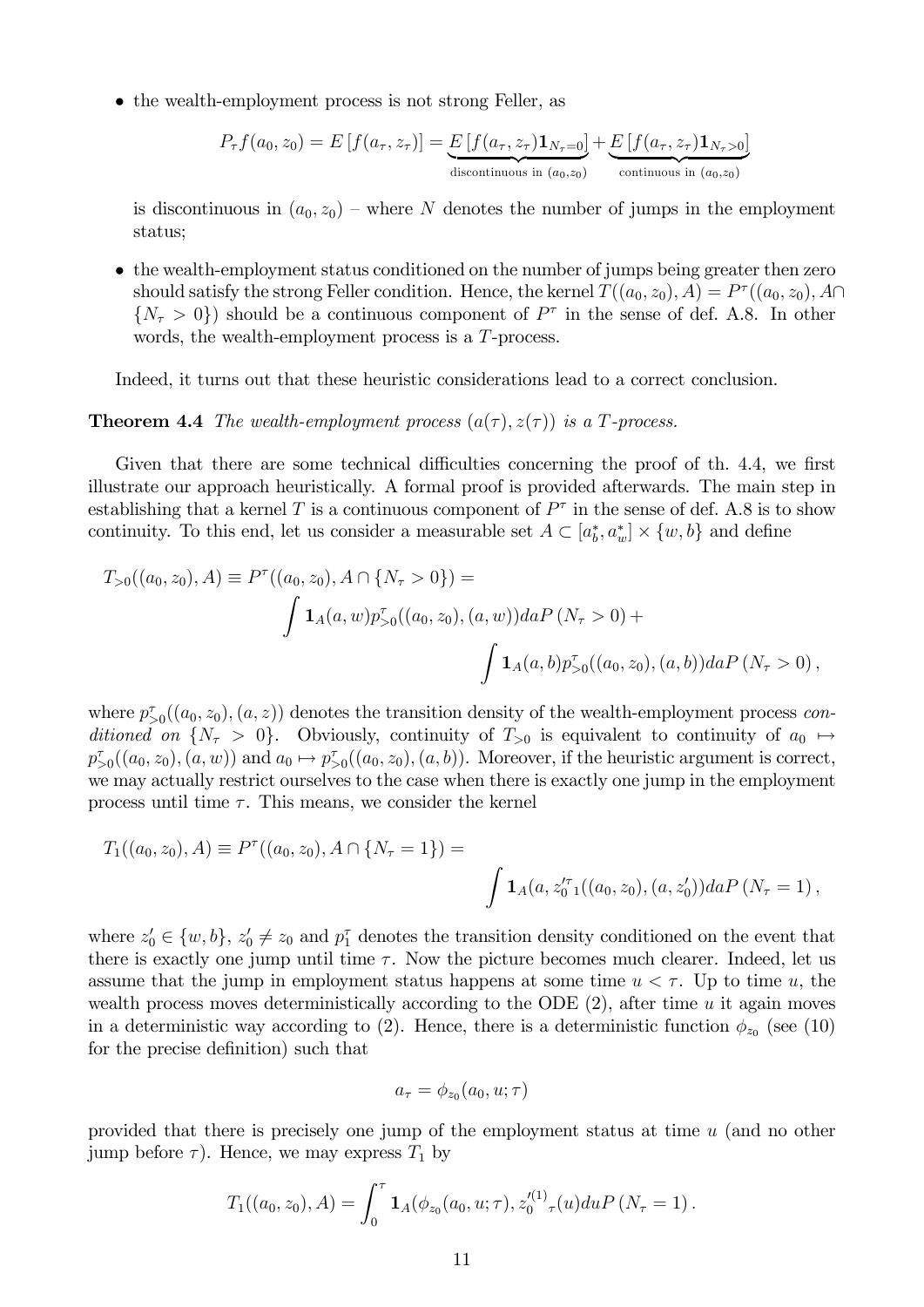If  $u \mapsto \phi_{z_0}(a_0, u; \tau)$  where smooth and invertible with smooth inverse  $y \mapsto \phi_{z_0}^{-1}(a_0, y; \tau)$ , then we could re-write the equation as

$$
T_1((a_0, z_0), A) = \int_{low(a_0)}^{up(a_0)} \mathbf{1}_A(y, z_0'^{(1)} \tau(\phi_{z_0}^{-1}(a_0, y; \tau)) \left| \frac{\partial}{\partial y} \phi_{z_0}^{-1}(a_0, y; \tau) \right| dy,
$$
 (8)

which is continuous in  $a_0$  provided that  $a_0 \mapsto$  $\frac{\partial}{\partial y}\phi_{z_0}^{-1}(a_0, y; \tau)$  and  $a_0 \mapsto low(a_0), a_0 \mapsto up(a_0)$ are continuous (plus some boundedness assumption). Assuming that we can make all these steps rigorous, we thus have proved the theorem.

In order to verify the various assumptions made in the above sketch , we need to understand the solution of the ODE

$$
\frac{da_z(\tau)}{d\tau} = ra_z(\tau) + z - c(a_z(\tau), z)
$$
\n(9)

better. Indeed, the properties would be essentially trivial, if it were not for the (possible) singularity of the consumption function  $c(a, z)$  at  $a = a_b^*$  and  $a = a_w^*$  induced by the explosion of the right hand side in (5). Nevertheless, by careful analysis we can establish the assumptions made above, at least when we further restrain the domain.

We denote the solution of (9) started at  $a_0 \in [a_b^*, a_w^*]$  at time 0 evaluated at time  $\tau = u$  by  $\psi_z(a_0, u)$ , i.e.,  $\psi_z(a_0, 0) = a_0$ . Let  $\mathfrak{T}(a, z) \in [0, \infty]$  be the time it takes for the deterministic function  $\psi_z(a, \cdot)$  to reach the boundary  $\{a_b^*, a_w^*\}$  of the domain. Note that  $\mathfrak T$  may be infinite, which is actually the good situation, as the consumption function  $c(a, z)$  is actually  $C<sup>1</sup>$  in that case – and, hence, stability holds. While it seems not clear how to obtain  $C<sup>1</sup>$  on the whole interval  $[a_b^*, a_w^*]$ , it is clear how to get it on the interior of the domain. Of course, if  $\mathfrak{T}(a, z) = \infty$ for some  $a \in ]a_b^*, a_w^*[$ , then it is infinite for any such a.

# **Lemma 4.5** For  $z = w, b$ , the map  $a \mapsto c(a, z)$  is  $C^1$  in the interior  $]a_b^*, a_w^*[$  of the domain.

**Proof.**  $x(a) \equiv (c(a, w), c(a, b))$  solves an ODE in a (the reduced form ODE system), with a right hand side which is locally Lipschitz in the interior of the domain. Fix some interior value  $a_0$  and consider the initial value problem for x started at  $x(a_0)$  on the a-domain  $[a_0, a_w^*]$ . As the right hand side is locally Lipschitz, we can apply the usual existence and uniqueness theorem, which gives, in particular, that the solution is  $C^1$  up to (but not necessarily including)  $a = a_w^*$ . On the other hand, for  $a \in ]a_b^*, a_0]$ , we just revert the direction, which gives another locally Lipschitz right hand side, and, hence,  $C<sup>1</sup>$  follows in the same way.

This directly implies that  $\psi_z(a, u)$  is  $C^1$  in both a and u for  $u < \mathfrak{T}(a, z)$ , and continuous in both variables even for  $u \leq \mathfrak{T}(a, z)$ .

**Lemma 4.6** The map  $a \mapsto \mathfrak{T}(a, z)$  is continuous on  $[a_b^*, a_w^*] \setminus \{a_z^*\}$ . Moreover, if  $\mathfrak{T}(a, z) < \infty$ for any  $a_b^* < a < a_w^*$ , then  $\mathfrak{T}(\cdot, z)$  is continuous on the whole domain.<sup>15</sup>

**Proof.** Let  $\psi_z(a, u)$  denote the solution map of the ODE driving  $a_z$  evaluated at time u for initial value  $\psi_z(a,0) = a$ . Obviously,  $\psi_w(a, \cdot)$  is strictly increasing (until the time that  $a_w^*$ is hit), while  $\psi_b(a, \cdot)$  is strictly decreasing. Hence, they have continuous inverse functions (in t, for fixed  $a$ ).

Fix any point  $a^0 \in ]a_b^*, a_w^*[$  and the corresponding value  $\mathfrak{T}^0(z) \equiv \mathfrak{T}(a^0, z)$ . For any positive t we obviously have

$$
\mathfrak{T}(\psi_z(a,t),z)=\mathfrak{T}(a,z)-t.
$$

Denoting  $\psi_z^0(t) \equiv \psi_z(a^0, t)$ , we get for any  $a < a^0$  for  $z = b$  and any  $a > a^0$  for  $z = w$  that

$$
\mathfrak{T}(a, z) = \mathfrak{T}(\psi_z^0((\psi_z^0)^{-1}(a)), z) = T^0(z) + (\psi_z^0)^{-1}(a),
$$

<sup>&</sup>lt;sup>15</sup>Otherwise, we have a jump from  $+\infty$  to 0 at  $a = a_z^*$ .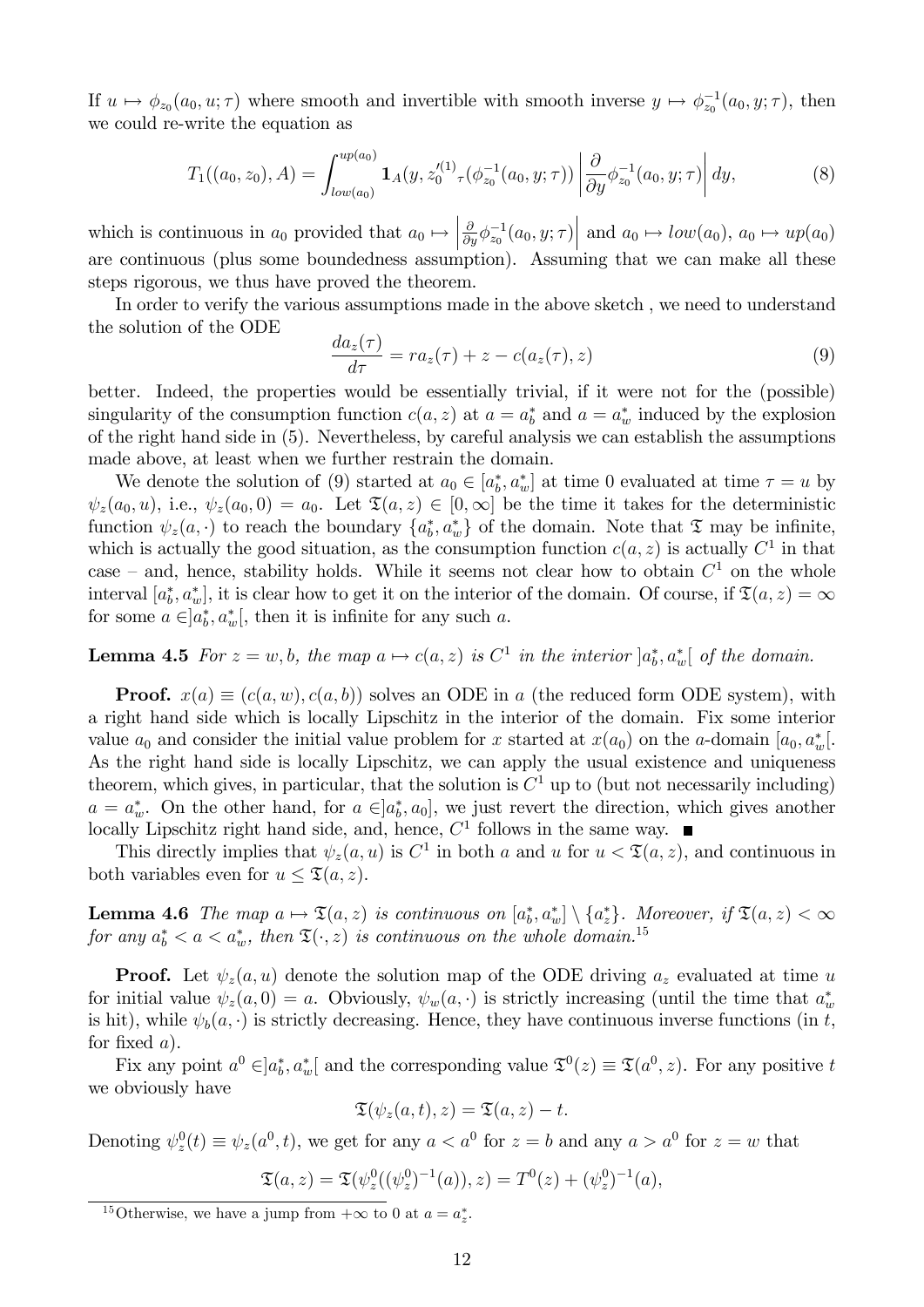which is continuous in a. As  $a^0$  was arbitrary in the interior of the interval, the claim follows.

Let us introduce a little bit of notation: for  $z \in \{w, b\}$  we denote by z' the *other* element of  $\{w, b\}$ . Moreover, we define

$$
\phi_z(a, u; \tau) \equiv \psi_{z'}(\psi_z(a, u), \tau - u), \quad 0 \le u \le \tau, \ z \in \{w, b\}. \tag{10}
$$

In words,  $\phi_z$  denotes the value of the wealth process at time  $\tau$  given that the wealth process at time 0 has the value a and there is precisely one change of the employment status (from  $z$  to z') in  $[0, \tau]$ , which takes place at time u. We are going to identify a sufficiently large set of us on which  $u \mapsto \phi_z(a, u; \tau)$  is differentiable and invertible with differentiable inverse.

Lemma 4.7 Define the set

$$
\mathfrak{S}(a, z; \tau) \equiv \{ u \in [0, \tau] \mid u > \tau - \mathfrak{T}(\psi_z(a, u), z') \}.
$$

If  $\mathfrak{T}(a, z') = \infty$  for some  $a_b^* < a < a_w^*$ , then

$$
\mathfrak{S}(a,z;\tau) = \begin{cases} [0,\tau], & a \neq a^*_{z'}, \\ [0,\tau], & a = a^*_{z'}.\end{cases}
$$

Otherwise, the following three properties hold:

- 1. There are numbers  $\mathfrak{s}(a, z; \tau)$  such that  $\mathfrak{S}(a, z; \tau) = |\mathfrak{s}(a, z; \tau), \tau|$ .
- 2.  $a \mapsto \mathfrak{s}(a, z; \tau)$  is continuous on  $]a_b^*, a_w^*[$ .
- 3. For every  $(a, z) \in [a_b^*, a_w^*] \times \{w, b\}$  we have (uniformly)  $\tau \mathfrak{s}(a, z; \tau) > 0$ .

**Proof.** The description for  $\mathfrak{T}(a, z') = \infty$  is obvious, so we assume that  $\forall a \in [a_b^*, a_w^*] \setminus \{a_{z'}^*\}$ :  $\mathfrak{T}(a, z') < \infty.$ 

First note that  $\tau \in \mathfrak{S}(a, z; \tau)$ . Moreover, for  $u < v < \tau$  we have that  $u \in \mathfrak{S}(a, z; \tau)$  implies  $v \in \mathfrak{S}(a, z; \tau)$ , since

$$
\tau-\mathfrak{T}\left(\psi_z(a,v),z'\right)\leq\tau-\mathfrak{T}\left(\psi_z(a,u),z'\right)
$$

which shows that  $\mathfrak{S}(a, z; \tau)$  is an interval. However, for its lower endpoint the inequality is no longer strict, implying that the interval is closed to the right, but open to the left.

For the continuity of  $\epsilon$ , let us consider any (monotone) converging sequence  $a_n \to a \in$  $[a_b^*, a_w^*]$ . First, assume that  $u \in \mathfrak{S}(a_n, z; \tau)$  for all  $n \geq N$ . Then  $u > \tau - \mathfrak{T}(\psi_z(a_n, u), z')$ . Thus, continuity of  $\psi_z(\cdot, u)$  and  $\mathfrak{T}(\cdot, z')$  (cf. Lemma 4.6) imply that

$$
u \geq \tau - \mathfrak{T}\left(\psi_z(a, u), z'\right).
$$

The right hand side of the inequality is decreasing in u, so that we can infer that every  $u' > u$ is contained in  $\mathfrak{S}(a, z; \tau)$ , hence  $u \in \overline{\mathfrak{S}(a, z; \tau)}$ . In a similar way, we can show that  $u \in$  $[0, \tau] \setminus \overline{\mathfrak{S}(a_n, z; \tau)}$  for every  $n \geq N$  implies that  $u \in [0, \tau] \setminus \mathfrak{S}(a, z; \tau)$ . However, this is only possible if  $\mathfrak{s}(a_n, z; \tau) \to \mathfrak{s}(a, z; \tau)$ , proving continuity in the interior of the domain.

It is obvious that  $\tau > \mathfrak{s}(a, z; \tau)$  as  $\tau \in \mathfrak{S}(a, z; \tau)$  and  $\mathfrak{S}(a, z; \tau)$  is half-open. The uniformity is also clear.

**Lemma 4.8** The map  $u \mapsto \phi_z(a, u; \tau)$  is differentiable on  $\mathfrak{S}(a, z; \tau)$  and we have

$$
\left|\frac{\partial}{\partial u}\phi_z(a, u; \tau)\right| > 0.
$$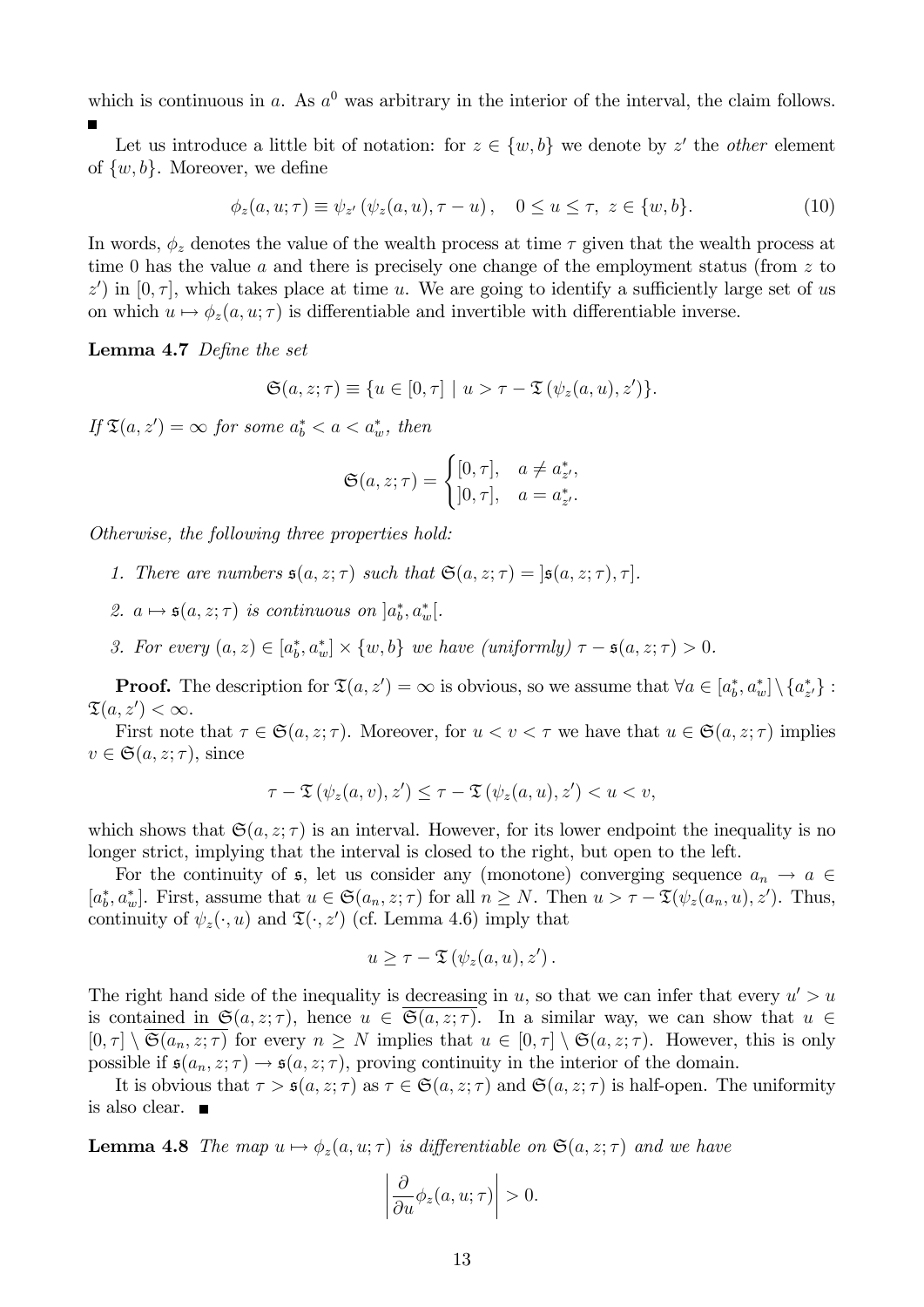**Proof.** By (10),  $\phi_z$  is differentiable in u provided that  $a' \mapsto \psi_{z'}(a', \tau - u)$  is differentiable at  $a' = \psi_z(a, u)$ . It is a well-known fact that the solution map of an ODE is differentiable in its initial value provided that the right hand side is  $C<sup>1</sup>$ . By Lemma 4.5, the right hand side of (9) (for  $z = z'$ ) is  $C^1$  (in a) as long as we do not hit  $a_{z'}^*$ , which is precisely guaranteed by  $u\in \mathfrak{S}(a,z;\tau).$  Hence, we can apply the chain rule and obtain

$$
\frac{\partial}{\partial u}\phi_z(a, u; \tau) = -\frac{\partial \psi_{z'}}{\partial u} (\psi_z(a, u), \tau - u) + \frac{\partial \psi_{z'}}{\partial a} (\psi_z(a, u), \tau - u) \frac{\partial \psi_z}{\partial u}(a, u) \n= -\underbrace{[r\phi_z(a, u; \tau) + z' - c(\phi_z(a, u, \tau), z')]}_{I} + \underbrace{\frac{\partial \psi_{z'}}{\partial a} (\psi_z(a, u), \tau - u) \underbrace{[r\psi_z(a, u) + z - c(\psi_z(a, u), z)]}_{III}.
$$

For  $z = w$ , we have  $I < 0$  (with strict inequality as  $u \in \mathfrak{S}(a, z; \tau)$ ), and  $II \geq 0$ ,  $III \geq 0$ , implying that

$$
\frac{\partial}{\partial u}\phi_w(a, u; \tau) > 0.
$$

On the other hand, for  $z = b$ , we have  $I > 0$  (again, with strict inequality),  $II \ge 0$  and  $III \le 0$ , implying that

$$
\frac{\partial}{\partial u}\phi_b(a, u; \tau) < 0.
$$

By Lemma 4.8 together with Lemma 4.7 we now understand rigorously on which domains of integration we can do the change of variables in (8), which is crucial for establishing continuity. Therefore, we are now prepared to finish the proof of the theorem.

**Proof of th. 4.4.** We choose the measure  $\nu(dt) = \delta_{\tau}(dt)$  for some fixed  $\tau > 0$  and define a candidate  $\overline{T}$  for a continuous component of  $P^{\tau}$  by

$$
\widetilde{T}((a,z),A) \equiv \int_0^\tau \mathbf{1}_A(\phi_z(a,u;\tau),z') \mathbf{1}_{\mathfrak{S}(a,z;\tau)}(\phi_z(a,u;\tau)) g_\tau^{(1)}(u) du P(N(\tau) = 1), \qquad (11)
$$

for  $a \in [a_b^*, a_w^*], z \in \{w, b\}, A \subset [a_b^*, a_w^*] \times \{w, b\}$  measurable, i.e.,

$$
\widetilde{T}((a,z),A) = P^{\tau}((a,z),A \cap \{N_{\tau}=1\} \cap \{T_1 \in \mathfrak{S}(a,z;\tau)\}),
$$

where  $T_1$  denotes the first jump time of the Poisson process N. Hence, it is clear that  $T \leq P^{\tau}$ . Now, introduce a change or variables  $u \to y \equiv \phi_z(a, y; \tau)$  as in (8). By Lemma 4.8, we get

$$
\widetilde{T}((a,z),A) = \int_{L(a,z;\tau)}^{U(a,z;\tau)} \mathbf{1}_A(y,z') \mathbf{1}_{\mathfrak{S}(a,z;\tau)} \left( \phi_z^{-1}(a,y;\tau) \right) \times \cdots \times g_\tau^{(1)} \left( \phi_z^{-1}(a,y;\tau) \right) \left| \frac{\partial}{\partial y} \phi_z^{-1}(a,y;\tau) \right| dy, \tag{12}
$$

where the lower and upper limits of the integration are given by

$$
L(a, z; \tau) \equiv \begin{cases} \phi_z(a, 0; \tau), & z = w, \\ \phi_z(a, \tau; \tau), & z = b, \end{cases} \quad U(a, z; \tau) \equiv \begin{cases} \phi_z(a, \tau; \tau), & z = w, \\ \phi_z(a, 0; \tau), & z = b, \end{cases}
$$

respectively. Here,  $y \mapsto \phi_z^{-1}(a, y; \tau)$  denotes the inverse function of  $u \mapsto \phi_z(a, u; \tau)$ . Comparing  $(12)$  with  $(11)$ , we note two important differences: the integrand (including the limits of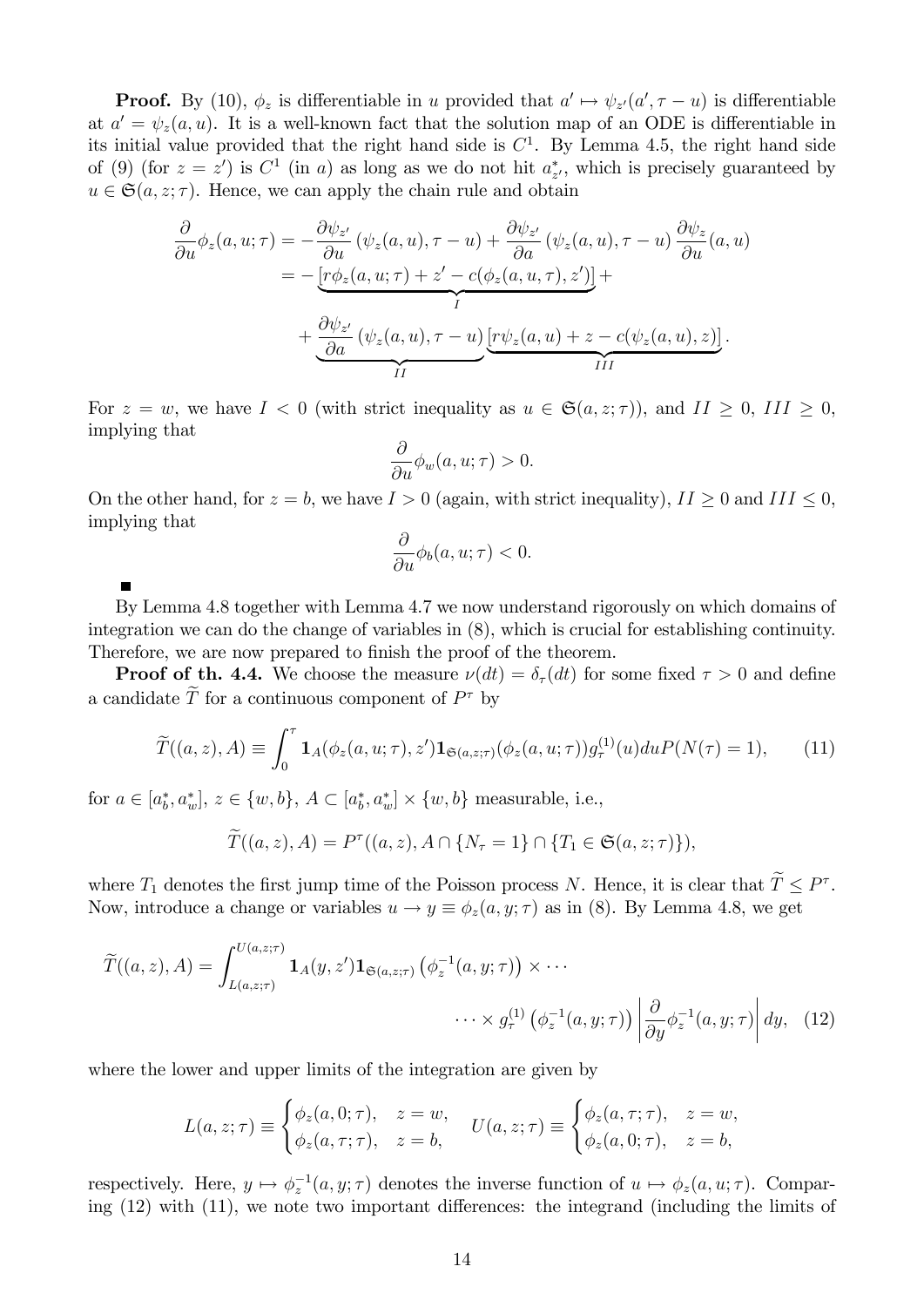the integration) in  $(12)$  is continuous in a almost everywhere but, on the other hand, generally unbounded.

By a slight abuse of notation, let us denote  $\mathfrak{S}(a, z; \tau) \equiv ]\mathfrak{s}(a, z; \tau), \tau]$ .<sup>16</sup> Lemma 4.7 implies that we may choose  $0 < \epsilon < \inf_{(a,z)} (\tau - \mathfrak{s}(a,z;\tau))$ . Now define  $\mathfrak{S}_{\epsilon}(a,z;\tau) \equiv |\mathfrak{s}(a,z;\tau) + \epsilon, \tau|$ and

$$
T((a, z), A) \equiv \int_0^{\tau} \mathbf{1}_A(\phi_z(a, u; \tau), z') \mathbf{1}_{\mathfrak{S}_{\epsilon}(a, z; \tau)}(\phi_z(a, u; \tau)) g_{\tau}^{(1)}(u) du P(N(\tau) = 1).
$$
 (13)

By the same change of variables as above, we arrive at

$$
T((a, z), A) = \int_{L(a, z; \tau)}^{U(a, z; \tau)} \mathbf{1}_A(y, z') \mathbf{1}_{\mathfrak{S}_{\epsilon}(a, z; \tau)} \left( \phi_z^{-1}(a, y; \tau) \right) \times \cdots
$$

$$
\cdots \times g_{\tau}^{(1)} \left( \phi_z^{-1}(a, y; \tau) \right) \left| \frac{\partial}{\partial y} \phi_z^{-1}(a, y; \tau) \right| dy. \tag{14}
$$

Since the term I in the proof of Lemma 4.8 only gets close to 0 when u is close to  $\mathfrak{s}(a, z; \tau)$ , now

$$
\mathbf{1}_{\mathfrak{S}_{\epsilon}(a,z;\tau)}\left(\phi_z^{-1}(a,y;\tau)\right)\left|\frac{\partial}{\partial y}\phi_z^{-1}(a,y;\tau)\right|
$$

is uniformly bounded, implying that  $(a, z) \mapsto T((a, z), A)$  is continuous for any measurable set A.

As, by construction,  $\tau - (\mathfrak{s}(a_0, z_0; \tau) + \epsilon) > 0$  we have  $T((a, z), [a_b^*, a_w^*] \times \{w, b\}) > 0$ . Finally, it is obvious that  $T((a, z), A) \leq T((a, z), A) \leq P^{\tau}((a, z), A)$  for any  $(a, z)$  and any measurable function  $A$ .  $\blacksquare$ 

We can now complete our proof of uniqueness by proving the remaining conditions of prop. A.9.

**Theorem 4.9** Suppose that  $r < \rho$ . Then there is a unique invariant probability measure for the wealth-employment process  $(a(\tau), z(\tau))$ .

**Proof.** By lemma 4.2 and theorem 4.4, the employment-wealth process  $(a(\tau), z(\tau))$  is an irreducible T-process. Thus, prop. A.9 implies that  $(a(\tau), z(\tau))$  is Harris recurrent, given that  $P_x(X_t \to \infty) = 0$  holds for our bounded state space. By prop. A.7, there is a unique invariant measure (up to a constant multiplier), and prop. A.6, finally, implies that we may choose the invariant measure to be a probability measure.

## 4.3 Stability

Stability, i.e., convergence of the distribution of  $(a(\tau), z(\tau))$  to the unique invariant distribution for any given initial distribution is implied by the existence of an irreducible skeleton chain, see prop. A.13.

**Corollary 4.10** Under the assumptions of theorem 4.9, the employment-wealth process is stable in the sense of def. A.10.

**Proof.** Recall that the employment-wealth-process is a T-process, see theorem 4.4. Moreover, we have shown irreducibility in lemma 4.2. Proposition A.13 will imply the desired conclusion, if we can show irreducibility of a skeleton chain. Take any  $\tau > 0$  and consider

<sup>&</sup>lt;sup>16</sup>This means that  $\mathfrak{s}(a, z; \tau) \equiv 0$  in the case  $\mathfrak{T}(a, z') = \infty$  and  $\mathfrak{S}(a, z; \tau) = [0, \tau]$  is replaced by  $]0, \tau]$  in that case.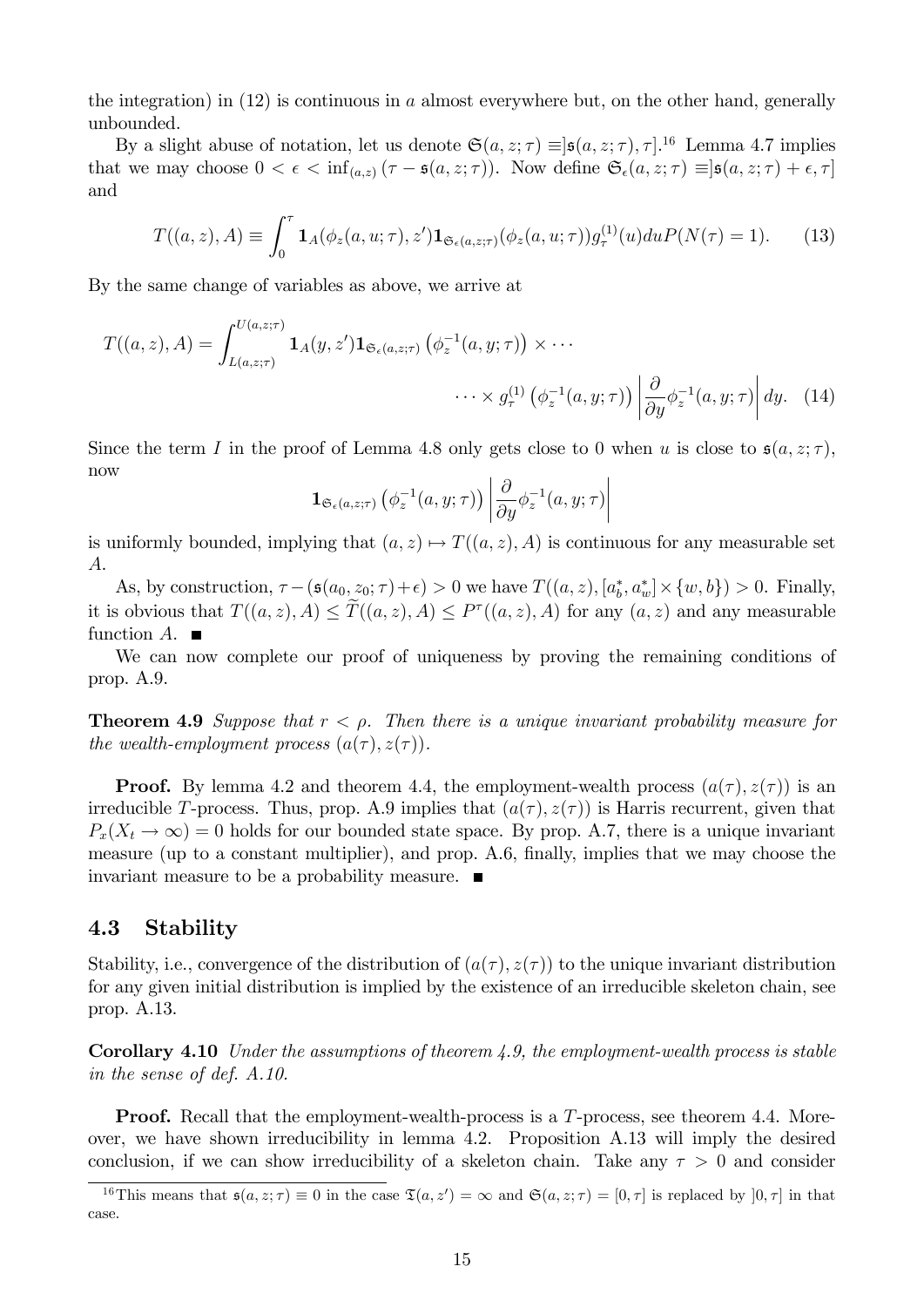the corresponding skeleton  $Y_n$ ,  $n \in \mathbb{N}$ , with transition probabilities  $P^{\tau}$ . By the proof of theorem 4.4, we see that  $(Y_n)$  is also a T-process, where the definition of T-processes is generalized to discrete-time processes in the obvious way. By Meyn and Tweedie (1993, prop. 6.2.1), the discrete-time T-process Y is irreducible if there is a point  $x \in X$  such that for any open neighborhood  $O$  of  $x$ , we have

$$
\forall y \in \mathbf{X}: \quad \sum_{n=1}^{\infty} P^{n\tau}(y, O) > 0. \tag{15}
$$

This property, however, can be easily shown for the wealth-employment process  $(a, z)$  as illustrated in fig. 1 and formally analysed in app. C and D. Indeed, take  $x = (-b/r, b)$ . Then any open neighborhood O of x contains  $[-b/r, -b/r+\epsilon[\times\{b\}]$  for some  $\epsilon > 0$ . We start at some point  $y = (a_0, z_0) \in \mathbf{X}$  and assume the following scenario: if necessary, at some time between 0 and  $\tau$ , the employment status changes to b, then it stays constant until the random time  $N\tau$  defined by  $N \equiv \inf \{ n \mid a(n\tau) < -b/r + \epsilon \}.$  Note that the wealth is decreasing in a deterministic way while  $z = b$ . Thus, we can find a deterministic upper bound  $N \leq K(a_0)$ . The event that the employment attains the value b during the time interval  $[0, \tau]$  and retains this value until time  $K(a_0)\tau$  has positive probability. In this case, however, the trajectory of the wealth-employment process reaches O, implying that  $\sum_{n=1}^{\infty} P^{n\tau}(y, O) > 0$ . Thus, the  $\tau$ -skeleton chain is irreducible and the wealth-employment process is stable.  $\blacksquare$ 

## 5 Describing the distribution of labour income and wealth

We now come to the applied part of this paper where we describe distributional properties of  $z(\tau)$  and  $a(\tau)$  by Fokker-Planck equations. This is of importance per se for our setup and serves as an example that can be adapted for many other applications.

## 5.1 Labour market probabilities

Consider first the distribution of the labour market state. Given that the transition rates between w and b are constant, the conditional probabilities of being in state  $z(\tau)$  follow e.g. from solving Kolmogorov's backward equations as presented e.g. in Ross (1993, ch. 6). As an example, the probability of being employed in  $\tau \geq t$  conditional on being in state  $z \in \{w, b\}$  in t are

$$
P(z(\tau) = w | z(t) = w) \equiv p_{ww}(\tau) = \frac{\mu}{\mu + s} + \frac{s}{\mu + s} e^{-(\mu + s)(\tau - t)},
$$
\n(16)

$$
P(z(\tau) = w | z(t) = b) \equiv p_{bw}(\tau) = \frac{\mu}{\mu + s} - \frac{\mu}{\mu + s} e^{-(\mu + s)(\tau - t)}.
$$
 (17)

The complementary probabilities are  $p_{wb}(\tau) = 1 - p_{ww}(\tau)$  and  $p_{bb}(\tau) = 1 - p_{bw}(\tau)$ . Letting  $p_w(t)$  denote the probability of  $z(t) = w$ , i.e. letting it describe the initial distribution of  $z(t)$ , the unconditional probability of being in state  $z$  in  $\tau$  is

$$
p_z(\tau) = p_w(t) p_{wz}(\tau) + (1 - p_w(t)) p_{bz}(\tau).
$$
 (18)

Equations  $(16)$  and  $(17)$  nicely show the influence of the initial condition on the probability of having a job. Consider a point in time  $\tau$  which is just an instant after t. Let this instant be so small that  $\tau$  is basically identical to t. Then, the probability of being employed in  $\tau$  (where  $\tau = t$ ) is given by  $\frac{\mu}{\mu+s} + \frac{s}{\mu+s} = 1$ . Similarly, the probability of being unemployed in  $\tau$  where  $\tau$  is very close to t is given by (set  $\tau = t$  in (17))  $\frac{\mu}{\mu+s} - \frac{\mu}{\mu+s} = 0$ . The longer the point  $\tau$  lies into the future, the less important the initial state becomes and the closer both probabilities approach the unconditional probability of being employed, which is  $\frac{\mu}{\mu+s}$ .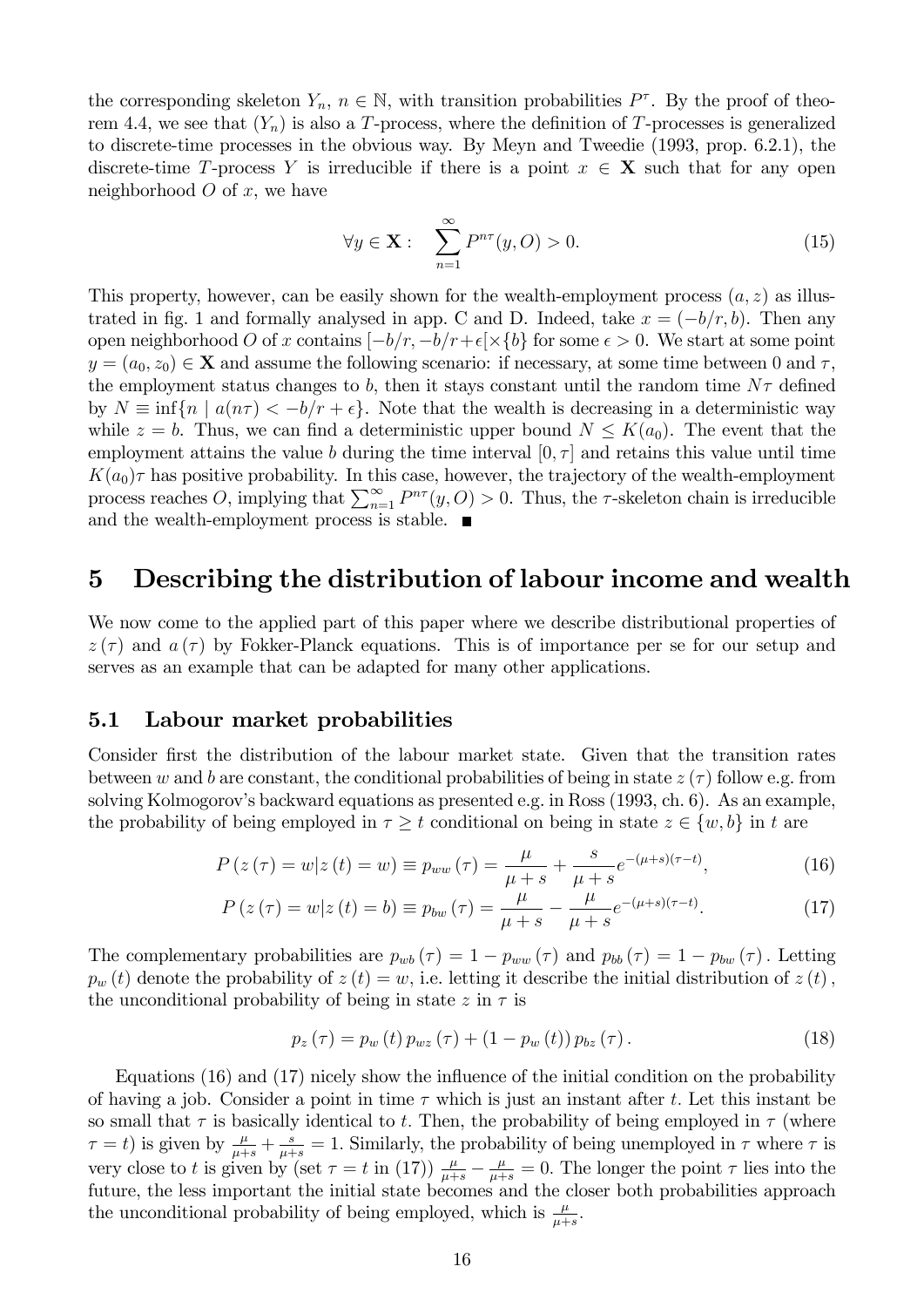### 5.2 Fokker-Planck equations for wealth

#### 5.2.1 The question and how to answer it

Our individual faces an uncertain future labour income stream  $z(\tau)$ . We would like to understand the joint distribution of  $a(\tau)$  and  $z(\tau)$  for  $\tau \geq t$ . To this end, we consider the stochastic processes of  $a(\tau)$  in (2) and  $z(\tau)$  in (3). After defining the (joint) density of  $(a(\tau), z(\tau))$ , we apply the "Fokker-Planck machinery" to obtain a description of the densities.

We denote the joint density by  $p(a, z, \tau)$ . For each point in time  $\tau$ , there is obviously a discrete and a continuous random variable. We can therefore split the density into two "subdensities"  $p(a, w, \tau)$  and  $p(a, b, \tau)$ , both drawn in fig. 2 for some  $\tau \geq t$ . The subdensities can be understood as the product of a conditional density  $p(a, \tau|z)$  times the probability of being in employment state  $z$ ,

$$
p(a, z, \tau) \equiv p(a, \tau|z) p_z(\tau).
$$
 (19)

The probability  $p_z(\tau)$  of an individual to be in a state z in  $\tau$  is given by (18). As is clear from (19),  $p(a, z, \tau)$  are not conditional densities – they rather integrate to the probability of  $z(\tau) = z$ . Looking at an individual who is in state z in  $\tau$ , we get

$$
\int p(a, z, \tau) da = \int p(a, \tau|z) p_z(\tau) da = p_z(\tau) \int p(a, \tau|z) da = p_z(\tau).
$$
 (20)

The density of a at some point in time  $\tau$  is then simply

$$
p(a, \tau) = p(a, w, \tau) + p(a, b, \tau).
$$
\n(21)



**Figure 2** The subdensities  $p(a, b, \tau)$  and  $p(a, w, \tau)$  and the density  $p(a, \tau)$ 

Note that the distribution of  $(a(\tau), z(\tau))$  certainly depends on the initial condition  $(a(t), z(t))$ , which needs to be specified in order to calculate  $p(a, z, \tau)$ . In the notation we do not distinguish between the following two possibilities. Firstly,  $(a(t), z(t))$  can be deterministic numbers, in which case  $p(a, z, t)$  is a Dirac-distribution centered in  $(a(t), z(t))$  (more precisely, the mapping  $a \to p(z, a, t)$  is a Dirac-distribution). Secondly,  $(a(t), z(t))$  can itself be random, either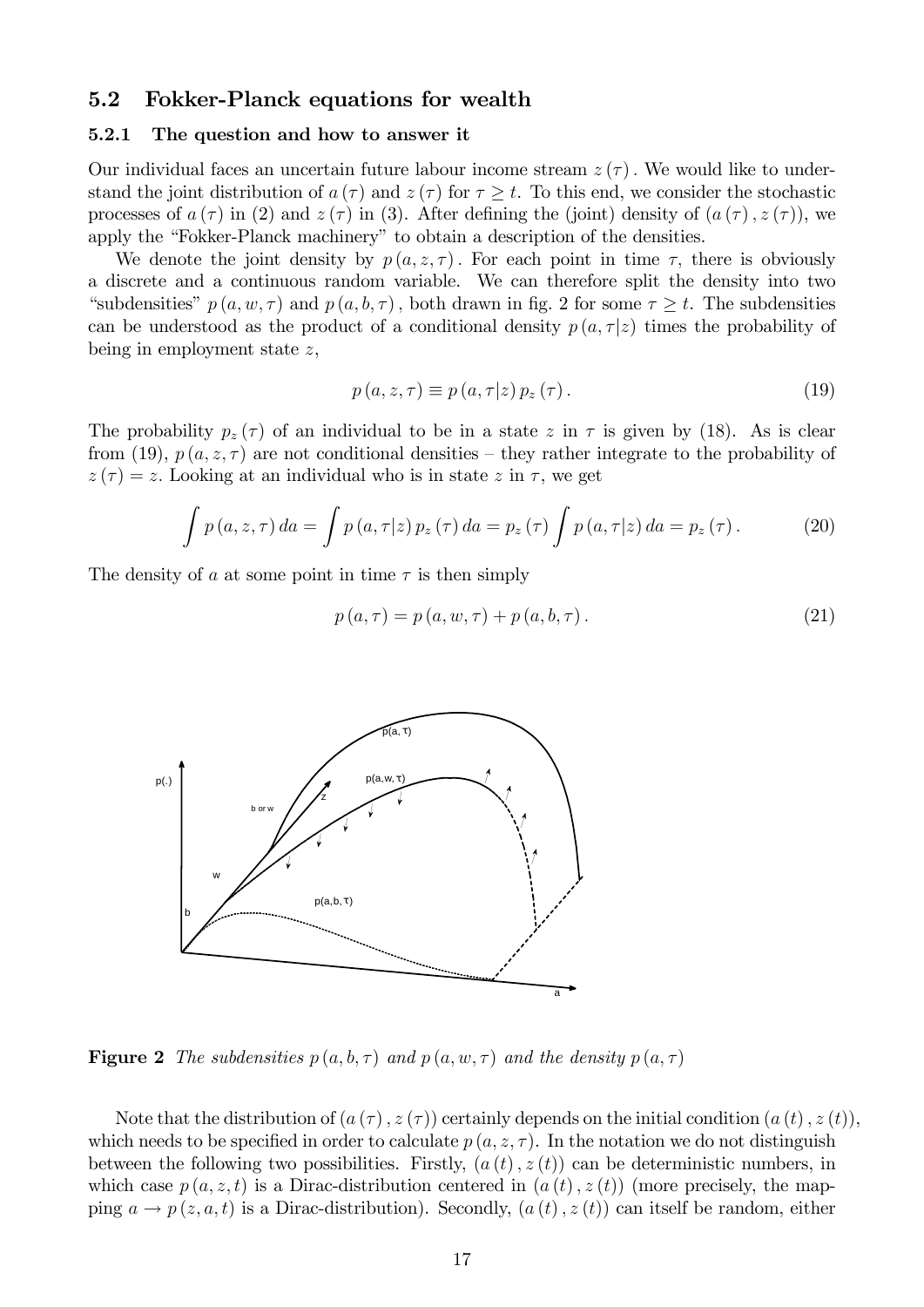because we regard them as outcomes of the employment-wealth-process started at an even earlier time, or because there is some intrinsic uncertainty in measuring  $a(t)$  (as e.g. the exact value of some asset, think e.g. of a house, is not known).

Let us now step back and ask how this approach can be applied to other setups. If one would like to understand the process of accumulation and depreciation of skills and experience during different employment states, one would have to specify a differential equation for skill similar to the budget constraint (2). Joint with the fundamental process (3) one could then derive Fokker-Planck equations for densities. If one would like to model the endogenous distribution of entitlement to unemployment benefits, one would have to "translate" regulations concerning entitlement into a differential equation, add again (3) and proceed to derive Fokker-Planck equations. Similar procedures are possible for analysing distributions over the business cycle where some aggregate shock process would be added to  $(2)$ ,  $(3)$  or both. Note that this approach works for processes driven e.g. by Brownian motion just as well.

#### 5.2.2 The equations and their economic interpretation

The derivation of the Fokker-Planck equations is in app. B. The result is a system of two non-autonomous quasi-linear partial differential equations in  $p(a, w, \tau)$  and  $p(a, b, \tau)$ ,

$$
\frac{\partial}{\partial \tau} p(a, w, \tau) + \{ra + w - c(a, w)\} \frac{\partial}{\partial a} p(a, w, \tau) =
$$
\n
$$
- \left\{r - \frac{\partial}{\partial a} c(a, w) + s\right\} p(a, w, \tau) + \mu p(a, b, \tau),
$$
\n
$$
\frac{\partial}{\partial \tau} p(a, b, \tau) + \{ra + b - c(a, b)\} \frac{\partial}{\partial a} p(a, b, \tau) =
$$
\n
$$
sp(a, w, \tau) - \left\{r - \frac{\partial}{\partial a} c(a, b) + \mu\right\} p(a, b, \tau).
$$
\n(22b)

The system is a *partial* differential equation system as there are two derivatives, one with respect to time  $\tau$  and one with respect to wealth  $a$  – which is not surprising: As the FPEs describe the evolution of the density for wealth over time, two derivatives are needed. The derivative with respect to a describes the "cross-sectional" property of the density for a given  $\tau$ . The time derivative describes how a density changes over time.<sup>17</sup> The differential equations are called quasi-linear as the factors in front of the wealth-derivatives are functions of  $a$ . The PDEs are non-autonomous as some of the terms (other than the densities) also depend explicitly on one of the exogenous variables (exogenous in a differential equation sense), i.e. on wealth  $a$ .

As we can see, the density depends on properties of optimizing behaviour through the consumption levels  $c(a, w)$  and  $c(a, b)$  and through the marginal propensities to consume out of wealth,  $\partial c(a, w) / \partial a$ . These FPEs therefore describe the evolution of wealth for any specification of the utility function (e.g. CRRA, CARA, log, etc.). Modifying the utility function (e.g. allowing for labour supply or separating the intertemporal elasticity of substitution from risk aversion) affects the density of wealth through the effect on the optimal consumption plan  $c(a, z).$ 

Before we give an economic interpretation to these equations, we transform them such that they do not describe densities but distribution functions. To this end, define "subdistribution" functions as

$$
P(a, z, \tau) \equiv \int_{-b/r}^{a} p(a, z, \tau) da.
$$
 (23)

<sup>&</sup>lt;sup>17</sup>Compare this to the Pearson system of distributions that describes densities by ordinary non-autonomous differential equations (see e.g. Johnson, Kotz and Balakrishnan, 1994, ch. 12). These ordinary differential equations describe the density of one random variable. Here, we analyse a stochastic process, i.e. a sequence of random variables, and therefore need two derivatives.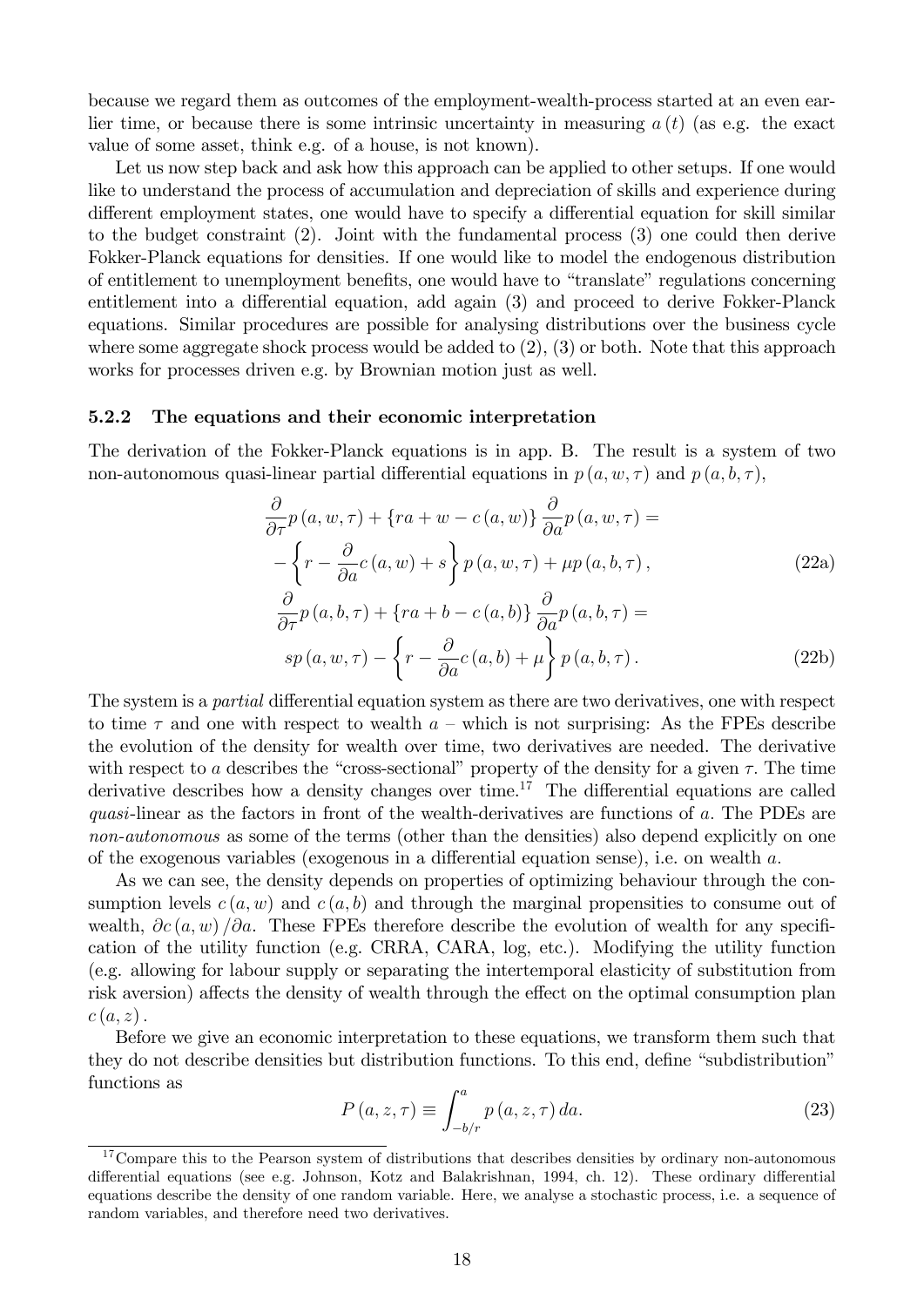The term  $P(a, w, \tau)$  gives the probability that an individual will be employed in  $\tau$  and own wealth equal or lower to  $a$ . Given our definition of subdensities and their property in  $(20)$ , we know that  $\lim_{a\to\infty} P(a, w, \tau) = p_{zw}(\tau)$  where the term  $p_{zw}(\tau)$  is given in either (16) or (17), depending on the initial state in  $t$ .

The transformation of our FPEs is subject to the condition that  $p\left(-\frac{b}{r}\right)$  $(\frac{b}{r}, z, \tau) = 0$  for all  $\tau$ . This means that there is no worker with wealth equal to  $-b/r$ . As a wealth of  $-b/r$  for unemployed workers would imply zero consumption,  $c(-b/r, b) = 0$ , this can be ruled out indeed as marginal utility from consumption would then be infinity. This would violate optimality. As employed workers with wealth of  $-b/r$  can only originate from unemployed workers with this wealth level (as wealth of employed workers increases) and as  $p\left(-\frac{b}{r}\right)$  $(\frac{b}{r}, b, \tau) = 0$  for all  $\tau$ , we know that  $p\left(-\frac{b}{r}\right)$  $(\frac{b}{r}, w, \tau) = 0$  for all  $\tau$  as well.

The subdistribution functions in (23) obey the following system (cf. app. E.2)

$$
\frac{\partial}{\partial \tau} P(a, w, \tau) = -\left\{ra + w - c(a, w)\right\} \frac{\partial}{\partial a} P(a, w, \tau) - sP(a, w, \tau) + \mu P(a, b, \tau), \tag{24a}
$$

$$
\frac{\partial}{\partial \tau} P\left(a, b, \tau\right) = -\left\{ra + b - c\left(a, b\right)\right\} \frac{\partial}{\partial a} P\left(a, b, \tau\right) + sP\left(a, w, \tau\right) - \mu P\left(a, b, \tau\right). \tag{24b}
$$

This system is now extremely easy to understand: Starting with the first equation, the evolution of the distribution function over time, i.e. the time derivative  $\partial P(a, w, \tau)$  / $\partial \tau$  on the left hand side depends on three terms. Starting at the end, there is an increase in the probability  $P(a, w, \tau)$  if there is a high flow from the state of being unemployed. This flow can be high if the matching rate  $\mu$ , the probability of being unemployed  $P(a, b, \tau)$  or if a combination of the two is high. Similarly, the probability  $P(a, w, \tau)$  decreases (ceteris paribus) exponentially at the rate s; and the faster so, the higher the separation rate. The interpretation of the last two terms in the second equation (24b) is identical (subject to reversed signs). These two terms are very familiar from derivations of wage distributions in the Burdett-Mortensen (1998) tradition.

We can think of these equations as describing how wealth of a worker flows up and down depending on her current state. The labor income levels of workers are stochastically moving back and forth between the different states  $w$  and  $b$ . The effect of these stochastic jumps on the distribution of wealth are captured by the two terms at the end of (24a,b). Wealth is moving non-stochastically within the states, either upwards (when employed) or downwards (when unemployed). The direction of the movement is on the wealth line, i.e. the partial derivative  $\partial P(a, w, \tau)$  / $\partial a$  gives the direction of a. The speed of this movement is determined by savings  $ra + z - c(a, z)$ . The speed is positive when employed and negative when unemployed. The overall effect of positive savings for the probability  $P(a, w, \tau)$  of employed workers is then to decrease this probability. As wealth increases, the probability of having a wealth level equal to or lower than a certain level  $a$  obviously falls as there is a permanent flow towards higher wealth levels. This flow is then reversed in the state of unemployment where the speed (i.e. savings  $ra-b-c(a, b)$  is negative. As a consequence, the probability  $P(a, b, \tau)$  ceteris paribus increases over time as unemployed workers "gather" towards the lower end of the wealth distribution.

#### 5.2.3 Initial conditions

Obtaining a unique solution for ODEs generally requires certain differentiability conditions and as many initial conditions as differential equations. Conditions for obtaining a unique solution for PDEs differ in various respects, of which the most important one from an intuitive perspective is the fact that instead of initial conditions (i.e. an initial value or vector), initial functions are required. This can easily be understood for our case: Let us assume two initial functions for a, one for each labour market state  $z \in \{w, b\}$ . The obvious interpretation for these initial functions are densities, just as illustrated in fig. 2. Initial functions would therefore be given by  $p(a, b, t) = p^{ini}(a, b)$  and  $p(a, w, t) = p^{ini}(a, w)$ . Clearly, they take positive values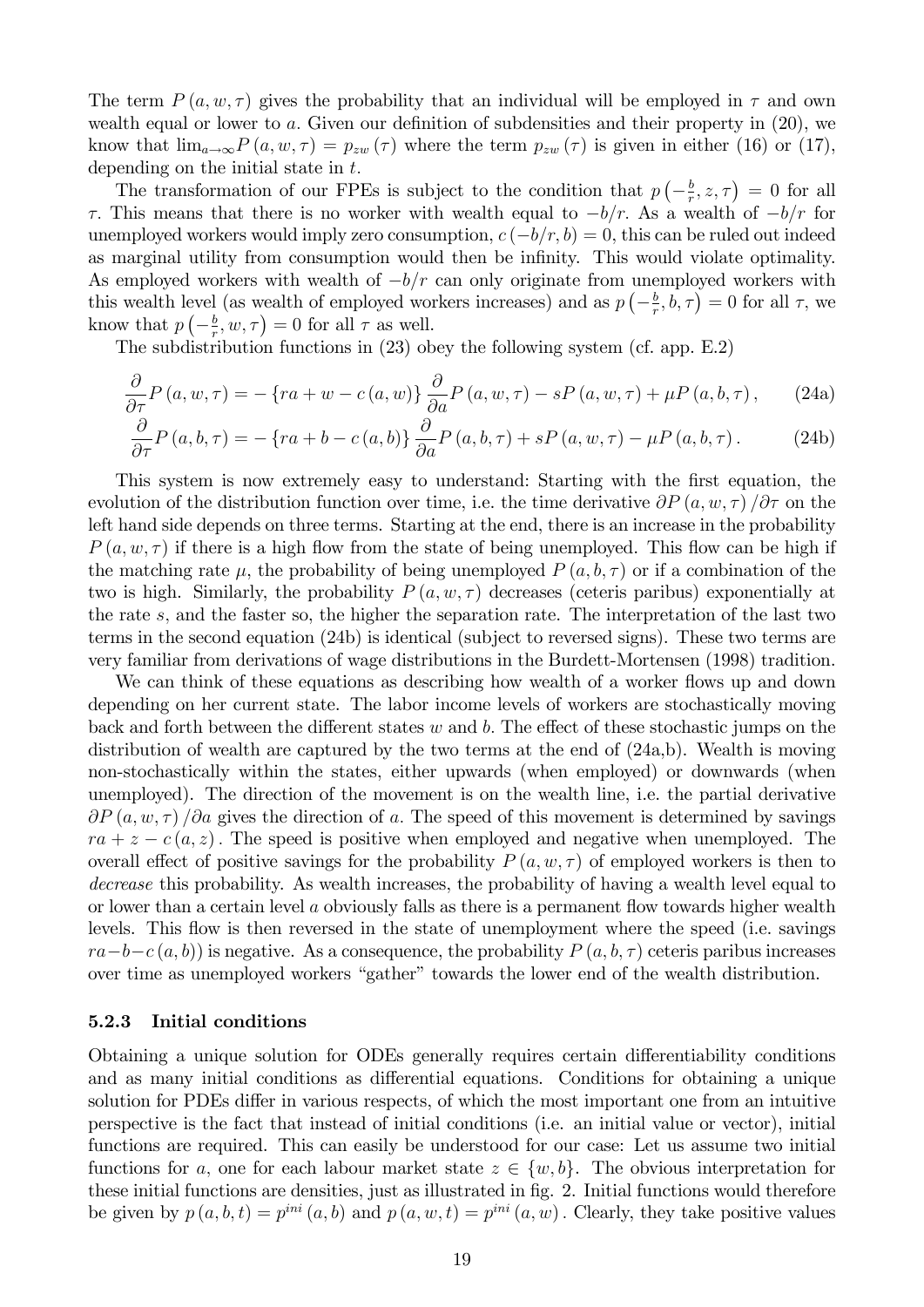on the range  $[-b/r, a_w^*]$  only and need to jointly integrate to unity. Given these initial functions, one can then compute the partial derivatives with respect to  $a$  in  $(22)$ . This gives an ODE system which allows us to compute the density for the "next"  $\tau$ . Repeating this gives us the densities for all z, a and  $\tau$  we are interested in.

#### 5.2.4 A density gives a density

The Fokker-Planck equations have a very convenient property that easily allows to show that they indeed describe densities (in the sense that their solutions integrate to one). The only condition is that the initial functions integrate to one. We summarize this in the following

**Proposition 5.1** Define  $I(\tau) \equiv \int_{-\infty}^{\infty} p(a, w, \tau) + p(a, b, \tau) da$ . Given the laws of motion for  $p(a,z,\tau)$  from (22) and the fact of a bounded support  $[-b/r, a_w^*]$ , this integral is mass-preserving, i.e. dI  $(\tau)/d\tau = 0$  for all  $\tau$ . Assuming initial densities, i.e. initial functions  $p(a, z, t) \geq 0$  such that  $I(t) = 1$ , the PDEs in (22) indeed describe the dynamics of distributions over time.

#### **Proof.** see app.  $E.1$

This is an extremely useful property as this implies that with an initial density we know that all other functions  $p(a, w, \tau) + p(a, b, \tau)$  integrate to one and therefore represent densities.

#### 5.2.5 The long-run distribution of individual wealth

When we are interested in the long-run distribution of wealth and income only, the time derivatives of the densities would be zero and the long-run densities would be described by two linear ordinary differential equations. This is true both for the system in densities  $(22)$  and for the system for distributions (24).

Initial conditions for this ordinary differential equations are given by

$$
p(a_w^*, w) = 0, \quad p(a_w^*, b) = 0.
$$
\n(25)

The intuition for  $p(a_w^*, w) = 0$  comes from the saddle-path nature of the TSS  $\Theta$  in (7): There is one path going into  $\Theta$  from the left and one going into  $\Theta$  from the right and two (not drawn) starting from  $\Theta$  and going North and South. In saddle-points of ODE systems, one can prove by linearization around the Öx point that local solutions of the ODE approach the saddle point asymptotically. Linearization here is more involved given the special structure of our system (see fn. 22). Assuming that the qualitative properties of local behaviour are not affected by this structure, we would observe asymptotic behaviour here as well and the TSS  $\Theta$ would actually never be reached:  $p(a_w^*, w) = 0$  would follow. The second boundary condition is then an immediate consequence. As the state  $(a_w^*, b)$  can occur only through a transition from  $(a_w^*, w)$  but the density at  $(a_w^*, w)$  is zero,  $p(a_w^*, b) = 0$  as well.

## 6 Conclusion

This paper has introduced methods that allow to prove existence, uniqueness and stability of distributions described by stochastic differential equations driven by a jump process. These methods were applied to a model of precautionary saving. Existence, uniqueness and stability of the optimal process for the state variables, wealth and labour market status, were proven. The results hold for an interest rate being lower than the time-preference rate.

The T-property turned out to be especially useful for models where randomness is introduced by finite-activity jump processes, i.e., by compound Poisson processes. In diffusion models, usually even the strong Feller property holds, which makes it easy to conclude the T-property.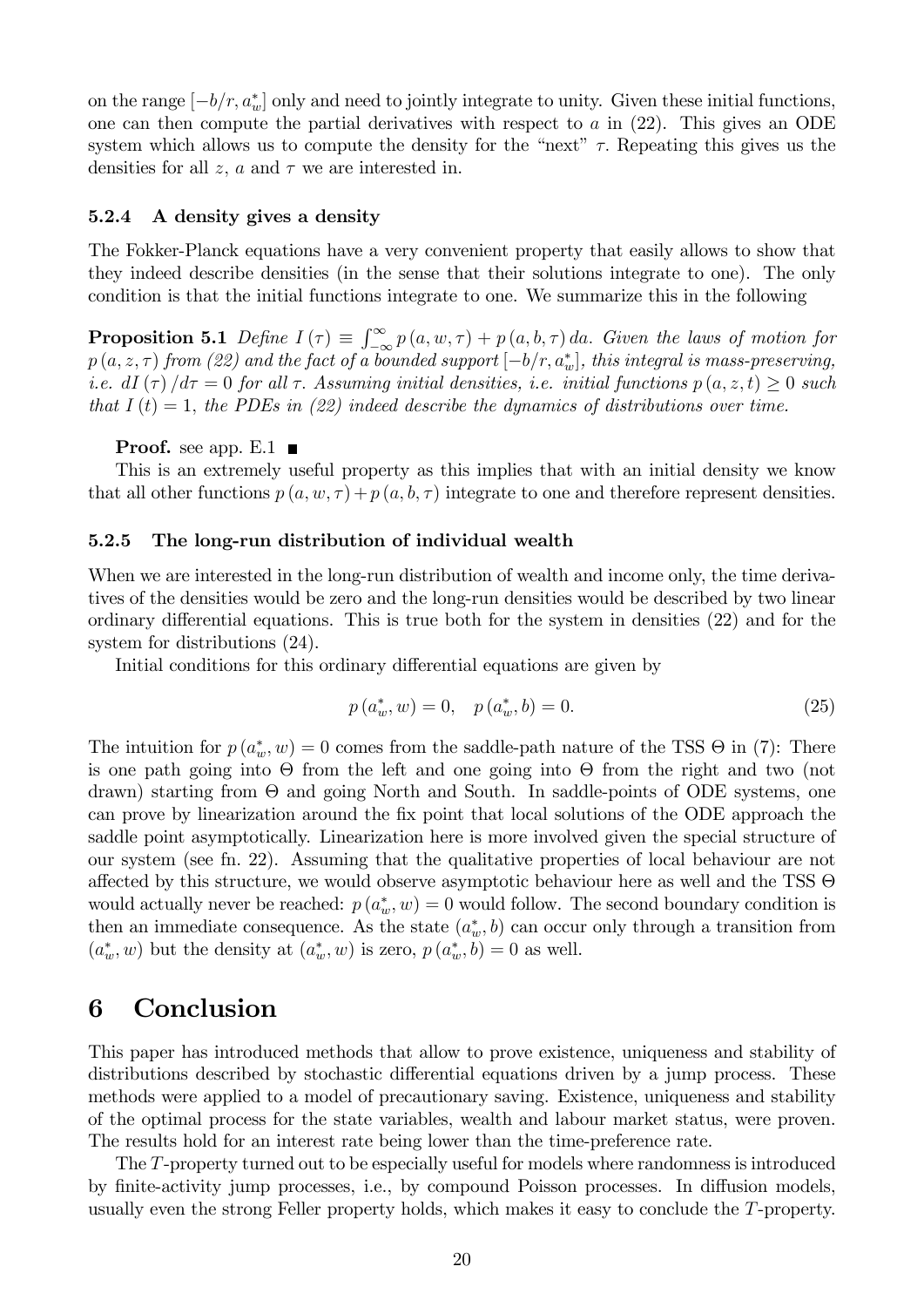On the other hand, in models driven by infinite-activity jump processes, e.g., Lévy processes with infinite activity, it does not seem clear whether the  $T$ -property can lead to useful results. Indeed, in these models, the strong Feller property may and may not hold, see, for instance, Picard  $(1995/97)$ . On the other hand, the weak Feller property is satisfied for all Lévy processes, implying existence of invariant distributions, see Applebaum (2004, theorem 3.1.9). Looking at these issues in economic applications offers many fascinating research projects for years to come.

From a more applied perspective, we derived Fokker-Planck equations for wealth and labour market status. We saw inter alia how matching and separation rates and savings shape the evolution of the wealth distribution over time. Our approach and our derivation provides a considerable generalization to existing applications in economics. This will facilitate the use these equations in many other applications in future work.

# A Appendix on ergodicity results for continuous time Markov processes

The wealth-employment process  $(a(\tau), z(\tau))$  described by (2) and (3) is a continuous-time Markov process with a non-discrete state space  $[-b/r, a_w^*] \times \{w, b\}$ . Thus, we will rely on results from the general stability theory of Markov processes as presented in the works of Meyn and Tweedie and their coauthors cited above. In the present section, we will recapitulate the most important elements of the stability for Markov processes in continuous time. Here, we will discuss the theory in full generality, i.e., we assume that we are given a Markov process  $(X_t)_{t\in\mathbb{R}_{\geq 0}}$  on a state space **X**, which is assumed to be a locally compact separable metric space endowed with its Borel  $\sigma$ -algebra. All Markov processes are assumed to be time-homogeneous, i.e., the conditional distribution of  $X_{t+s}$  given  $X_t = x$  only depends on s, not on t.

#### A.1 Preliminaries

Let  $(X_t)_{t\in\mathbb{R}_{\geq0}}$  be a (homogeneous) Markov process with the state space **X**, where **X** is assumed to be a locally compact and separable metric space, which is endowed with its Borel  $\sigma$ -algebra  $\mathcal{B}(\mathbf{X})$ . Let  $P^t(x, A), t \geq 0, x \in \mathbf{X}, A \in \mathcal{B}(\mathbf{X})$ , denote the corresponding transition kernel, i.e.

$$
P^{t}(x, A) \equiv P(X_{t} \in A | X_{0} = x) \equiv P_{x}(X_{t} \in A), \tag{26}
$$

where  $P_x$  is a shorthand-notation for the conditional probability  $P(\cdot|X_0 = x)$ . Note that  $P^t(\cdot, \cdot)$ is a *Markov kernel*, i.e. for every  $x \in \mathbf{X}$ , the map  $A \mapsto P^t(x, A)$  is a probability measure on  $\mathcal{B}(\mathbf{X})$  and for every  $A \in \mathcal{B}(\mathbf{X})$ , the map  $x \mapsto P^t(x, A)$  is a measurable function. Similarly, by a kernel we understand a function  $K : (\mathbf{X}, \mathcal{B}(\mathbf{X})) \to \mathbb{R}_{\geq 0}$  such that  $K(x, \cdot)$  is a measure, not necessarily normed by 1, for every x and  $K(\cdot, A)$  is a measurable function for every measurable set A. Moreover, let us denote the corresponding semi-group by  $P_t$ , i.e.

$$
P_t f(x) \equiv E(f(X_t)|X_0 = x) = \int_{\mathbf{X}} f(y)P^t(x, dy)
$$
\n(27)

for  $f: \mathbf{X} \to \mathbb{R}$  bounded measurable. For a measurable set A, we consider the stopping time  $\tau_A$ and the number of visits of  $X$  in set  $A$ ,

$$
\tau_A \equiv \inf\{t \ge 0 | X_t \in A\}, \quad \eta_A \equiv \int_0^\infty \mathbf{1}_A(X_t) dt.
$$

**Definition A.1** Assume that there is a  $\sigma$ -finite, non-trivial measure  $\varphi$  on  $\mathcal{B}(\mathbf{X})$  such that, for sets  $B \in \mathcal{B}(\mathbf{X}), \varphi(B) > 0$  implies  $E_x(\eta_B) > 0, \forall x \in \mathbf{X}$ . Here, similar to  $P_x, E_x$  is a short-hand notation for the conditional expectation  $E(\cdot|X_0 = x)$ . Then X is called  $\varphi$ -irreducible.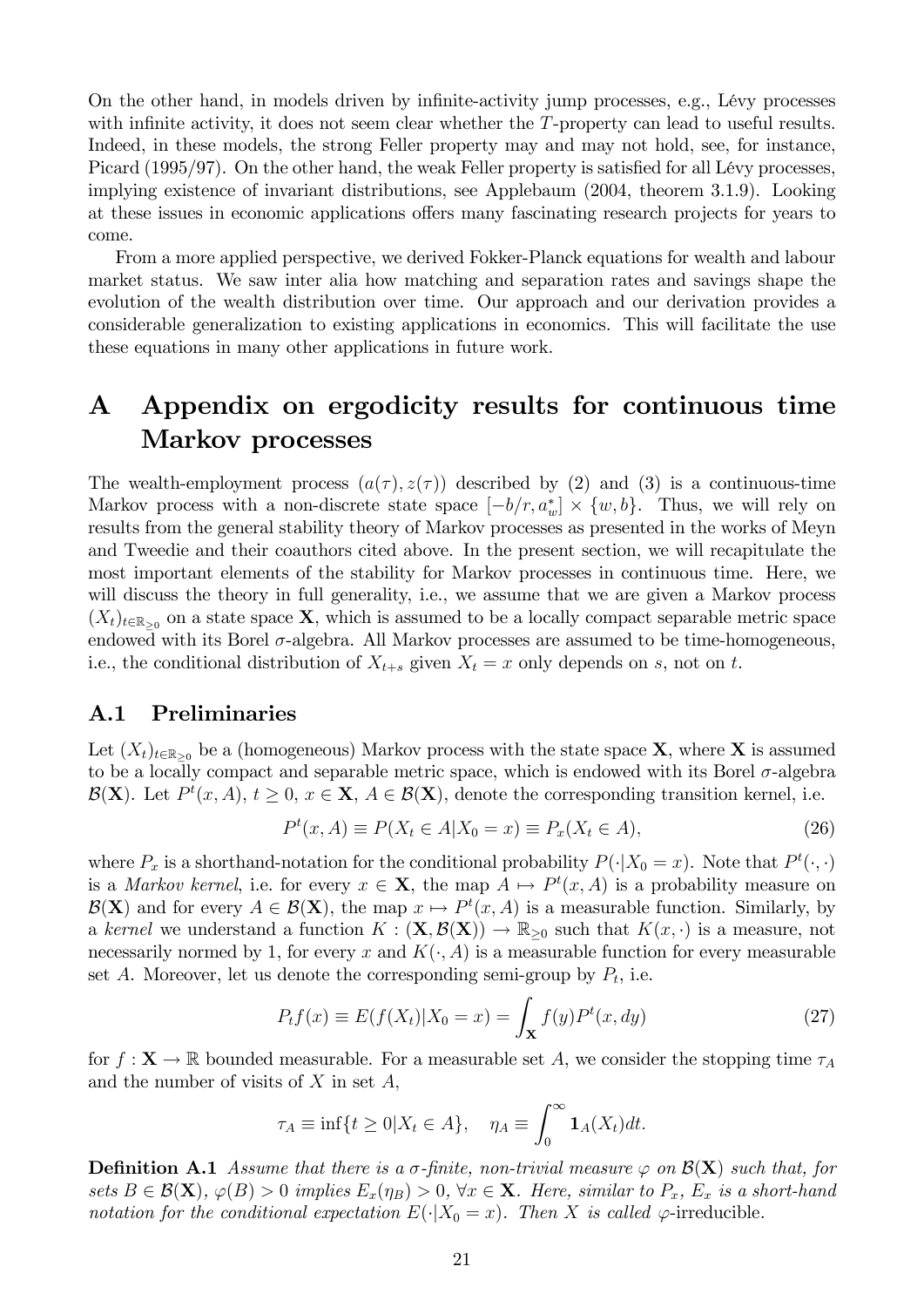In the more familiar case of a finite state space and discrete time, we would simply require  $\eta_{\{x\}}$  to have positive expectation for any state x. In the continuous case, such a requirement would obviously be far too strong, since singletons  $\{x\}$  usually have probability zero. The above definition only requires positive expectation for sets  $B$ , which are "large enough", in the sense that they are non-null for some reference measure.

A simple sufficient condition for irreducibility is given in Meyn and Tweedie (1993b, prop. 2.1), which will be used to show irreducibility of the wealth-employment process.

**Proposition A.2** Suppose that there exists a  $\sigma$ -finite measure  $\mu$  such that  $\mu(B) > 0$  implies that  $P_x(\tau_B < \infty) > 0$ . Then X is  $\varphi$ -irreducible, where

$$
\varphi(A) \equiv \int_{\mathbf{X}} R(x, A)\mu(dx), \quad R(x, A) \equiv \int_0^\infty P^t(x, A)e^{-t}dt.
$$

**Definition A.3** The process X is called Harris recurrent if there is a non-trivial  $\sigma$ -finite measure  $\varphi$  such that  $\varphi(A) > 0$  implies that  $P_x(\eta_A = \infty) = 1$ ,  $\forall x \in \mathbf{X}$ . Moreover, if a Harris recurrent process X has an invariant probability measure, then it is called positive Harris.

Like in the discrete case, Harris recurrence may be equivalently defined by the existence of a  $\sigma$ -finite measure  $\mu$  such that  $\mu(A) > 0$  implies that  $P_x(\tau_A < \infty) = 1$ . As already remarked in the context of irreducibility, in the discrete framework one would consider sets  $A = \{y\}$  with only one element.

Let  $\mu$  be a measure on  $(\mathbf{X}, \mathcal{B}(\mathbf{X}))$ . We define a measure  $P^t_\mu$  by

$$
P_{\mu}^{t}(A) = \int_{\mathbf{X}} P^{t}(x, A)\mu(dx).
$$

We say that  $\mu$  is an *invariant measure*, iff  $P^t_\mu = \mu$  for all t. Here, the measure  $\mu$  might be infinite. If it is a finite measure, we may, without loss of generality, normalize it to have total mass  $\mu(\mathbf{X}) = 1$ . The resulting probability measure is obviously still invariant, and we call it an invariant distribution. (Note that any constant multiple of an invariant measure is again invariant.) In the case of an invariant distribution, we can interpret invariance as meaning that the Markov process has always the same marginal distribution in time, when starting with the distribution  $\mu$ .

### A.2 Existence of an invariant probability measure

The existence of finite invariant measures follows from a combination of two different types of conditions. The first property is a growth property. Several such properties have been used in the literature, a very useful one seems to be boundedness in probability on average.

**Definition A.4** The process X is called bounded in probability on average if for every  $x \in X$ and every  $\epsilon > 0$  there is a compact set  $C \subset \mathbf{X}$  such that

$$
\liminf_{t \to \infty} \frac{1}{t} \int_0^t P_x(X_s \in C) ds \ge 1 - \epsilon.
$$
\n(28)

The second property is a continuity condition.

**Definition A.5** The Markov process  $X$  has the weak Feller property if for every continuous bounded function  $f: \mathbf{X} \to \mathbb{R}$  the function  $P_t f: \mathbf{X} \to \mathbb{R}$  from (27) is again continuous. Moreover, if  $P_t f$  is continuous even for every bounded measurable function f, then X has the strong Feller property.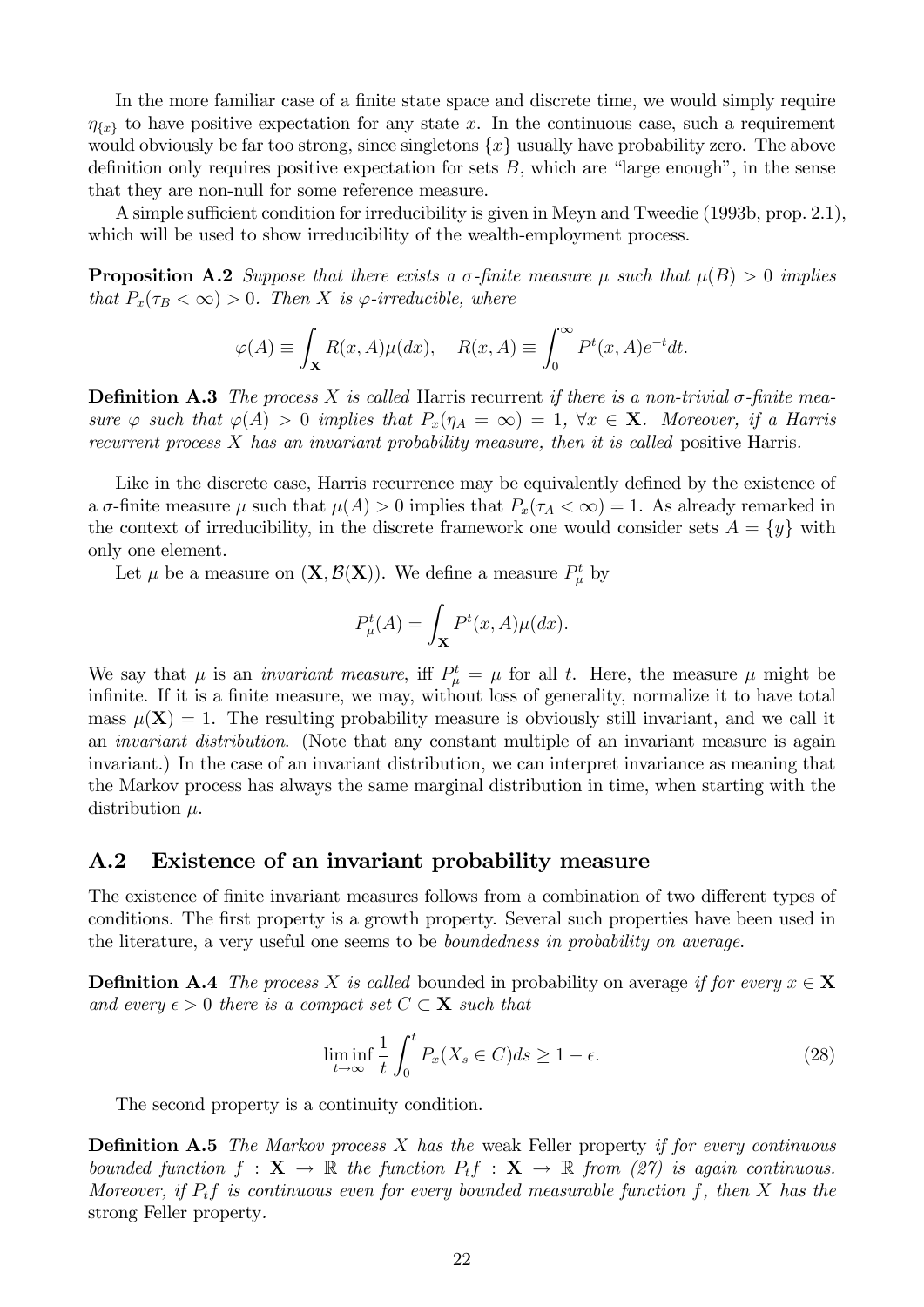Given these two conditions, Meyn and Tweedie (1993b, th. 3.1) establish the existence of an invariant probability measure in the following

**Proposition A.6** If a Markov process X is bounded in probability on average and has the weak Feller property, then there is an invariant probability measure for X.

## A.3 Uniqueness

Turning to uniqueness, the following proposition is cited in Meyn and Tweedie (1993b, page 491). For a proof see Azéma, Duflo and Revuz (1969, Théorème 2.5).

**Proposition A.7** If the Markov process X is Harris recurrent and irreducible for a non-trivial  $\sigma$ -finite measure  $\varphi$ , then there is a unique invariant measure (up to constant multiples).

Proposition A.7 gives existence and uniqueness of the invariant measure. A simple example shows that irreducibility and Harris recurrence do not guarantee existence of an invariant probability measure: Let  $\mathbf{X} = \mathbb{R}$  and  $X_t = B_t$  denote the one-dimensional Brownian motion. The Brownian motion is both irreducible and Harris recurrent  $-$  irreducibility is easily seen, while recurrence is classical in dimension one. Therefore, there is a unique invariant measure. By the Fokker-Planck equation, the density f of the invariant measure must satisfy  $\Delta f = 0$ . By non-negativity, this implies that f is constant,  $f \equiv c$  for some  $c > 0$ . Thus, any invariant measure is a constant multiple of the Lebesgue measure, and there is no invariant probability measure for this example.

Given this example and as we are only interested in invariant *probability* measures, we need to combine this proposition with the previous section: Boundedness in probability on average together with the weak Feller property gives us the existence of an invariant probability measure as used in sect. A.2, whereas irreducibility together with Harris recurrence imply uniqueness of invariant measures. Thus, for existence and uniqueness of the invariant probability measure, we will need all four conditions.

Whereas irreducibility, boundedness in probability on average and the weak Feller property are rather straightforward to check in practical situations, this seems to be harder for Harris recurrence. Thus, we next discuss some sufficient conditions for Harris recurrence. If the Markov process has the strong Feller property, then Harris recurrence will follow from a very weak growth property, namely that  $P_x(X_t \to \infty) = 0$  for all  $x \in \mathbf{X}$ , see Meyn and Tweedie (1993b, th. 3.2). While the strong Feller property is often satisfied for models driven by Brownian motion (e.g., for hypo-elliptic diffusions), it may not be satisfied in models where randomness is driven by a pure-jump process. Thus, we will next formulate an intermediate notion between the weak and strong Feller properties, which still guarantees enough smoothing for stability.

**Definition A.8** The Markov process X is called T-process, if there is a probability measure  $\nu$ on  $\mathbb{R}_{\geq 0}$  and a kernel T on  $(X, \mathcal{B}(X))$  satisfying the following three conditions:

- 1. For every  $A \in \mathcal{B}(\mathbf{X})$ , the function  $x \mapsto T(x, A)$  is continuous<sup>18</sup>.
- 2. For every  $x \in \mathbf{X}$  and every  $A \in \mathcal{B}(\mathbf{X})$  we have  $K_{\nu}(x, A) \equiv \int_0^{\infty} P^t(x, A) \nu(dt) \geq T(x, A)$ .
- 3.  $T(x, \mathbf{X}) > 0$  for every  $x \in \mathbf{X}$ .

 $18$ A more general definition requires lower semi-continuity only. As we can show continuity for our applications, we do not need this more general version here.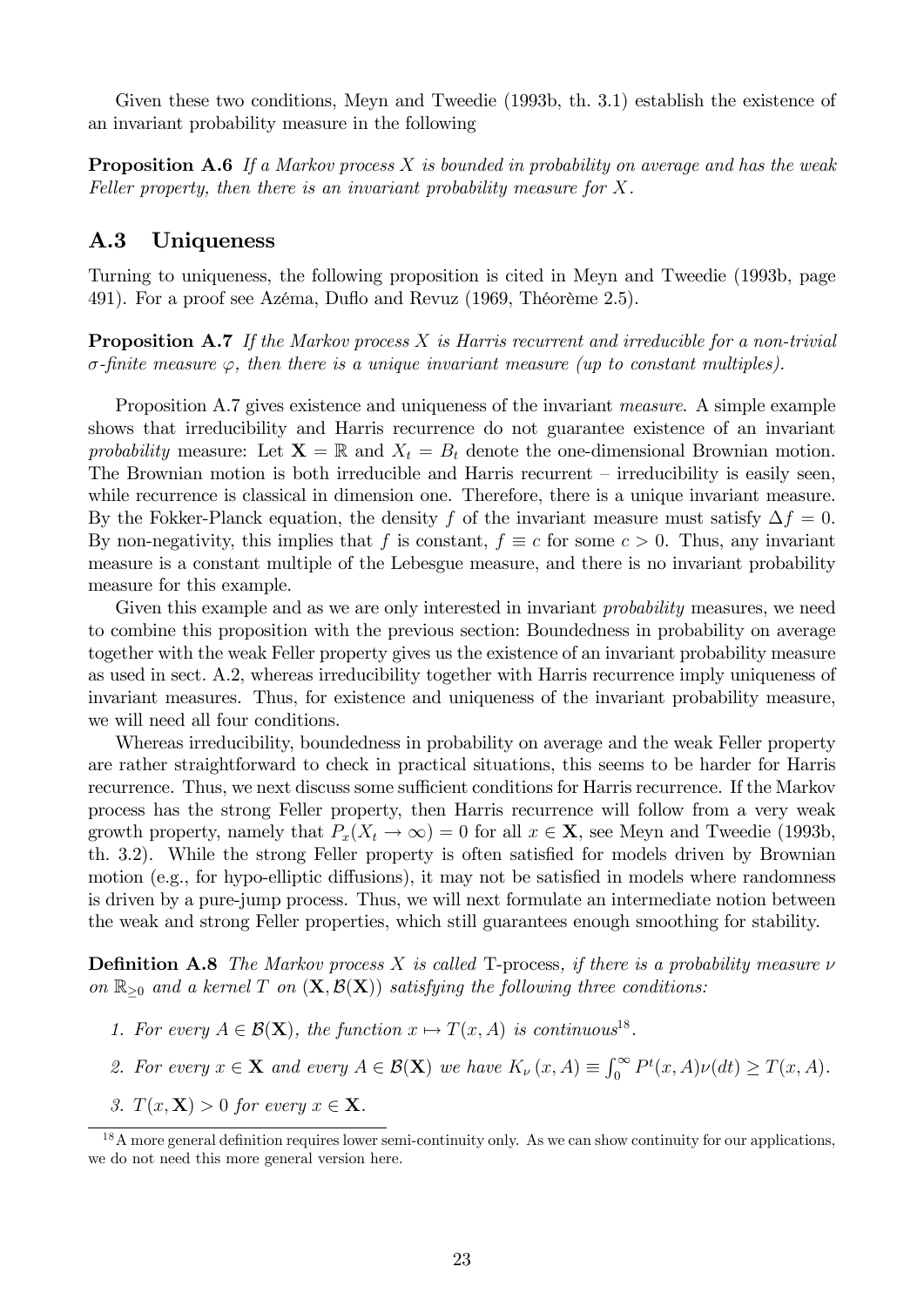The kernel  $K_{\nu}$  is the transition kernel of a discrete-time Markov process  $(Y_n)_{n\in\mathbb{N}}$  obtained from  $(X_t)_{t>0}$  by random sampling according to the distribution  $\nu$ : more precisely, let us draw a sequence  $\sigma_n$  of independent samples from the distribution  $\nu$  and define a discrete time process  $Y_n \equiv X_{\sigma_1 + \dots + \sigma_n}$ ,  $n \in \mathbb{N}$ . Then the process  $Y_n$  is Markov and has transition probabilities given by  $K_{\nu}$ . Using this definition and theorem 3.2 in Meyn and Tweedie (1993b), we can formulate

**Proposition A.9** Suppose that X is a  $\varphi$ -irreducible T-process. Then it is Harris recurrent (with respect to  $\varphi$ ) if and only if  $P_x(X_t \to \infty) = 0$  for every  $x \in \mathbf{X}$ .

Hence, in a practical sense and in order to prove existence of a unique invariant *probability* measure, one needs to establish that a process  $X$  has the weak Feller property and is an irreducible T-process which is bounded in probability on average (as the latter implies the growth condition  $P_x(X_t \to \infty) = 0$  of prop. A.9).

Let us shortly compare the continuous, but compact case  $-\omega$  where boundedness in probability is always satisfied  $-$  with the discrete case. In the latter situation, existence of an invariant distribution always holds, while uniqueness is then given by irreducibility. In the compact, continuous case irreducibility and Harris recurrence only guarantee existence and uniqueness of an invariant measure, which might be infinite. On the other hand, existence of a finite invariant measure is given by the weak Feller property. Thus, for existence and uniqueness of an invariant probability measure, we will need the weak Feller property, irreducibility and Harris recurrence – which we will conclude from the T-property. Thus, the situation in the continuous (but compact) case is roughly the same as in the discrete case, except for some required continuity property, namely the weak Feller property.

## A.4 Stability

By now we have established a framework for showing existence and uniqueness of an invariant distribution, i.e., probability measure. However, under *stability* we understand more, namely the convergence of the marginal distributions to the invariant distribution, i.e., that for any starting distribution  $\mu$ , the law  $P_{\mu}^{\tau}$  of the Markov process at time  $\tau$  converges to the unique invariant distribution for  $\tau \to \infty$ . In the context of T-processes, we are going to discuss two methods which allow to derive stability. But first, let us define the notion of stability in a more precise way.

**Definition A.10** For a signed measure  $\mu$  consider the total variation norm

$$
\|\mu\| \equiv \sup_{|f| \le 1} \left| \int_{\mathbf{X}} f(x) \mu(dx) \right|.
$$

Then we call a Markov process  $(X_t)_{t\in\mathbb{R}_{\geq 0}}$  stable or ergodic iff there is an invariant probability measure  $\pi$  such that

$$
\forall x \in \mathbf{X} : \quad \lim_{t \to \infty} \| P^t(x, \cdot) - \pi \| = 0.
$$

Note that this implies in particular that the law  $P^t_\mu$  of the Markov process converges to  $\pi$ , which is the unique invariant probability measure.

In the case of a finite state space in discrete time, ergodicity follows (inter alia) from aperiodicity. Down, Meyn and Tweedie (1995), also give one continuous result in this direction.

**Definition A.11** A  $\psi$ -irreducible Markov process  $(X_t)$  is called aperiodic iff there is a measurable set C with  $\psi(C) > 0$  satisfying the following properties: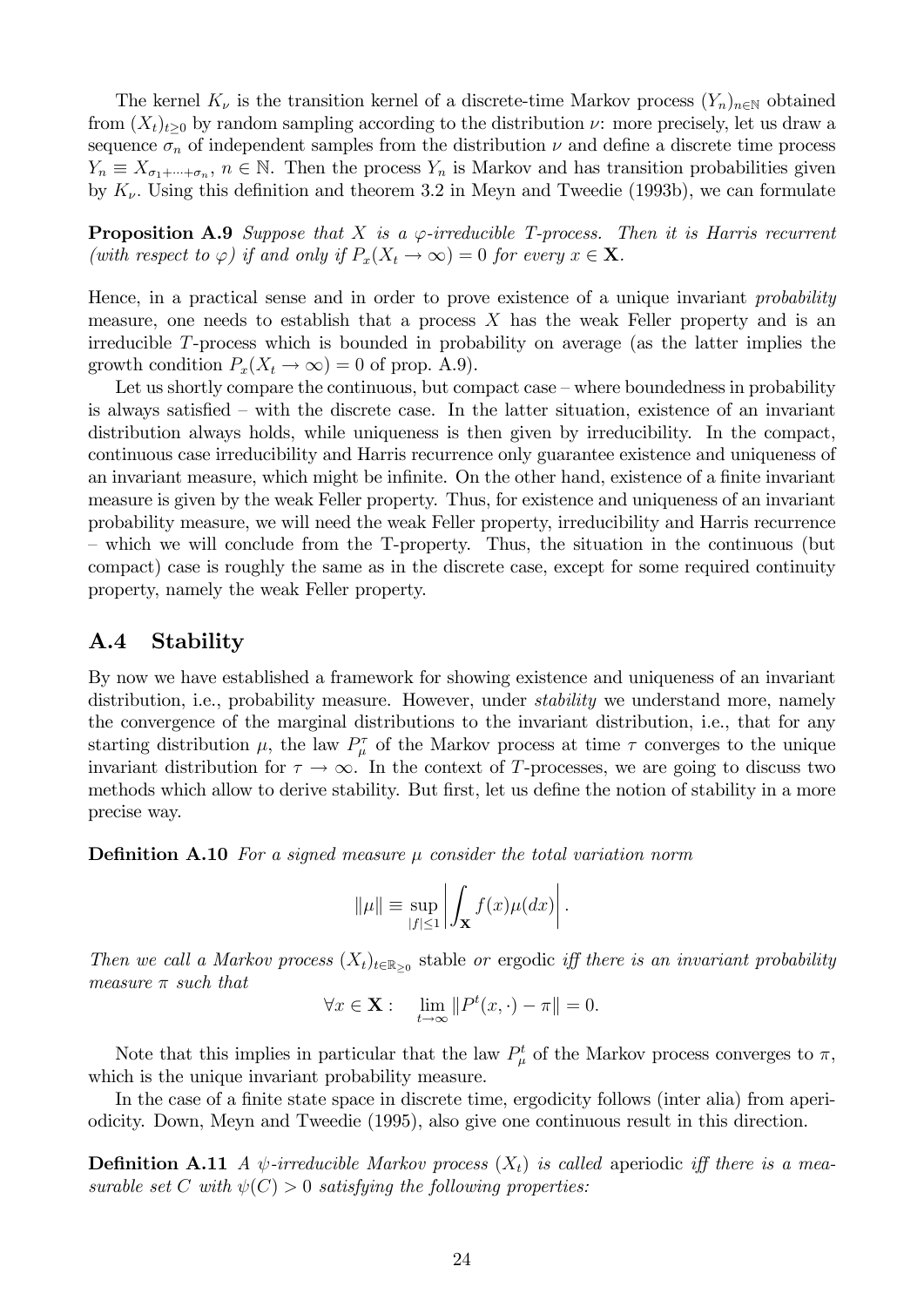1. there is  $\tau > 0$  and a non-trivial measure  $\nu$  on  $\mathcal{B}(\mathbf{X})$  such that

$$
\forall x \in C, \ \forall A \in \mathcal{B}(\mathbf{X}): \quad P^{\tau}(x, A) \ge \nu(A);^{19}
$$

2. there is  $T > 0$  such that

 $\forall t \geq T, \ \forall x \in C: \quad P^t(x, C) > 0.$ 

If we are given an irreducible, aperiodic Markov process, then stability is implied by conditions on the *infinitesimal generator*. In the following proposition we give a special case of Down, Meyn and Tweedie (1995, th. 5.2) suitable for the employment-wealth process in our model.

**Proposition A.12** Given an irreducible, aperiodic T-process  $X_t$  with infinitesimal generator A on a compact state space. Assume we can find a measurable function  $V \in \mathcal{D}(\mathcal{A})$  with  $V \geq 1$ and constants  $d, c > 0$  such that

$$
\mathcal{A}V \le -cV + d.
$$

Then the Markov-process is ergodic.

The problem with aperiodicity in the continuous time framework is that it seems hard to characterize the small sets appearing in def. A.11. For this reason, we also give an alternative theorem, which avoids small sets (but is clearly related with the notion of aperiodicity). Given a fixed  $\tau > 0$ , the process  $Y_n \equiv X_{\tau n}$ ,  $n \in \mathbb{N}$ , clearly defines a Markov process in discrete time, a so-called skeleton of X. These skeleton chains are a very useful construction for transferring results from Markov processes in discrete time to continuous time. In particular, Meyn and Tweedie (1993b, th. 6.1) gives a characterization of stability in terms of irreducibility of skeleton chains.

**Proposition A.13** Given a Harris recurrent Markov process X with invariant probability measure  $\pi$ . Then X is stable iff there is some irreducible skeleton chain.

# B Appendix on deriving the Fokker-Planck equations

This appendix derives the Fokker-Planck equations (22) of the wealth-employment process  $(a(t), z(t))$ . We proceed step by step as this facilitates applications for other purposes. Step 1: We start with some function  $f$  having as arguments the variables whose density we would like to understand. We compute the differential of this function in the usual way and also compute its expected change. Step 2: The starting point here is Dynkin's formula. This formula, intuitively speaking, gives the expected value of some function  $f$ , whose arguments are the random variables we are interested in, as the sum of the current value of f plus the integral over expected future changes of  $f$ . The expected change of  $f$  is expressed by using the density of our random variables. The Dynkin formula is differentiated with respect to time. Step 3: By using integration by parts or the adjoint operator, we get an expression for the change of the expected value of  $f$ . Step 4: A different expression for this change of the expected value can be obtained by starting from the expected value and differentiating it. Step 5: Equating the two gives the differential equations for the density.

It should be kept in mind that this approach can be applied to systems beyond (2) and  $(3)$ . As long as there are one to several stochastic processes described by stochastic differential equations, this approach can be used to obtain a description of the corresponding densities. Uncertainty can stem from Brownian motion, Poisson processes, a combination of the two or Levy processes.

<sup>&</sup>lt;sup>19</sup>Such a set C is then called *small*.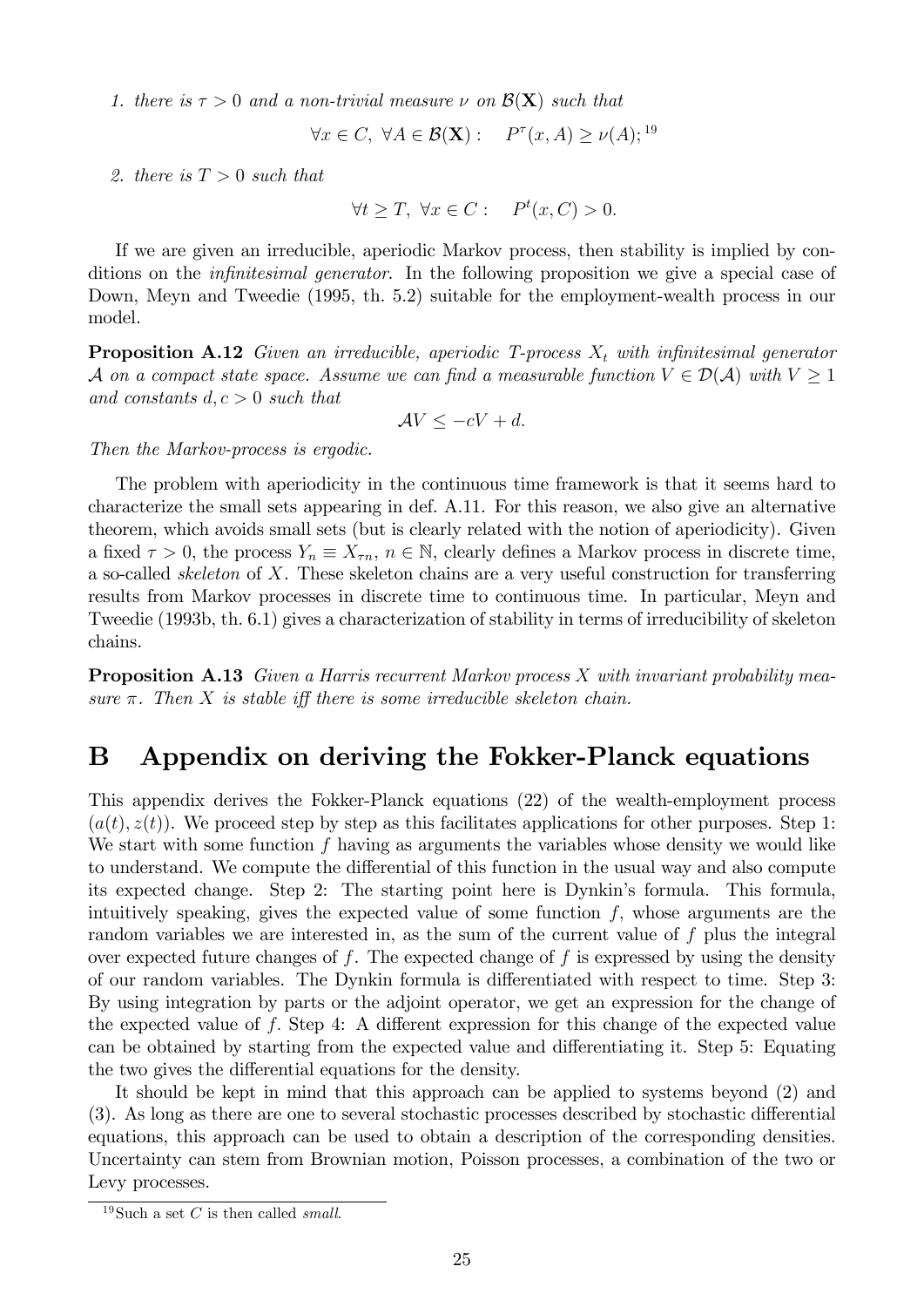## **B.1** The expected change of some function  $f$

Assume there is a function f having as arguments the state variables a and z. This function has a bounded support S, i.e.  $f(a, z) = 0$  outside this support.<sup>20</sup> Heuristically, the differential of this function, using a change of variable formula,  $2^1$  gives

$$
df (a (\tau), z (\tau)) = f_a(.) \{ ra (\tau) + z (\tau) - c (a (\tau), z (\tau)) \} d\tau + \{ f (a (\tau), z (\tau) + \Delta) - f (a (\tau), z (\tau)) \} d q_{\mu} + \{ f (a (\tau), z (\tau) - \Delta) - f (a (\tau), z (\tau)) \} d q_s.
$$

Due to the state-dependent arrival rates, see after (3), only one Poisson process is active at a time.

When we are interested in the expected change, we need to form expectations. Applying the conditional expectations operator  $E_{\tau}$  and dividing by  $d\tau$  yields the heuristic equation

$$
\frac{E_{\tau}df\,(.)}{d\tau} = f_a\,(.)\,\{ra\,(\tau) + z\,(\tau) - c\,(a\,(\tau), z\,(\tau))\}\n+ \mu\,(z\,(\tau))\,[f\,(a\,(\tau), z\,(\tau) + \Delta) - f\,(a\,(\tau), z\,(\tau))]\n+ s\,(z\,(\tau))\,[f\,(a\,(\tau), z\,(\tau) - \Delta) - f\,(a\,(\tau), z\,(\tau))]\n\tag{29}
$$

In what follows, we denote this expression by

$$
\mathcal{A}f\left(a\left(\tau\right),z\left(\tau\right)\right) \equiv \frac{E_{\tau}df\left(a\left(\tau\right),z\left(\tau\right)\right)}{d\tau} \tag{30}
$$

which is, more precisely, the infinitesimal generator  $A$  defined by

$$
\mathcal{A}f(a,z)=\lim_{\epsilon\searrow 0}\frac{E\left(f(z(\tau+\epsilon),a(\tau+\epsilon))|z(\tau)=z,\ a(\tau)=a\right)-f(a,z)}{\epsilon}.
$$

Notice that  $Af(a, z)$  does not depend on  $\tau$ , because the Markov-process  $(a(\tau), z(\tau))$  is timehomogeneous. We understand  $A$  as an operator mapping functions (in a and z) to other such functions. Moreover, note that all test-functions, i.e.  $C^{\infty}$  functions of bounded support, are in the domain of the operator  $A$ , i.e. the domain of all functions f such that the above limit exists (for all  $a$  and  $z$ ).

## B.2 Dynkin's formula and its manipulation

To abbreviate notation, we now define  $x(\tau) \equiv (a(\tau), z(\tau))$ . The expected value of our function  $f(x(\tau))$  is by Dynkin's formula (e.g. Yuan and Mao, 2003) given by

$$
Ef(x(\tau)) = Ef(x(t)) + \int_{t}^{\tau} E(\mathcal{A}f(x(s))) ds.
$$
\n(31)

To understand this equation, use the definition in (30) and formally write it as

$$
Ef(x(\tau)) = Ef(x(t)) + \int_{t}^{\tau} \frac{Edf(x(s))}{ds} ds = Ef(x(t)) + \int_{t}^{\tau} Edf(x(s)).
$$

 $20$ We can make this assumption without any restriction. As we will see below, this function will not play any role in the determination of the actual density.

<sup>&</sup>lt;sup>21</sup>There are formal derivations of this equation in mathematical textbooks like Protter (1995). For a more elementary presentation, see Wälde (2012, part IV).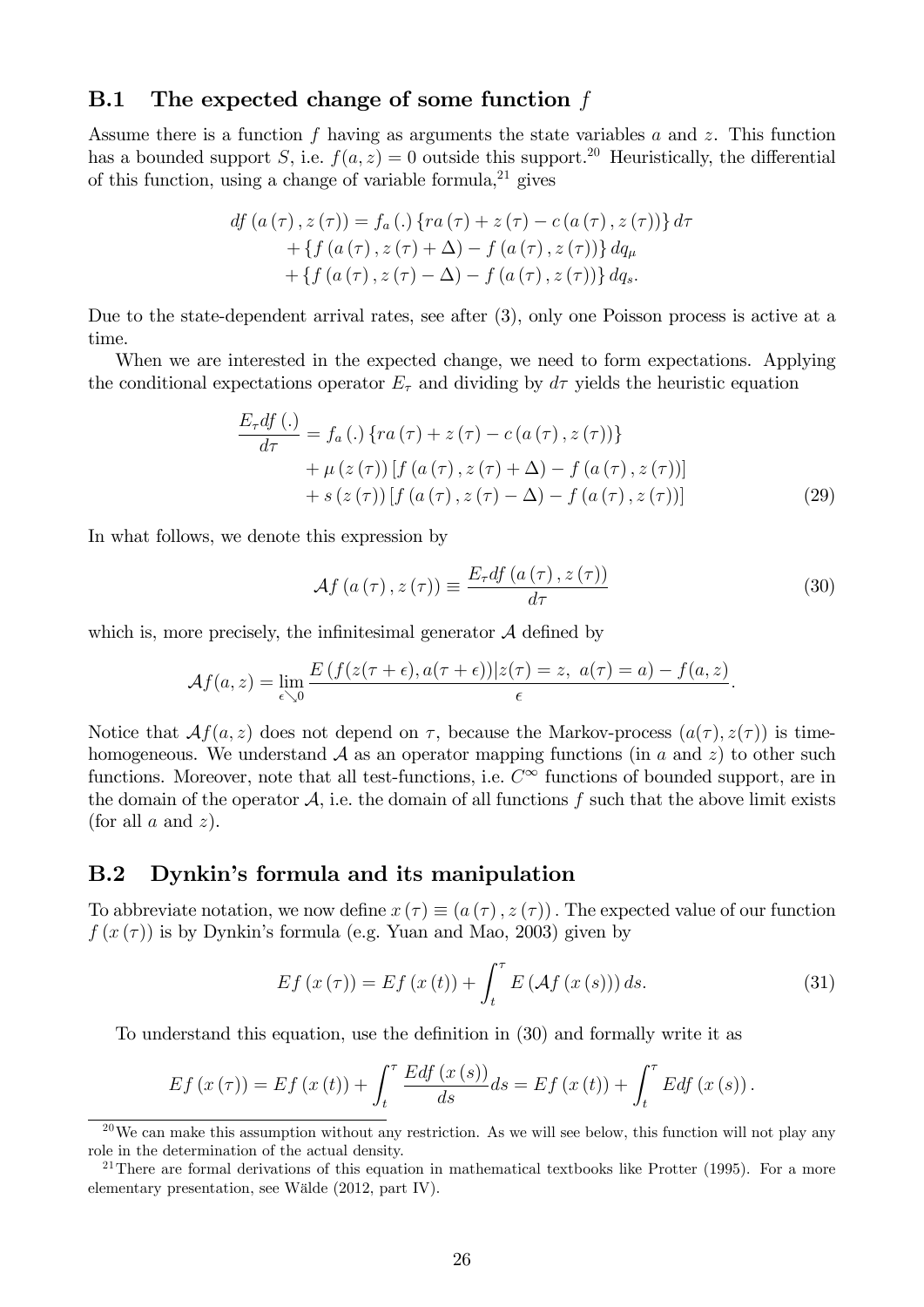Intuitively speaking, Dynkin's formula says that the expected value of  $f(x(\tau))$  is the expectation for the current value,  $Ef(x(t))$  (given that we allow for a random initial condition  $x(t)$ ), plus the "sum of" expected future changes,  $\int_t^\tau E df(x(s))$ .

Let us now differentiate (31) with respect to time  $\tau$  and find

@

$$
\frac{\partial}{\partial \tau} Ef(x(\tau)) = \frac{\partial}{\partial \tau} \int_{t}^{\tau} E\left(\mathcal{A}f(x(s))\right) ds = E\left(\mathcal{A}f(x(\tau))\right),\tag{32}
$$

where the first equality used that  $Ef(x(t))$  is a constant and pulled the expectations operator into the integral. This equation says the following: We form expectations in t about  $f(x(\tau))$ . We now ask how this expectation changes when  $\tau$  moves further into the future, i.e. we look at  $\frac{\partial}{\partial \tau} E[f(x(\tau))]$ . We see that this change is given by the expected change of  $f(x(\tau))$ , where the change is  $\mathcal{A}f(x(\tau))$ .

We now introduce the densities we defined in sect. 5.2.1. The expectation operator  $E$  in (32) integrates over all possible states of  $x(\tau)$ . When we express this joint density as  $p(a, z, \tau) \equiv$  $p(a, \tau | z) p_z(\tau)$ , we can write (32) as

$$
\frac{\partial}{\partial \tau} Ef(x(\tau)) = E(\mathcal{A}f(x(\tau)))
$$
  
=  $p_w(\tau) \int_{-\infty}^{\infty} \mathcal{A}f(a, w) p(a, \tau|w) da + p_b(\tau) \int_{-\infty}^{\infty} \mathcal{A}f(a, b) p(a, \tau|b) da.$ 

Now pull  $p_w(\tau)$  and  $p_b(\tau)$  back into the integral and use  $p(a, z, \tau) \equiv p(a, \tau|z) p_z(\tau)$  again for  $z = w$  and  $z = b$ . Then

$$
\frac{\partial}{\partial \tau} Ef(x(\tau)) = \int_{-\infty}^{\infty} Af(a, w) p(a, w, \tau) da + \int_{-\infty}^{\infty} Af(a, b) p(a, b, \tau) da
$$
  

$$
\equiv \phi_w + \phi_b.
$$
 (33)

#### B.3 The adjoint operator and integration by parts

This is now the crucial step in obtaining a differential equation for the density. It consists in applying an integration by parts formula which allows to move the derivatives in  $\mathcal{A}f(x(\tau))$ into the density  $p(x, \tau)$ . Let us briefly review this method, without getting into technical details. Given two functions  $f, g : \mathbb{R} \to \mathbb{R}$  and two fixed real numbers  $c < d$ , the factor rule of differentiation

$$
d(f(x) \cdot g(x)) = df(x) \cdot g(x) + f(x) \cdot dg(x)
$$
\n(34)

implies that  $f(d)g(d) - f(c)g(c) = \int_c^d f'(x)g(x)dx + \int_c^d f(x)g'(x)dx$ , a formula referred to as partial integration rule. In particular, it also holds for  $c = -\infty$  and  $d = +\infty$ , if the function evaluations are understood as limits for  $c \to -\infty$  and  $d \to +\infty$ , respectively. If f has bounded support, i.e. is equal to zero outside a fixed bounded set, then the function evaluations at  $\pm \infty$ vanish and we get

$$
\int_{-\infty}^{+\infty} f'(x)g(x)dx = -\int_{-\infty}^{+\infty} f(x)g'(x)dx.
$$
 (35)

We now apply  $(35)$  to equation  $(33)$ . We can do this as the expressions in  $(33)$  "lost" all stochastic features. To this end, insert the definition of  $A$  given in (30) together with (29) into (33). To avoid getting lost in long expressions, we look at the both integrals in (33) in turn. For the second, observe that

$$
\mathcal{A}f(a,b) = f_a(.)\left\{ra + b - c(a,b)\right\} + \mu \left[f(a,w) - f(a,b)\right],
$$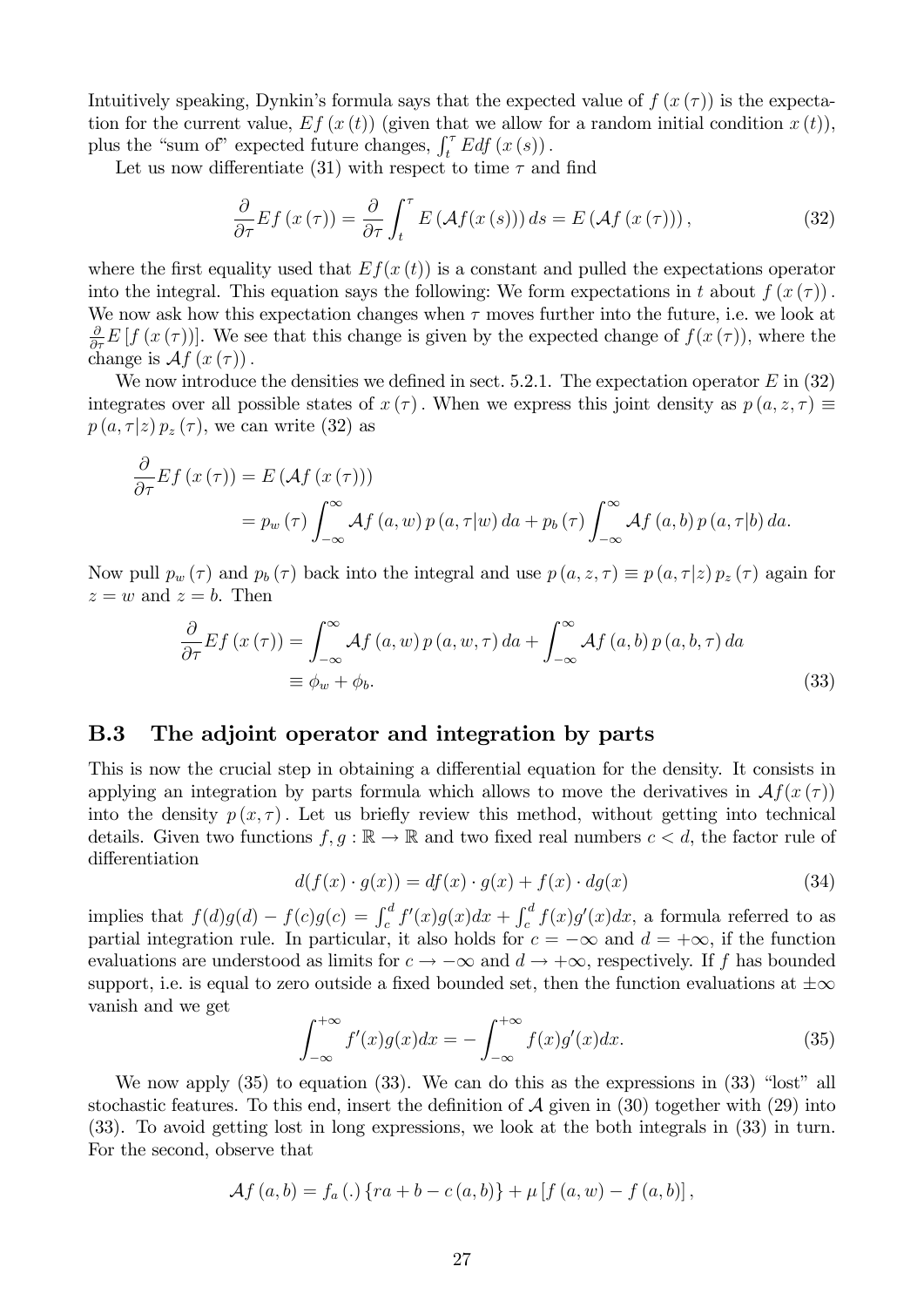i.e. the term with  $s$  in  $(29)$  is missing given that we are in state  $b$ . Hence,

$$
\phi_b = \int_{-\infty}^{\infty} [f_a(a, b) \{ ra + b - c(a, b) \} + \mu [f (a, w) - f (a, b)] ] p (a, b, \tau) da \n= \int_{-\infty}^{\infty} f_a (a, b) \{ ra + b - c (a, b) \} p (a, b, \tau) da \n+ \int_{-\infty}^{\infty} \mu [f (a, w) - f (a, b)] p (a, b, \tau) da.
$$

Now integrate by parts. As this integral shows, we only need to integrate by parts for the  $f_a$  term. The rest remains untouched. This gives with (35), where  $g(x)$  stands for  ${ra + b - c(a, b)} p(a, b, \tau)$  and x for a,

$$
\phi_b = -\int_{-\infty}^{\infty} f(a, b) \left[ \left\{ r - \frac{\partial}{\partial a} c(a, b) \right\} p(a, b, \tau) + \left\{ ra + b - c(a, b) \right\} \frac{\partial}{\partial a} p(a, b, \tau) \right] da + \int_{-\infty}^{\infty} \mu \left[ f(a, w) - f(a, b) \right] p(a, b, \tau) da.
$$
 (36)

Now look at the first integral of  $(33)$ . After similar steps (as the principle is the same, we replace b by w and the arrival rate  $\mu$  by s in the last equation), this reads

$$
\phi_w = -\int_{-\infty}^{\infty} f(a, w) \left[ \left\{ r - \frac{\partial}{\partial a} c(a, w) \right\} p(a, w, \tau) + \left\{ r a + w - c(a, w) \right\} \frac{\partial}{\partial a} p(a, w, \tau) \right] da + \int_{-\infty}^{\infty} s \left[ f(a, b) - f(a, w) \right] p(a, w, \tau) da.
$$
\n(37)

Summarizing, we find

$$
\frac{\partial}{\partial \tau} E f (x(\tau)) = \phi_w + \phi_b
$$
\n
$$
= \int_{-\infty}^{\infty} f (a, w) \left[ - \left\{ r - \frac{\partial}{\partial a} c (a, w) \right\} p (a, w, \tau) - \left\{ r a + w - c (a, w) \right\} \frac{\partial}{\partial a} p (a, w, \tau) \right\} da
$$
\n
$$
+ \int_{-\infty}^{\infty} s \left[ f (a, b) - f (a, w) \right] p (a, w, \tau) da
$$
\n
$$
+ \int_{-\infty}^{\infty} f (a, b) \left[ - \left\{ r - \frac{\partial}{\partial a} c (a, b) \right\} p (a, b, \tau) - \left\{ r a + b - c (a, b) \right\} \frac{\partial}{\partial a} p (a, b, \tau) \right\} da
$$
\n
$$
+ \int_{-\infty}^{\infty} \mu \left[ f (a, w) - f (a, b) \right] p (a, b, \tau) da. \tag{38}
$$

### B.4 The expected value again

Let us now derive the second expression for the change in the expected value. By definition, and as an alternative to the Dynkin formula (31), we have

$$
Ef(x(\tau)) = \int_{-\infty}^{\infty} f(a, b) p(a, b, \tau) da + \int_{-\infty}^{\infty} f(a, w) p(a, w, \tau) da.
$$
 (39)

When we differentiate this expression with respect to time, we get

$$
\frac{\partial}{\partial \tau} Ef(x(\tau)) = \int_{-\infty}^{\infty} f(a, b) \frac{\partial}{\partial \tau} p(a, b, \tau) da \n+ \int_{-\infty}^{\infty} f(a, w) \frac{\partial}{\partial \tau} p(a, w, \tau) da.
$$
\n(40)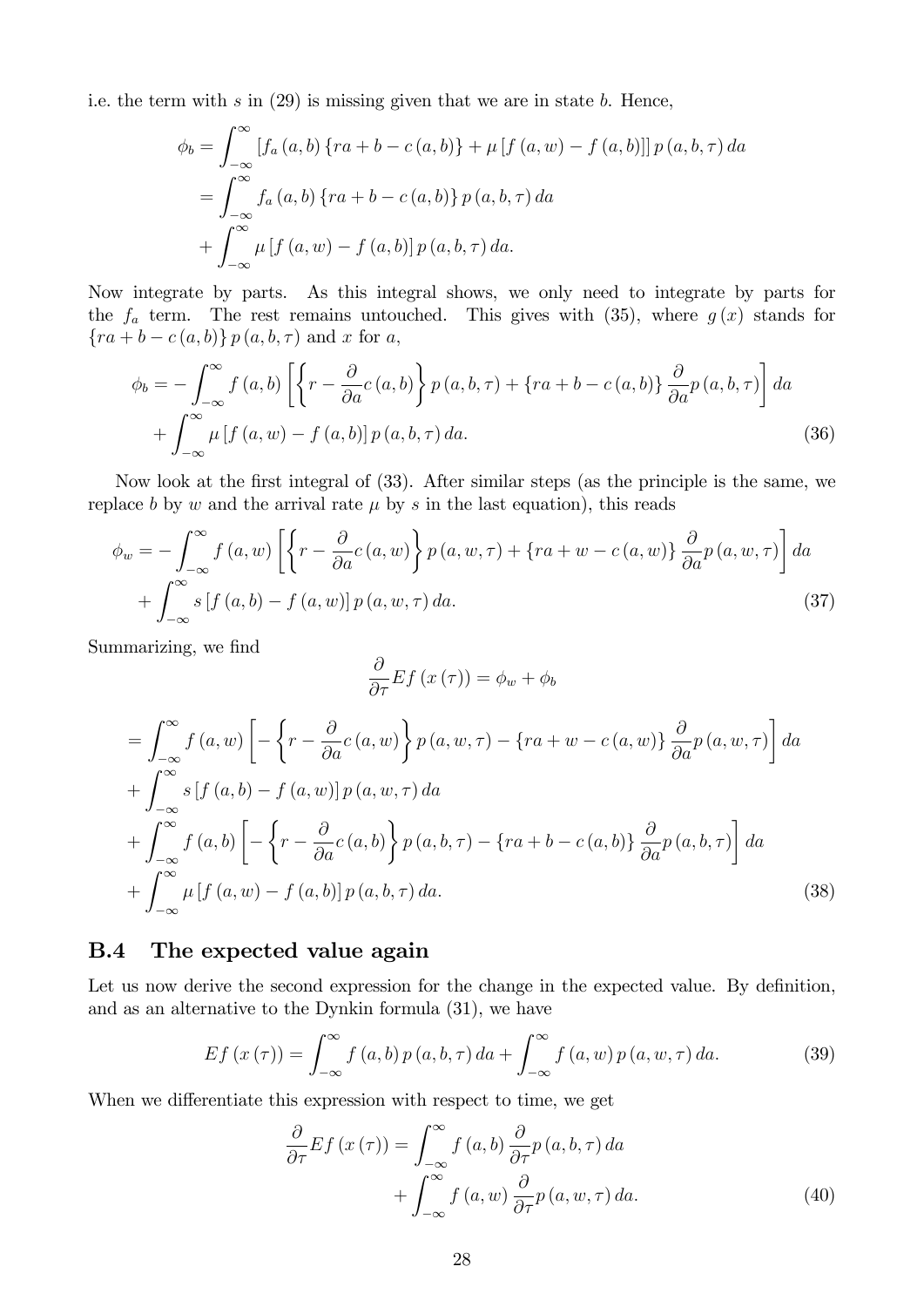Note that we can use

$$
\frac{\partial}{\partial \tau} \int_{-\infty}^{\infty} f(a, z) p(a, z, \tau) da = \int_{-\infty}^{\infty} f(a, z) \frac{\partial}{\partial \tau} p(a, z, \tau) da
$$

as z and a inside this integral are no longer functions of time.

### B.5 Equating the two expressions

We now equate (38) with (40). Collecting terms belonging to  $f(a, w)$  and  $f(a, b)$  gives

$$
\int_{-\infty}^{\infty} f\left(a, w\right) \varphi_w da + \int_{-\infty}^{\infty} f\left(a, b\right) \varphi_b da = 0,\tag{41}
$$

where

$$
\varphi_w \equiv -\left\{r - \frac{\partial}{\partial a}c(a, w) + s\right\} p(a, w, \tau) - \left\{ra + w - c(a, w)\right\} \frac{\partial}{\partial a}p(a, w, \tau) + \mu p(a, b, \tau) - \frac{\partial}{\partial \tau}p(a, w, \tau)
$$

and

$$
\varphi_b \equiv -\left\{r - \frac{\partial}{\partial a}c(a,b) + \mu\right\} p(a,b,\tau) - \left\{ra + b - c(a,b)\right\} \frac{\partial}{\partial a}p(a,b,\tau) + sp(a,w,\tau) - \frac{\partial}{\partial \tau}p(a,b,\tau).
$$

Obviously, the above equation is satisfied if

$$
\varphi_b = \varphi_w = 0. \tag{42}
$$

These are the Fokker-Planck equations used in (22).

It is easy to see that the integral equation can only be satisfied for all functions  $f$  if these Fokker-Planck equations are satisfied. Indeed, assume that  $\varphi_b > 0$  on an interval  $I = [d-\epsilon, d+\epsilon]$ . One can find a non-negative function f smooth in a such that  $f(a, w) = 0$  for all a and

$$
f(a,b) = \begin{cases} 1, & a \in [d-\epsilon/2, d+\epsilon/2], \\ 0, & a \in ]-\infty, d-\epsilon] \cup [d+\epsilon, \infty[]. \end{cases}
$$

Inserting this test function into the integral equation gives

$$
\int_{-\infty}^{\infty} f(a, w) \varphi_w da + \int_{-\infty}^{\infty} f(a, b) \varphi_b da = 0 + \int_{d-\epsilon}^{d+\epsilon} f(a, b) \varphi_b da > 0
$$

by construction. Therefore,  $\varphi_b = 0$  has to hold for all  $a \in \mathbb{R}$ , and similarly for  $\varphi_w$ .

# C Referee appendix

For all further appendices, please see the Referees' appendix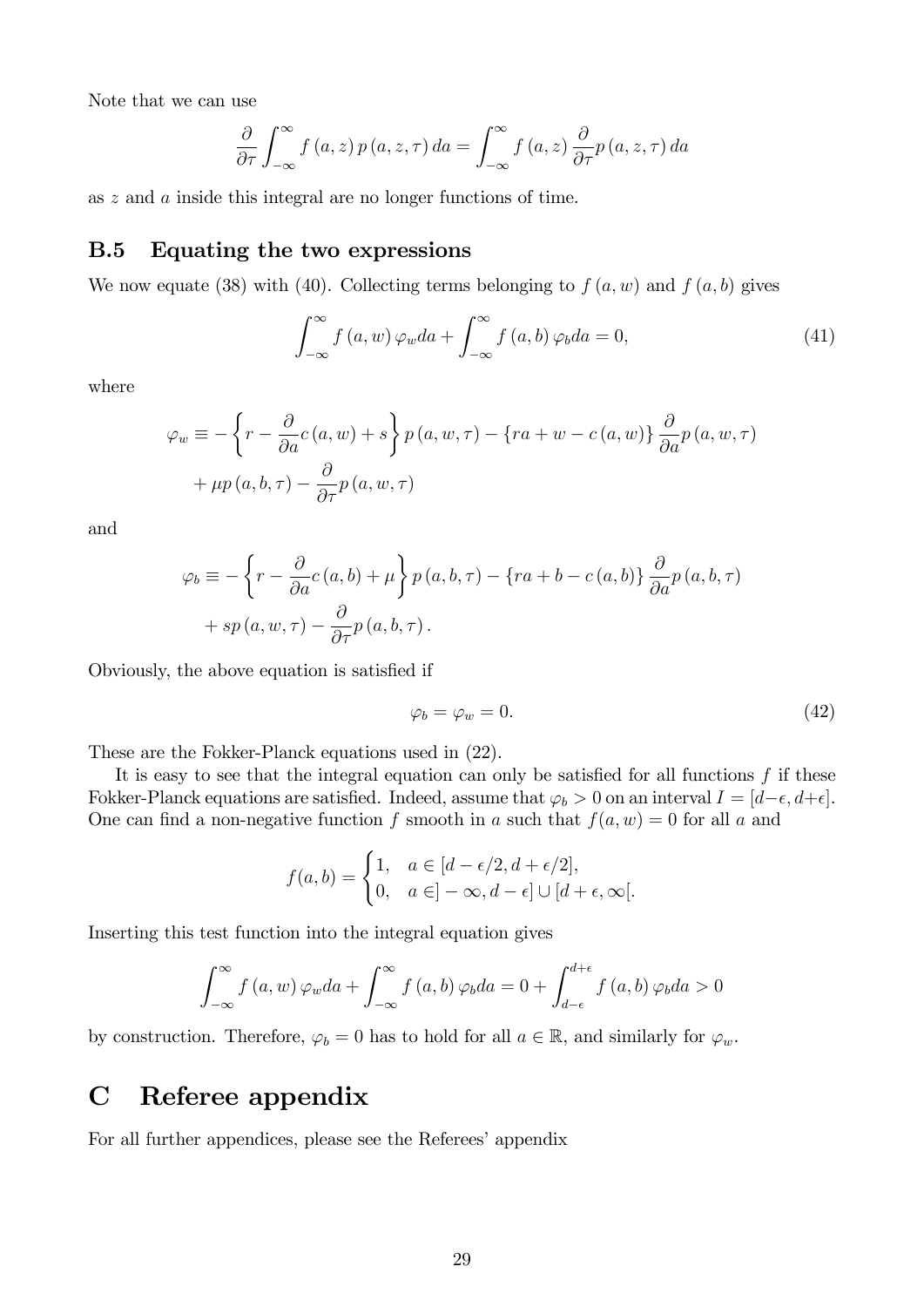# References

- Aiyagari, S. R. (1994): "Uninsured Idiosyncratic Risk and Aggregate Saving," Quarterly Journal of Economics,  $109, 659-84.$
- Anderson, R., and R. Raimondo (2008): "Equilibrium in Continous-Time Financial Markets: Endogenously Dynamically Complete Markets," Econometrica, 76(4), 841–907.
- Applebaum, D. (2004): LÈvy processes and stochastic calculus, vol. 93 of Cambridge Studies in Advanced Mathematics. Cambridge University Press, Cambridge.
- Azema, J., M. Duflo, and D. Revuz (1969): "Mesure invariante des processus de Markov recurrents.," Sem. Probab. III, Univ. Strasbourg 1967/68, Lect. Notes Math. 88, 24-33 (1969).
- Bandi, F. M., and T. H. Nguyen  $(2003)$ : "On the functional estimation of jump-diffusion models," Journal of Econometrics,  $116(1-2)$ ,  $293-328$ .
- Bertola, G., and R. Caballero (1994): "Irreversibility and Aggregate Investment," Review of Economic Studies,  $61(207)$ ,  $223-246$ .
- Bhattacharya, R., and M. Majumdar (2004): "Random dynamical systems: a review," Economic Theory,  $23(1)$ ,  $13-38$ .
- Bismut, J.-M. (1975): "Growth and Optimal Intertemporal Allocation of Risks," Journal of Economic Theory,  $10(2)$ ,  $239-257$ .
- Brock, W., and M. Magill (1979): "Dynamics under Uncertainty," Econometrica, 47(4), 843– 868.
- Brock, W., and L. Mirman (1972): "Optimal Economic Growth and Uncertainty: The Discounted Case," Journal of Economic Theory,  $4(3)$ ,  $479-513$ .
- Burdett, K., C. Carrillo-Tudela, and M. G. Coles (forthcoming): "Human Capital Accumulation and Labour Market Equilibrium," International Economic Review.
- Burdett, K., and D. T. Mortensen (1998): "Wage Differentials, Employer Size, and Unemployment," International Economic Review, 39, 257–273.
- Cahuc, P., F. Postel-Vinay, and J.-M. Robin (2006): "Wage Bargaining with On-the-job Search: Theory and Evidence," Econometrica, 74, 323–365.
- Chang, F.-R., and A. Malliaris (1987): "Asymptotic Growth under Uncertainty: Existence and Uniqueness," Review of Economic Studies,  $54(1)$ ,  $169-174$ .
- Coles, M. G., and D. T. Mortensen (2011): "Dynamic Monopsonistic Competition and Labor Market Equilibrium," mimeo.
- Down, D., S. P. Meyn, and R. L. Tweedie (1995a): "Exponential and Uniform Ergodicity of Markov Processes," Annals of Probability,  $23$ ,  $1671 - 1691$ .
- (1995b): "Exponential and uniform ergodicity of Markov processes," Ann. Probab.,  $23(4)$ , 1671–1691.
- Flinn, C. (2006): "Minimum Wage Effects on Labor Market Outcomes under Search, Matching, and Endogenous Contact Rates," Econometrica, 74, 1013–1062.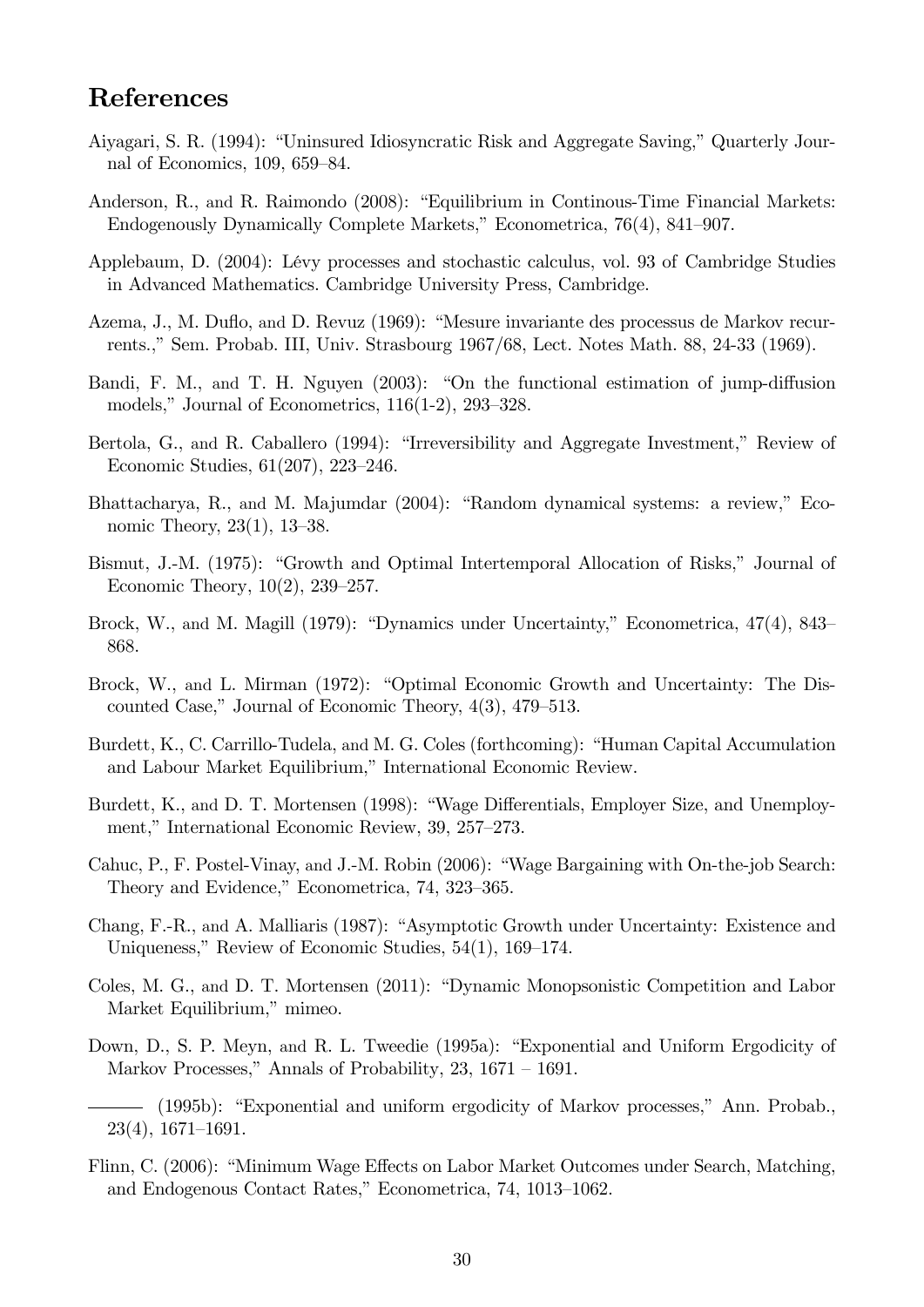- Friedman, A. (1975): Stochastic differential equations and applications. Vol. 1. Academic Press [Harcourt Brace Jovanovich Publishers], New York, Probability and Mathematical Statistics, Vol. 28.
- Futia, C. (1982): "Invariant Distributions and the Limiting Behavior of Markovian Economic Models," Econometrica,  $50(2)$ , 377–408.
- Hansen, L. P., and J. A. Scheinkman (2009): "Long-Term Risk: An Operator Approach," Econometrica,  $77(1)$ ,  $177-234$ .
- Hopenhayn, H., and E. Prescott (1992): "Stochastic Monotonicity and Stationary Distributions for Dynamic Economies," Econometrica,  $60(6)$ , 1387–1406.
- Huggett, M. (1993): "The risk-free rate in heterogeneous-agent incomplete-insurance economies," Journal of Economic Dynamics and Control, 17, 953–969.
- Impullitti, G., A. A. Irarrazabal, and L. D. Opromolla (2011): "A Theory of Entry into and Exit from Export Markets," mimeo Cambridge University.
- Johnson, N., S. Kotz, and N. Balakrishnan (1994): "Continuous Distributions (General)," in Continuous Univariate Distributions Vol. 1, ed. by N. Johnson, S. Kotz, and N. Balakrishnan, pp.  $1-79$ . Wiley Publications.
- Kaas, L., and P. Kircher (2011): "Efficient Firm Dynamics in a Frictional Labor Market," mimeo Konstanz and LSE.
- Kamihigashi, T., and J. Stachurski (2012): "An order-theoretic mixing condition for monotone Markov chains," Statistics & Probability Letters,  $82(2)$ ,  $262-267$ .

- Klette, T. J., and S. Kortum  $(2004)$ : "Innovating Firms and Aggregate Innovation," Journal of Political Economy,  $112(5)$ ,  $986-1018$ .
- Koeniger, W., and J. Prat (2007): "Employment protection, product market regulation and firm selection," Economic Journal,  $117(521)$ , F302–F332.
- Krebs, T. (2006): "Recursive equilibrium in endogenous growth models with incomplete markets," Economic Theory,  $29(3)$ ,  $505-523$ .
- Launov, A., and K. Wälde (2013): "Estimating Incentive and Welfare Effects of Non-Stationary Unemployment Benefits," International Economic Review, forthcoming.
- Lentz, R. (2010): "Sorting by search intensity," Journal of Economic Theory,  $145(4)$ ,  $1436-$ 1452.
- Lise, J. (2013): "On-the-Job Search and Precautionary Savings," Review of Economic Studies, forthcoming.
- Lo, A. W. (1988): "Maximum likelihood estimation of generalized Ito processes with discretely sampled data," Econometric Theory,  $4, 231-247$ .
- Magill, M. (1977): "A Local Analysis of N-Sector Capital Accumulation under Uncertainty," Journal of Economic Theory,  $15(1)$ ,  $211-219$ .

<sup>- (2013): &</sup>quot;Stochastic Stabilty in Monotone Economies," Theoretical Economics, forthcoming.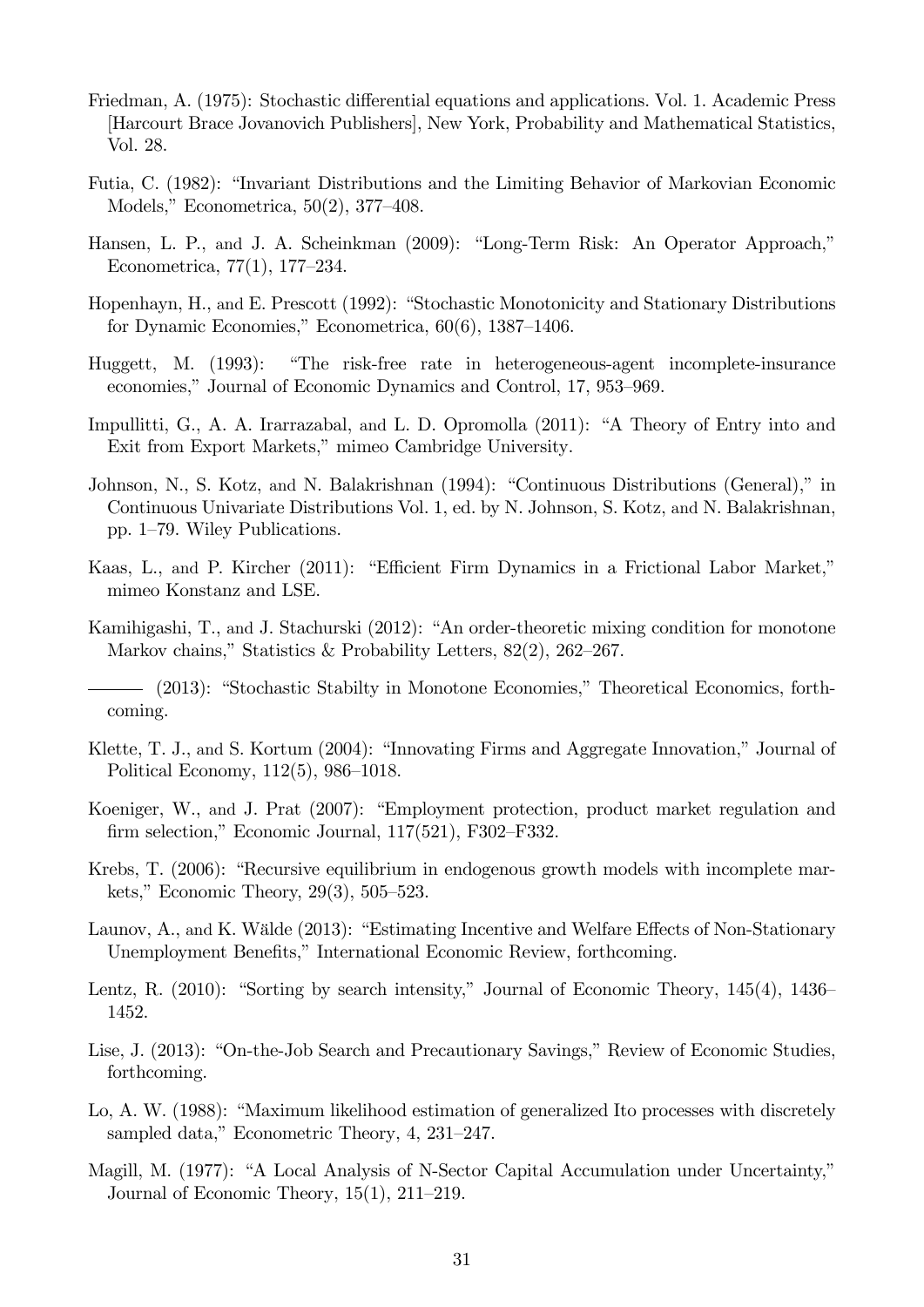- Mattheij, R., and J. Molenaar (2002): Ordinary differential equations in theory and practice, vol. 43 of Classics in Applied Mathematics. Society for Industrial and Applied Mathematics (SIAM), Philadelphia, PA, Reprint of the 1996 original.
- Merton, R. C. (1975): "An Asymptotic Theory of Growth under Uncertainty," The Review of Economic Studies,  $42(3)$ ,  $375-393$ .
- Meyn, S. P., and R. L. Tweedie (1993a): Markov chains and stochastic stability, Communications and Control Engineering Series. Springer-Verlag London Ltd., London.
- Meyn, S. P., and R. L. Tweedie (1993b): "Stability of Markovian processes. II. Continuous-time processes and sampled chains," Adv. in Appl. Probab.,  $25(3)$ ,  $487-517$ .

(1993c): "Stability of Markovian processes. III. Foster-Lyapunov criteria for continuoustime processes." Adv. in Appl. Probab.,  $25(3)$ ,  $518-548$ .

- Moscarini, G.  $(2005)$ : "Job Matching and the Wage Distribution," Econometrica, 73 $(2)$ , 481– 516.
- Moscarini, G., and F. Postel-Vinay (2008): "The Timing of Labor Market Expansions: New Facts and a New Hypothesis," NBER Macroeconomic Annual 23.
- (2013): "Stochastic Search Equilibrium," Review of Economic Studies, forthcoming.
- Nishimura, K., and J. Stachurski (2005): "Stability of stochastic optimal growth models: a new approach," Journal of Economic Theory,  $122(1)$ ,  $100-118$ .
- Øksendal, B. (1998): Stochastic Differential Equations. Springer, Fifth Edition, Berlin.
- Olson, L., and S. Roy (2006): "Theory of Stochastic Optimal Economic Growth," in Handbook of Optimal Growth, Vol. I: Discrete Time, ed. by R. A. Dana, C. L. Van, T. Mitra, and K. Nishimura. Springer, Berlin.
- Picard, J. (1995/97): "Density in small time for Levy processes," ESAIM Probab. Statist., 1, 357–389 (electronic).
- Pissarides, C. A. (1985): "Short-run Equilibrium Dynamics of Unemployment Vacancies, and Real Wages," American Economic Review, 75, 676–90.
- Postel-Vinay, F., and J.-M. Robin (2002): "Equilibrium Wage Dispersion with Worker and Employer Heterogeneity," Econometrica, 70, 2295–2350.
- Prat, J. (2007): "The impact of disembodied technological progress on unemployment," Review of Economic Dynamics,  $10, 106-125$ .
- Protter, P. (1995): Stochastic Integration and Differential Equations. Springer-Verlag, Berlin.
- Raimondo, R. C. (2005): "Market clearing, utility functions, and securities prices," Economic Theory,  $25(2)$ ,  $265-285$ .
- Rishel, R. (1970): "Necessary and Sufficient Dynamic Programming Conditions for Continuous Time Stochastic Optimal Control," SIAM Journal on Control and Optimization,  $8(4)$ ,  $559$ 571.
- Ross, S. M. (1993): Introduction to Probability Models, 5th edition. Academic Press, San Diego.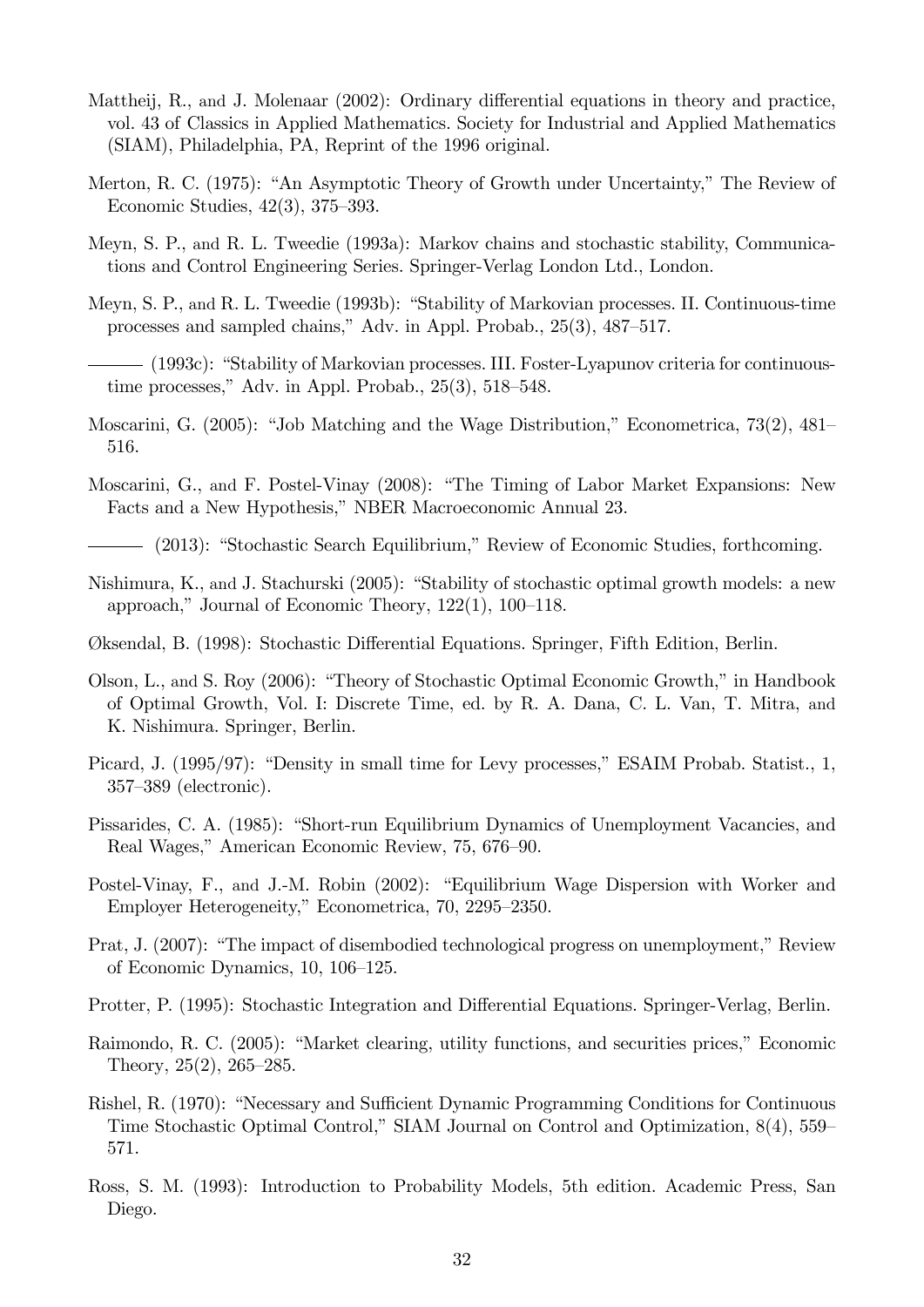- Roy, S., and I. Zilcha (2012): "Stochastic growth with short-run prediction of shocks," Economic Theory,  $51(3)$ ,  $539-580$ .
- Shimer, R., and L. Smith  $(2000)$ : "Assortative Matching and Search," Econometrica,  $68(2)$ , 343-369.
- Stokey, N. L. (2008): The Economics of Inaction: Stochastic Control Models with Fixed Costs. Princeton University Press.
- van den Berg, G. J. (1990): "Nonstationarity in Job Search Theory," Review of Economic Studies, 57, 255-277.
- Wälde, K. (1999): "Optimal Saving under Poisson Uncertainty," Journal of Economic Theory, 87, 194-217.
- (2012): Applied Intertemporal Optimization. Know Thyself Academic Publishers, available at www.waelde.com/KTAP.
- Yuan, C., and X. Mao (2003): "Asymptotic stability in distribution of stochastic differential equations with Markovian switching," Stochastic Processes and Their Applications, 103, 277-291.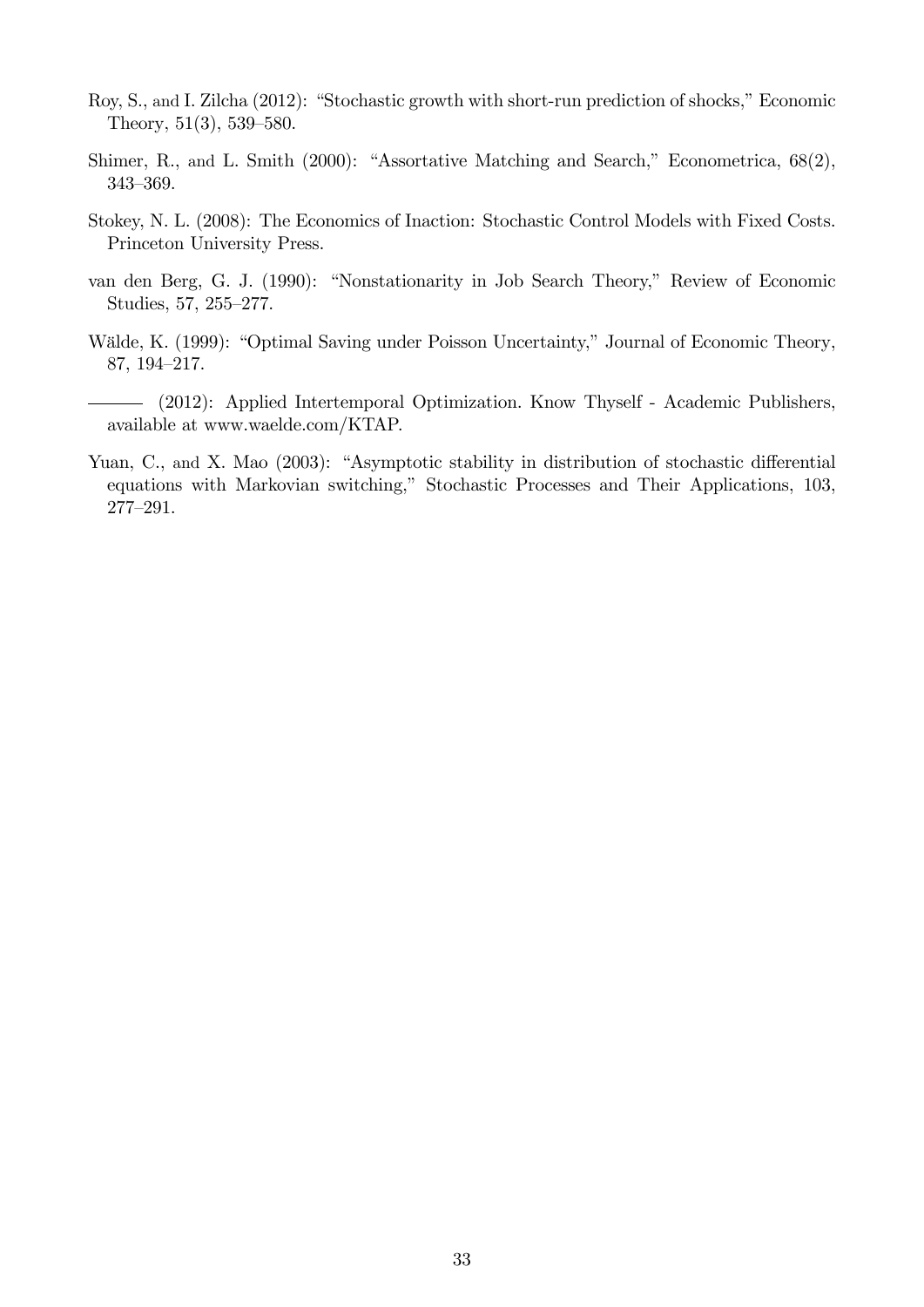# Referees' appendix to The Dynamics of Distributions in Continuous-Time Stochastic Models by Christian Bayer and Klaus W‰lde

October 2013

# C Consumption and wealth dynamics

This appendix provides preliminary results for deriving the generalized Keynes-Ramsey rules and which allow us to perform the phase diagram illustration and the subsequent existence proof for an optimal consumption path  $c(a, z)$ .

## C.1 Derivation of the Keynes-Ramsey rules (4a) and (4c)

#### • Bellman equations and first-order conditions

We now let the individual maximize her objective function by choosing a path  $\{c(\tau)\}\$ of consumption subject to the budget constraint (2) and the equation for its employment status (3). Given that the state variables describing an individual are not only current labour income  $z(t)$  but also current wealth  $a(t)$ , we define the value function as  $V(a(t), z(t)) =$  $\max_{\{c(\tau)\}} U(t)$  subject to (3) and (2). The Bellman equation for this problem reads (see Wälde, 2012, part IV)

$$
\rho V\left(a\left(t\right), z\left(t\right)\right) = \max_{c(t)} \left\{ u\left(c\left(t\right)\right) + \frac{1}{dt} E_t dV\left(a\left(t\right), z\left(t\right)\right) \right\}.
$$
\n(43)

Computing the differential  $dV(a(t), z(t))$ , taking the constraints (2) and (3) into account and forming expectations yields, suppressing the time argument  $t$  for simplicity,

$$
\rho V(a, z) = \max_{c} \left\{ \begin{array}{c} u(c) + [ra + z - c] V_a(a, z) \\ + s(z) [V(a, b) - V(a, w)] + \mu(z) [V(a, w) - V(a, b)] \end{array} \right\},
$$
(44)

where  $V_a$  stands for the partial derivative of V with respect to a. Note that this Bellman equation holds for both the employment state and the unemployment state as the arrival rates are state dependent.

Given that the individual only needs to choose consumption, the only first-order condition equates marginal utility from consumption with the shadow price of wealth,

$$
u'(c(a, z)) = V_a(a, z).
$$
 (45)

We know by the budget constraint (2) that one unit of consumption costs one unit of wealth. Hence, in the optimum, the instantaneous increase in utility due to marginally consuming more is identical to the present value increase in overall utility due to an additional unit of wealth.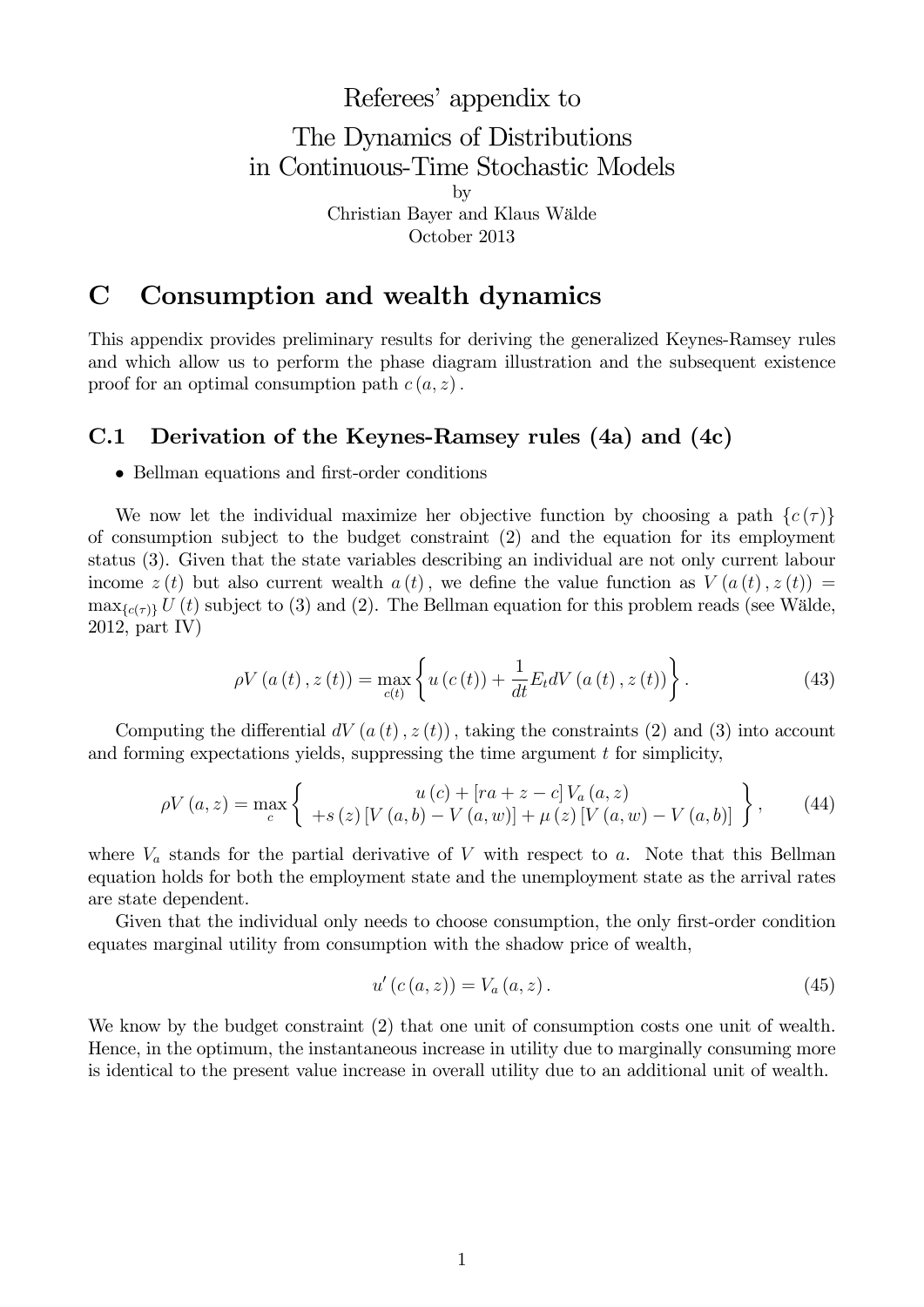#### Evolution of the shadow price

Using the budget constraint  $(2)$  and the evolution of labour income  $(3)$ , the differential of the shadow price of wealth reads

$$
dV_a(a, z) = V_{aa}(a, z) \{ ra + z - c \} dt + [V_a(a, w) - V_a(a, b)] dq_{\mu} + [V_a(a, b) - V_a(a, w)] dq_s.
$$
 (46)

The maximized version of the Bellman equation  $(44)$  simply replaces the control variable c by its optimal value  $c(a, z)$ ,

$$
\rho V(a,z) = \begin{cases} u(c(a,z)) + [ra + z - c(a,z)] V_a(a,z) \\ +s(z) [V(a,b) - V(a,w)] + \mu(z) [V(a,w) - V(a,b)] \end{cases}
$$
 (47)

Differentiating with respect to wealth yields, using the envelope theorem,

$$
\rho V_a(a, z) = \begin{cases} rV_a(a, z) + [ra + z - c(a, z)] V_{aa}(a, z) \\ +s(z) [V_a(a, b) - V_a(a, w)] + \mu(z) [V_a(a, w) - V_a(a, b)] \end{cases}
$$
 (48)

Rearranging yields

$$
(\rho - r) V_a (a, z) - s (z) [V_a (a, b) - V_a (a, w)] - \mu (z) [V_a (a, w) - V_a (a, b)]
$$
  
= [ra + z - c(a, z)] V<sub>aa</sub> (a, z).

Inserting into (46) gives

$$
dV_a(a, z) = \{ (\rho - r) V_a(a, z) - s(z) [V_a(a, b) - V_a(a, w)] - \mu(z) [V_a(a, w) - V_a(a, b)] \} dt + [V_a(a, w) - V_a(a, b)] dq_{\mu} + [V_a(a, b) - V_a(a, w)] dq_s.
$$

• Inserting first-order condition

When we now replace the shadow price by marginal utility from the first-order condition (45), we get the Keynes-Ramsey rule for marginal utility,

$$
du'(c(a, z)) = \begin{cases} (\rho - r) u'(c(a, z)) - s(z) [u'(c(a, b)) - u'(c(a, w))] \\ -\mu(z) [u'(c(a, w)) - u'(c(a, b))] \\ + [u'(c(a, w)) - u'(c(a, b))] dq_{\mu} + [u'(c(a, b)) - u'(c(a, w))] dq_s. \end{cases}
$$
(49)

For an employed individual where  $\mu(z) = 0$  and  $a = a_w$ , this reads

$$
du' (c (a_w, w)) = \{ (\rho - r) u' (c (a_w, w)) - s [u' (c (a_w, b)) - u' (c (a_w, w))] \} dt + [u' (c (a_w, b)) - u' (c (a_w, w))] dq_s.
$$

Let  $f(.)$  be the inverse function for u', i.e.  $f(u') = c$  and apply the CVF to  $f(u'(c(a_w, w)))$ This gives

$$
df (u'(c(a_w, w))) = f'(u'(c(a_w, w))) \{(\rho - r) u'(c(a_w, w)) - s [u'(c(a_w, b)) - u'(c(a_w, w))]\} dt + [f (u'(c(a_w, b))) - f (u'(c(a_w, w)))] dg_s.
$$

As  $f(u') = c$  and therefore  $f'(u'(c(a_w, w))) = \frac{df(u'(c(a_w, w)))}{du'(c(a_w, w))} = \frac{dc(a_w, w)}{du'(c(a_w, w))} = \frac{1}{u''(c(a_w, w))}$ , we get

$$
dc(a_w, w) = \frac{1}{u''(c(a_w, w))} \{(\rho - r) u'(c(a_w, w)) - s [u'(c(a_w, b)) - u'(c(a_w, w))]\} dt + [c(a_w, b) - c(a_w, w)] dg_s \Leftrightarrow \frac{u''(c(a_w, w))}{u'(c(a_w, w))} dc(a_w, w) = \left\{\rho - r - s \left[\frac{u'(c(a_w, b))}{u'(c(a_w, w))} - 1\right]\right\} dt + \frac{u''(c(a_w, w))}{u'(c(a_w, w))} [c(a_w, b) - c(a_w, w)] dg_s.
$$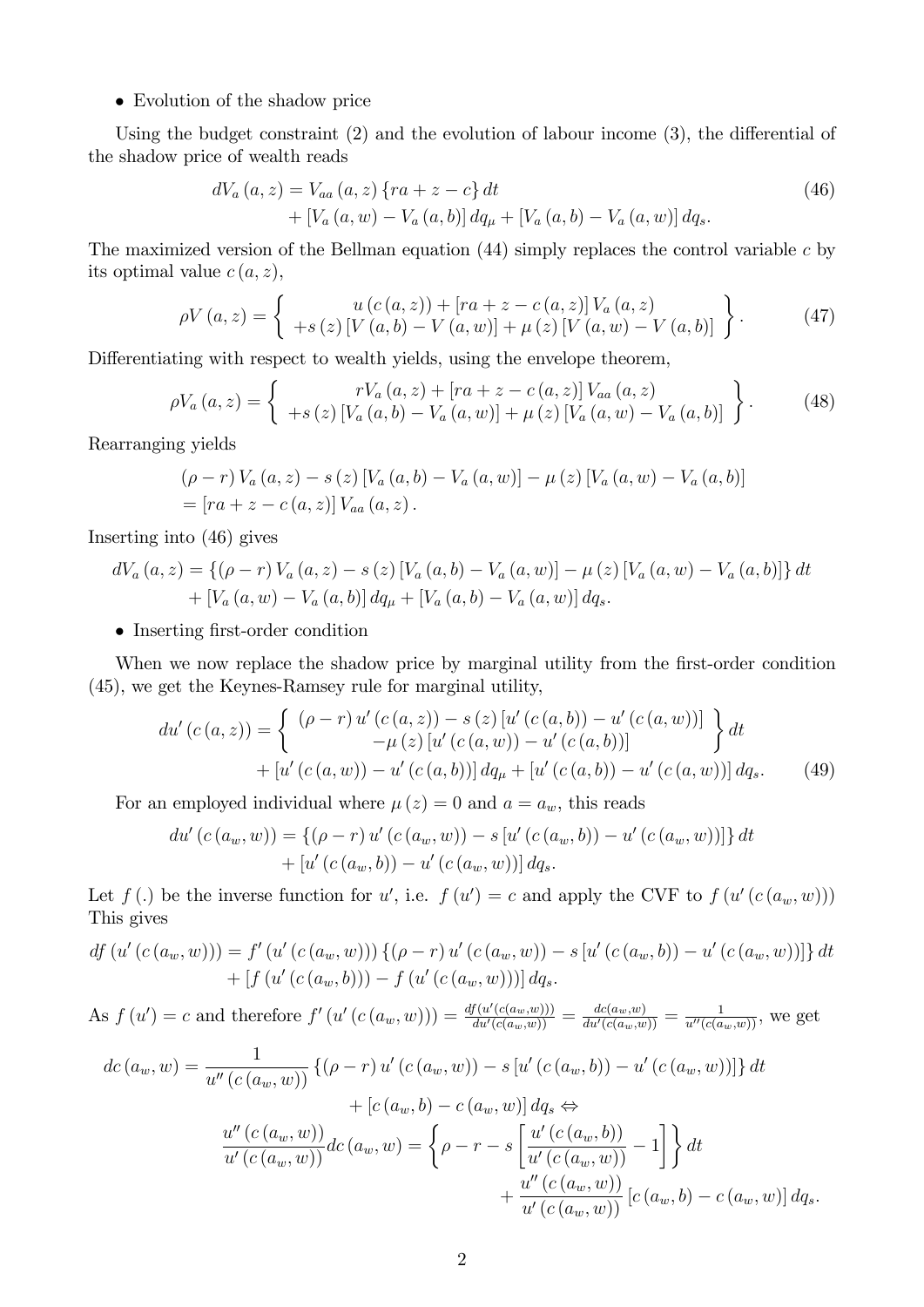Using the instantaneous CRRA utility function (1), we get  $\frac{u''(c(a_w,w))}{u'(c(a_w,w))} = \frac{-\sigma c(a_w,w)^{-\sigma-1}}{c(a_w,w)^{-\sigma}}$  $\frac{\overline{cc(a_w,w)}^{-\sigma}}{c(a_w,w)^{-\sigma}} = \frac{-\sigma}{c(a_w,w)}$ and therefore

$$
-\sigma \frac{dc(a_w, w)}{c(a_w, w)} = \left\{\rho - r - s \left[ \left( \frac{c(a_w, w)}{c(a_w, b)} \right)^{\sigma} - 1 \right] \right\} dt - \sigma \left[ \frac{c(a_w, b)}{c(a_w, w)} - 1 \right] dq_s.
$$

After dividing by  $-\sigma$ , we get (4a) in the main text. The derivation of (4c) also starts from (49) and steps are in perfect analogy.

### C.2 Consumption growth and the interest rate

Our analysis focuses on paths  $c(a, z)$  as depicted in fig. 1. In this figure, we implicitly considered solutions of our system in the set  $Q = \{a \geq -b/r\} \cap \{c (a, w) \leq ra + w\} \cap \{c (a, b) \geq ra + b\} \cap$  ${c(a, b) \ge 0} \cap {c(a, w) \ge c(a, b)}$ . In words, wealth is at least as large as the maximum debt level  $b/r$ , consumption of the employed worker is below the zero-motion line for her wealth, consumption of the unemployed worker is above her zero-motion line for wealth, consumption of the unemployed worker is non-negative and consumption of employed workers always exceeds consumption of unemployed workers (see lem. C.12).

For the proofs we restrict this set in two ways. First, we consider the domain

$$
Q_v = \{(a, c(a, w), c(a, b)) \in \mathbb{R}^3 | (a, c(a, w), c(a, b)) \in Q, c(a, w) \le ra + w - v\},\tag{50}
$$

where v is the small positive constant, as an approximation to our "full" set Q. As  $Q_0 = Q$ ;  $Q<sub>v</sub>$  simply excludes the zero-motion line for wealth of the employed workers. We need to do this as the fraction on the right-hand side of our differential equation  $(5a)$  is not defined for the TSS.<sup>22</sup> As v is small, however, we can get arbitrarily close to this zero-motion line and  $Q_v$ approximates Q arbitrarily well.

Second, we consider

$$
R_{v,\Psi} = \left\{ (a, c(a, w), c(a, b)) \in \mathbb{R}^3 | (a, c(a, w), c(a, b)) \in Q_v, \right. \tag{51}
$$
  

$$
c(a, w) \le \Psi < \infty \right\},
$$

where  $\Psi$  is a finite large constant.<sup>23</sup> This additional restriction makes the set  $R_{v,\Psi}$  bounded. This is a purely technical necessity.

We first focus on individuals in periods between jumps. The evolution of consumption is then given by the deterministic part, i.e. the  $dt$ -part, in  $(4a)$  and  $(4c)$ . We then easily understand

Lemma C.1 Individual consumption rises if and only if current consumption relative to consumption in the other state is sufficiently high.

For the employed worker, consumption rises if and only if  $c(a_w, w)$  relative to  $c(a_w, b)$  is  $sufficiently$  high,

$$
\frac{dc(a_w, w)}{dt} \ge 0 \Leftrightarrow \frac{u'(c(a_w, b))}{u'(c(a_w, w))} \ge 1 - \frac{r - \rho}{s} \Leftrightarrow \frac{c(a_w, w)}{c(a_w, b)} \ge 1/\psi,
$$
\n<sup>(52)</sup>

 $^{22}$ While this is a standard property of many steady states, the standard solutions (e.g. linearization around the steady state) do not work in our case. This is in part due to the fact that the original stochastic differential equation system  $(4a)$  to  $(4d)$  - even when stripped of its stochastic part - is not an ordinary differential equation system.

<sup>&</sup>lt;sup>23</sup>The constant  $\Psi$  only serves to make  $R_{v,\Psi} \subset \mathbb{R}^3$  a compact set, which we need to obtain global, uniform Lipschitz constants. We shall see below that  $\Psi$  has to be chosen larger than  $\Psi_0 = \frac{\psi w - b}{(1 - \psi)r}$ . In this case, however,  $\Psi$  does not interfere with the construction.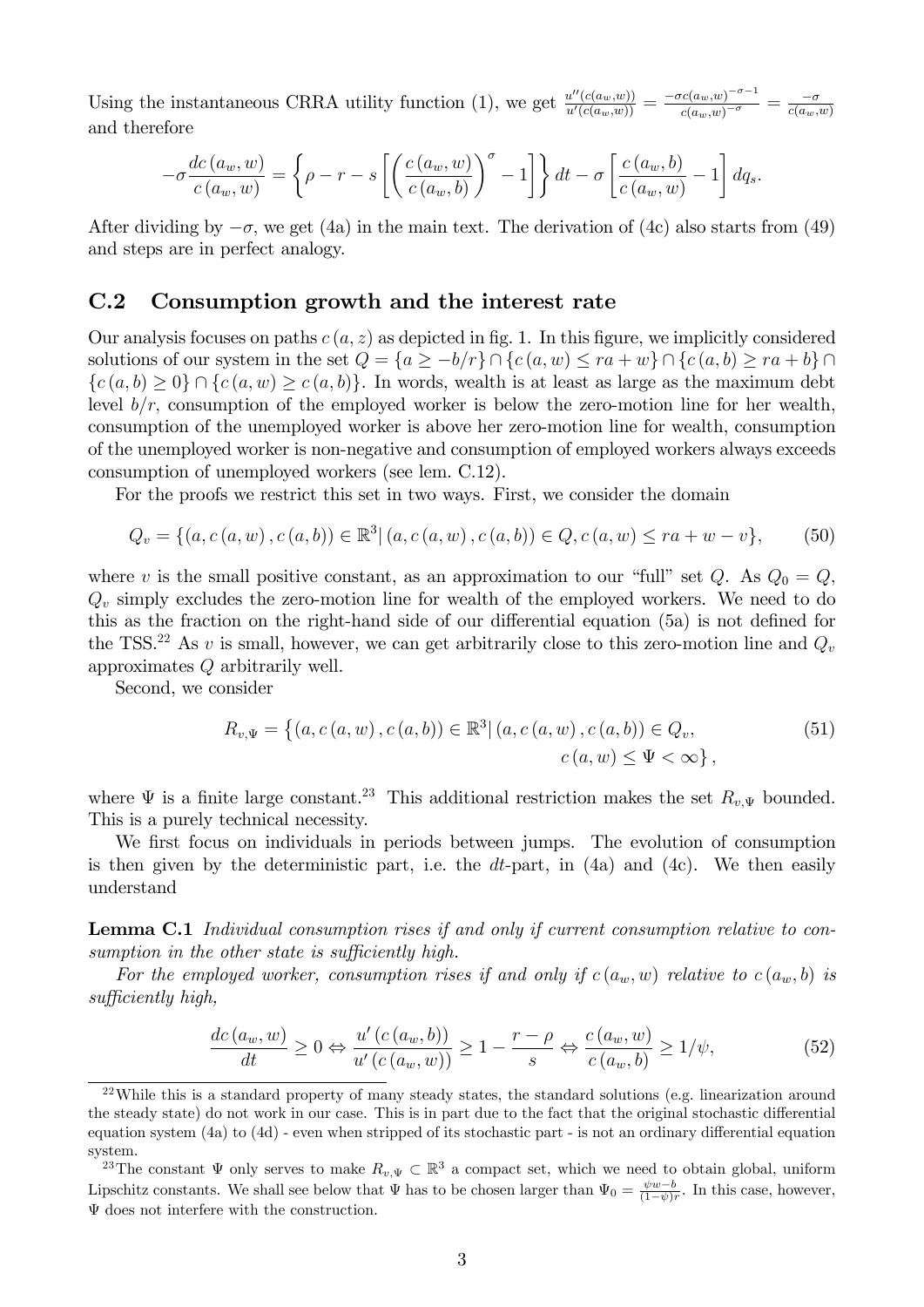where

П

$$
\psi \equiv \left(1 - \frac{r - \rho}{s}\right)^{-1/\sigma}.\tag{53}
$$

For the unemployed worker, consumption rises if and only if  $c(a_b, b)$  relative to  $c(a_b, w)$  is  $sufficiently$  high,

$$
\frac{dc(a_b, b)}{dt} \ge 0 \Leftrightarrow \frac{u'(c(a_b, w))}{u'(c(a_b, b))} \ge 1 - \frac{r - \rho}{\mu} \Leftrightarrow \frac{c(a_b, b)}{c(a_b, w)} \ge \left(1 - \frac{r - \rho}{\mu}\right)^{1/\sigma}.
$$
 (54)

**Proof.** Rearranging (4a) and (4c) for  $dq_s = dq_\mu = 0$  and taking (1) into account gives the results (see app. C.2). Note that in what follows  $\psi$  will be used only for r sufficiently small making sure that  $\psi$  is a real number.  $\blacksquare$ 

We rely on the following lemma for our proposition. It reads

**Lemma C.2** Relative consumption  $c(a, w) / c(a, b)$  is continuously differentiable in wealth a.

**Proof.** Consumption levels  $c(a, w)$  and  $c(a, b)$  are understood as solutions to our ODE system (5). As the latter is well-behaved within the set  $Q_v$  from (50), consumption levels are differentiable and thereby continuous in  $Q_v$ . This implies the differentiability of  $c(a, w) / c(a, b)$ .

For technical reasons, we also need to make

Assumption 1 The number of sign changes of the derivative of relative consumption with respect to wealth, i.e.  $d(c(a, w) / c(a, b)) / da$ , in any interval of finite length is finite.

This assumption is required to rule out "pathological cases". One can construct continuously differentiable functions that change sign infinitely often in a finite neighborhood (think of  $x^3 \sin(1/x)$  in a neighborhood of zero). Any economic intuition suggests that such pathological cases are not relevant for our model. We employ this assumption only in this sect. C (and implicitly in sect. D where we refer to sect. C).

**Proposition C.3** Consider a low interest rate, i.e.  $0 < r \le \rho$ . Define a threshold level  $a_w^*$  by

$$
\frac{u'(c(a_w^*,b))}{u'(c(a_w^*,w))} \equiv 1 - \frac{r-\rho}{s}.\tag{55}
$$

For our instantaneous utility function  $(1)$ , this definition reads

$$
c(a_w^*,b) = \psi c(a_w^*,w) \tag{56}
$$

where  $\psi$  is from (53).

 $(i)$  Consumption of employed workers increases if the worker owns a sufficiently low wealth level,  $a < a_w^*$ . Employed workers with  $a > a_w^*$  choose falling consumption paths.

(ii) Consumption of unemployed workers always decreases.

(iii) Consumption of employed workers exceeds consumption of unemployed workers at the threshold  $a_w^*$ , i.e.  $\psi \leq 1$  in (56) for  $r \leq \rho$ .

**Proof.** see app.  $C.4$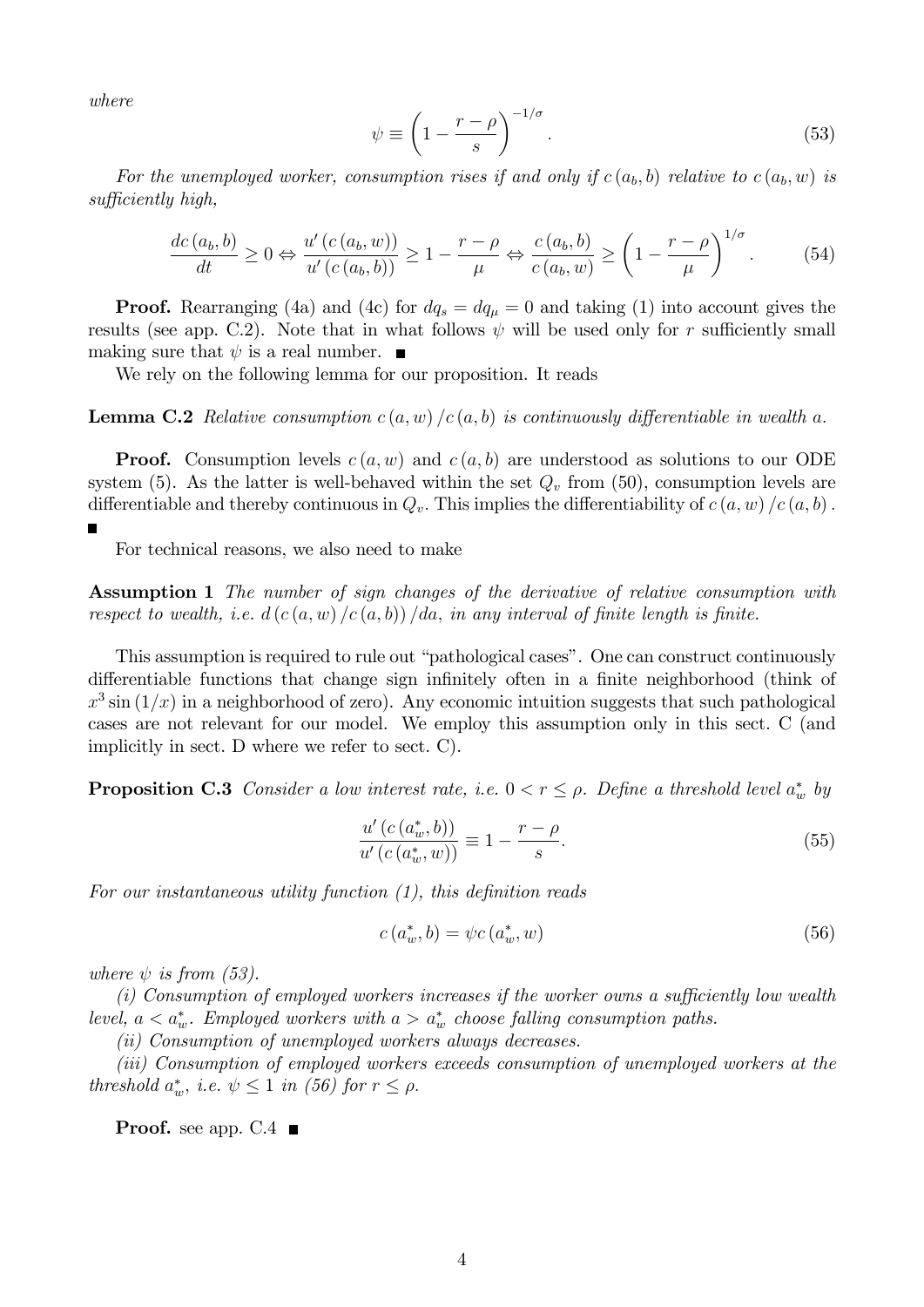### C.3 Natural borrowing limit

The subsequent analysis will be facilitated by noting that there is an endogenous "natural" borrowing limit. The idea is similar to Aiyagari's (1994) borrowing limit resulting from nonnegative consumption. This limit is derived in the following

**Proposition C.4** Any individual with initial wealth  $a \geq -b/r$  will never be able to or willing to borrow more than  $-b/r$ . Consumption of an unemployed worker at  $a = -b/r$  is zero,  $c(-b/r, b) = 0.$ 

**Proof.** "willing to": An employed individual with  $a \geq -b/r$  will increase wealth for any wealth levels below  $a_w^*$  from (55). If  $a_w^*$  is larger than  $-b/r$  – which we can safely assume – employed workers with wealth below  $a_w^*$  increase wealth and are not willing to borrow more than  $-b/r$ .

"able to": Imagine an unemployed worker had wealth lower than  $-b/r$ . Even if consumption is equal to zero, wealth would further fall, given that  $a = ra + b < 0 \Leftrightarrow a < -b/r$ . If an individual could commit to zero consumption when employed and if the separation rate was zero, the maximum debt an individual could pay back is  $-w/r$ . Imagine an unemployed worker succeeded in convincing someone to lend her "money" even though current wealth is below  $-b/r$ . Then, with a strictly positive probability, wealth will fall below  $-w/r$  within a finite period of time. Hence, anyone lending to an unemployed worker with wealth below  $-b/r$  knows that not all of this loan will be paid back with positive probability. This cannot be the case in our setup with one riskless asset. Hence, the maximum debt level is  $b/r$  and consumption is zero at  $a = -b/r$  for an unemployed worker.

## C.4 Proof of prop. C.3 concerning Keynes-Ramsey rule

#### C.4.1 Proof of part (i)

A local result

We first show that consumption  $c(a_w, w)$  rises in time for wealth smaller than but close to  $a^*_{w}$ .

Consider relative consumption  $\chi(a) \equiv x(a)/y(a)$ . By ass. 1, the number of sign changes of  $\chi'(a)$  in any interval for a of finite length is finite. We can therefore for any  $a_0$  find an  $\varepsilon > 0$ such that  $\chi(a)$  is monotonic in  $[a_0 - \varepsilon, a_0]$ . Exploiting this for  $a_w^*$ , whatever the properties of relative consumption, we can always find an  $\varepsilon$  such that one of the following three cases must hold for  $\Omega_{\varepsilon} \equiv [a_w^* - \varepsilon, a_w^*]$ 

$$
\begin{array}{ll}\n(i) \\
(ii) \\
(iii)\n\end{array}\n\bigg\}\n\chi'(a)|_{a\in\Omega_{\varepsilon}}\n\begin{Bmatrix}\n<\\
>\\
=\\
\end{Bmatrix}\n0.
$$

Note that we do not make any statement about the derivative in  $a_w^*$ . In fact, in case (i)  $\chi'(a)|_{a \in a_w^*}$ can be negative or zero, in case (ii), it can be positive or zero.

**Lemma C.5** (a) Consumption of employed workers rises over time for a wealth level  $a \in \Omega_{\varepsilon}$ if and only if case (i) holds,

$$
\frac{dc(a_w(\tau), w)}{d\tau} > 0 \text{ for } a_w(\tau) \in \Omega_{\varepsilon} \Leftrightarrow case (i) holds.
$$

(b) Consumption  $c(a_w(\tau), w)$  falls over time for  $a_w(\tau) \in \Omega_{\varepsilon}$  if and only if (ii) holds.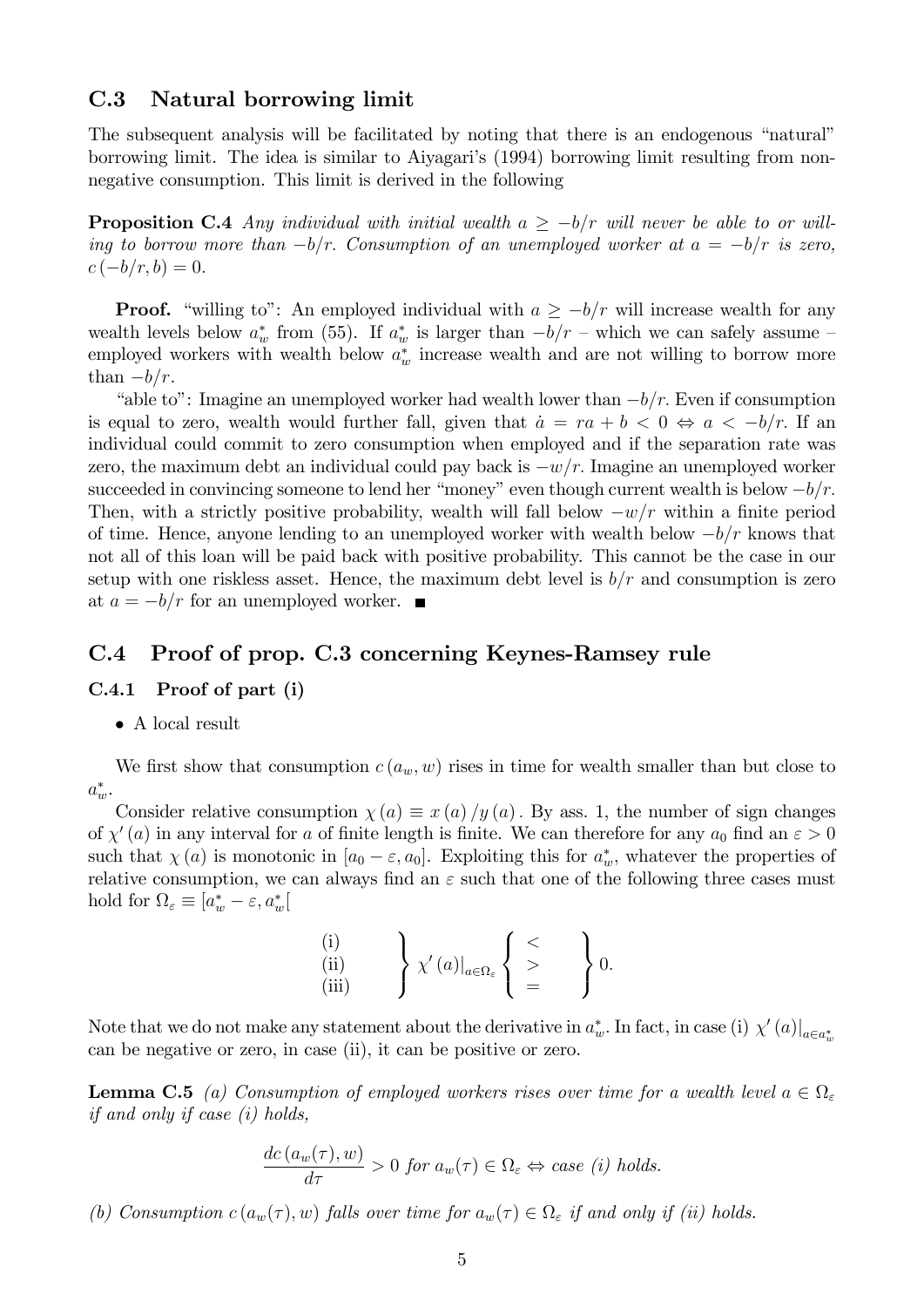**Proof.** (a) By (52),  $\frac{dc(a_w(\tau), w)}{d\tau} > 0 \Leftrightarrow c(a_w(\tau), w) / c(a_w(\tau), b) > 1/\psi$ . As  $c(a_w^*, w) / c(a_w^*, b) =$  $1/\psi$  at  $a_w^*$ , as w and b are parameters and using ass. 1, this is a condition on the derivative of relative consumption with respect to wealth a in  $\Omega_{\varepsilon}$ :  $dc (a_w(\tau), w) / d\tau$  is positive for  $a_w(\tau) \in \Omega_{\varepsilon}$ if and only if case (i) holds.

(b) By (52), consumption falls over time if relative consumption lies below  $1/\psi$ . This can be the case in  $\Omega_{\varepsilon}$  only if case (ii) holds.

**Lemma C.6** Relative consumption falls in wealth for  $a \in \Omega_{\varepsilon}$ ,  $\chi'(a)|_{a \in \Omega_{\varepsilon}} < 0$ , i.e. case (i) holds.

**Proof.** a) Assume that case (ii) holds, i.e.  $\chi'(a)|_{a \in \Omega_{\varepsilon}} > 0$ . Then, by lem. C.5,  $\frac{dc(a_w(\tau),w)}{d\tau} < 0$ for  $a_w(\tau) < a_w^*$ . Consumption of unemployed workers would still decrease in time for all wealth levels. In our set  $Q_v$  from (50),  $\frac{d a_w(\tau)}{d \tau} > 0$  and therefore  $\frac{d x(a)}{d a} < 0$ . As  $\frac{d c(a_b(\tau), b)}{d \tau} < 0$  and  $\frac{d a_b(\tau)}{d \tau} < 0$  in  $Q_v$ , we know that  $\frac{d y(a)}{d a} > 0$ . As a consequence,  $\chi'(a) < 0$ . This contradic assumption that case (ii) holds and case (ii) can be excluded.

b) Now assume that case (iii) holds, i.e. relative consumption is flat,  $\chi'(a)|_{a \in \Omega_{\varepsilon} \cup a_{w}^{*}} = 0$ . As  $c(a_w^*, w) / c(a_w^*, b) = 1/\psi$ ,  $dc(a_w(\tau), w) / d\tau = 0$  for  $a_w(\tau) \in \Omega_{\varepsilon}$ . As  $dc(a_b(\tau), b) / d\tau < 0$ , relative consumption is not constant  $\overline{\phantom{a}}$ -which contradicts the assumption that relative consumption is flat in wealth. As case (iii) is thereby excluded as well, the proof is complete.  $\blacksquare$ 

• A global result

We now complete the proof by a global result on consumption growth.

**Lemma C.7** Consumption  $c(a_w, w)$  (a) rises in time for all  $a < a_w^*$  and (b) decreases in time for all  $a > a_w^*$ .

**Proof.** (a) Imagine to the contrary of " $c(a_w, w)$  rises in time for all  $a < a_w^*$ " that there is an interval  $]\Gamma_1, \Gamma_2[\]$  with  $\Gamma_2 < a_w^*$  such that this is is the last interval before  $a_w^*$  where  $c(a_w, w)$ falls in time,

$$
dc\left(a_w(\tau), w\right)/d\tau < 0, \quad \forall \ \Gamma_1 < a_w(\tau) < \Gamma_2 < a_w^*.\tag{57}
$$

We now proceed as in the proof of lem. C.6. As  $\frac{d a_w(\tau)}{d \tau} > 0$  in  $Q_v$ , this would imply that  $\frac{d x(a)}{d a} < 0$ for  $\Gamma_1 < a < \Gamma_2$ . We know that  $\frac{dy(a)}{da} > 0$  in  $Q_v$ . Hence, we would conclude that

$$
\chi'(a) < 0, \quad \forall \ \Gamma_1 < a < \Gamma_2. \tag{58}
$$

By (52), the assumption in (57) would hold if and only if relative consumption  $\frac{c(a_w,w)}{c(a_w,b)}$  is below  $1/\psi$  for  $\Gamma_1 < a < \Gamma_2$ :  $\frac{dc(a_w(\tau),w)}{d\tau} < 0 \Leftrightarrow \frac{c(a_w(\tau),w)}{c(a_w(\tau),b)} < 1/\psi$ . As  $\frac{x(a)}{y(a)}$  is continuous in wealth by lem. C.2 and as case (i) holds by lem. C.6,  $\frac{x(a)}{y(a)}$  can be smaller than  $1/\psi$  only if there is some range  $\left|\Gamma_3,\Gamma_2\right|$  in which  $\chi'(a) > 0$ . (An example of such a path is shown in fig. 3.) This is a contradiction to the conclusion in (58). Hence, consumption must rise in time for all  $a < a_w^*$ .

(b) This proof is in analogy to the proof of (a).  $\blacksquare$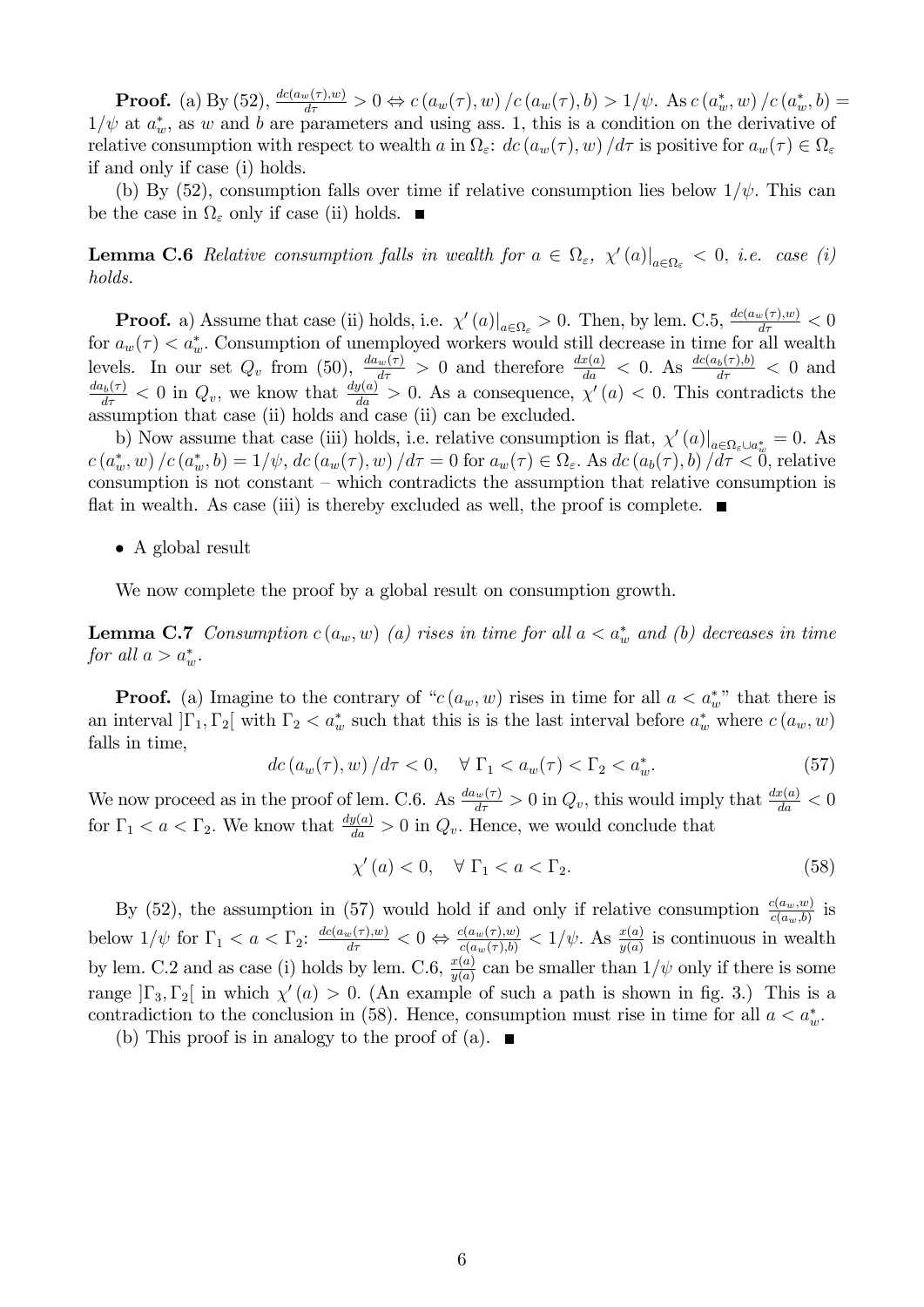

**Figure 3** An example for relative consumption  $\chi(a) \equiv \frac{x(a)}{y(a)}$  $y(a)$ 

#### C.4.2 Intermediary steps

Before we prove the rest of prop.  $C.3$ , we need some further intermediary results – which, however, are of some interest in their own right. Given that marginal utility from  $(1)$  is positive and decreasing,  $u'(c) > 0$  and  $u''(c) < 0$ , we can establish that  $x(a) > y(a)$ , i.e. consumption in the state of employment is larger than in the state of unemployment, keeping wealth constant. We prove in passing that the value functions  $V(a, z)$  are strictly concave in wealth a.

**Lemma C.8** Consumption rises in wealth,  $c_a(a, z) > 0$ .

**Proof.** Prop. C.3 (i) shows that  $dc(u_w(\tau), w)/d\tau > 0$  in  $Q_v$ . As  $da_w(\tau)/d\tau > 0$  as well, the derivative  $dx (a) / da$  in (5) is positive in  $Q_v$ .

**Lemma C.9** As marginal utility from consumption is positive, the value function  $V(a, z)$  rises in wealth,  $V_a(a, z) > 0$ .

**Proof.** The first-order condition for optimal consumption is given by (45) in the Referees' appendix and reads

$$
u'(c(a, z)) = V_a(a, z).
$$
 (59)

As marginal utility is positive by (1), the value function rises in wealth.  $\blacksquare$ 

**Lemma C.10** As  $u''(c) < 0$  and as consumption rises in a by lemma C.8, the value function is strictly concave in a.

**Proof.** The partial derivative of the first-order condition with respect to wealth implies

$$
u''(c(a, z)) c_a(a, z) = V_{aa}(a, z).
$$
 (60)

As  $u''(c(a, z)) < 0$  from the concavity of (1) and  $c_a(a, z)$  is positive by lem. C.8,  $V_{aa}(a, z)$  must be negative. With lem. C.9, the value function is strictly concave.  $\blacksquare$ 

**Lemma C.11** The shadow price for wealth is higher in the state of unemployment,  $V_a(a, b)$  $V_a(a, w)$ .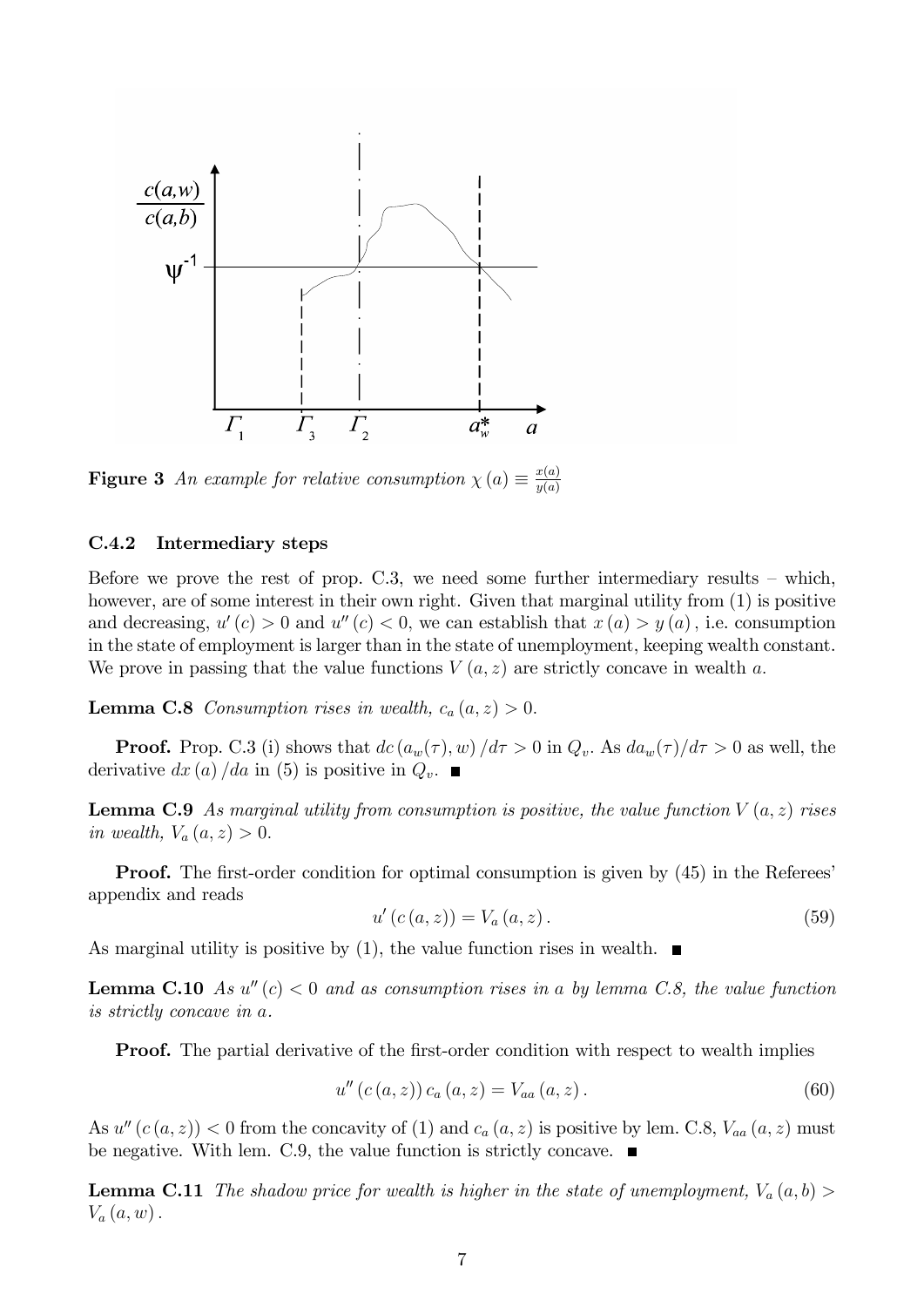Proof. The derivation of the Keynes-Ramsey rule gives us (see app. C.1)

$$
(\rho - r) V_a (a, z) - s (z) [V_a (a, b) - V_a (a, w)] - \mu (z) [V_a (a, w) - V_a (a, b)]
$$
  
= [ra + z - c (a, z)] V<sub>aa</sub> (a, z).

In state  $z = w$ , this means

$$
(\rho - r) V_a (a, w) - s (z) [V_a (a, b) - V_a (a, w)] = [ra + w - x (a)] V_{aa} (a, w).
$$
 (61)

Given the region we are interested in (where  $ra+w-x (a) > 0$ ) and given lemma C.10, the righthand side is negative. Hence, the left-hand side must be negative as well. As  $(\rho - r) V_a (a, w)$ is positive due to  $r < \rho$ , the second term must be negative. This is the case only for  $V_a(a, b)$  $V_a(a, w)$ .

Lemma C.12 Consumption of the employed worker is higher than consumption of the unemployed worker,  $x(a) > y(a)$ .

**Proof.** As  $V_a(a,b) > V_a(a,w)$ , the first-order condition implies  $u'(y(a)) > u'(x(a))$ . As the marginal utility is decreasing,  $x(a) > y(a)$ .

### C.4.3 Proof of parts (ii) and (iii)

(ii) By (54),  $dc(a_b(\tau), b)/d\tau < 0 \Leftrightarrow u'(c(a_b(\tau), w)) < \varkappa u'(c(a_b(\tau), b))$  where  $\varkappa \equiv 1 - \frac{r-\rho}{\mu} \ge 1$ as  $r \leq \rho$ . As  $u'(c(a_b(\tau), w)) < u'(c(a_b(\tau), b))$  with  $c(a_b(\tau), w) > c(a_b(\tau), b)$  from lem. C.12, this condition always holds.

(iii) This follows from solving (55) for relative consumption.

## D Existence of an optimal consumption path

This appendix provides a proof for the existence of a path  $c(a, z)$  as depicted in fig. 1. We now introduce an auxiliary TSS (aTSS) in order to capture v. In analogy to the TSS  $\Theta$  from (7), this point is defined by

$$
\Theta_v \equiv (a_w^*, c_v (a_w^*, w)),
$$

i.e. the wealth level  $a_w^*$  is unchanged but the consumption level is "a bit lower" than in the TSS. In the TSS, the consumption level is on the zero-motion line, i.e.  $c(a_w^*, w) = ra_w^* + w$ . In the aTSS, the consumption level is on the line  $ra + w - v$  and therefore given by  $c_v(a_w^*, w) =$  $ra_w^* + w - v$ . Let us now consider the following

#### **Definition D.1** (Optimal consumption path) A consumption path is a solution

 $(a, c(a, w), c(a, b))$  of the ODE-system (5) for the range  $-b/r \le a \le a_w^*$  in  $R_{v, \Psi}$  from (51) with terminal condition  $(a_w^*, c_v(a_w^*, w), c_v(a_w^*, b))$ . In analogy to the aTSS and to (56), the terminal condition satisfies  $c_v(a_w^*, w) = ra_w^* + w - v$  and  $c_v(a_w^*, b) = \psi c_v(a_w^*, w)$  for an arbitrary  $a^*_{w} > -b/r$ . An optimal consumption path is a consumption path which in addition satisfies  $c(-b/r, b) = 0.$ 

App. D.1 then proves

Theorem D.2 There is an optimal consumption path.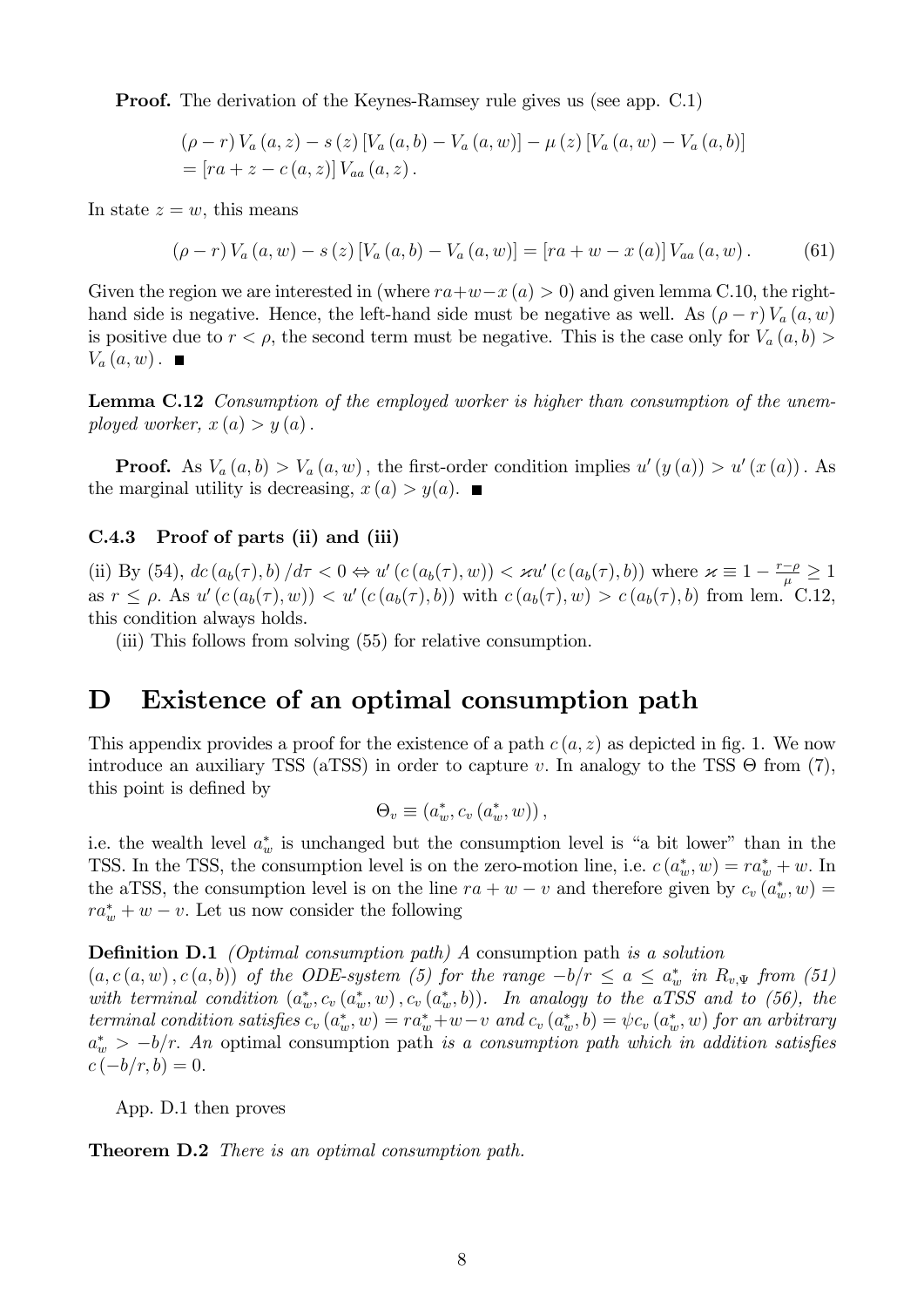This establishes that we can continue in our analysis by taking the existence of a path  $c(a, z)$  as given. Intuitively speaking, i.e. looking at v as very small constant close to zero, we know that there are paths  $c(a, w)$  and  $c(a, b)$  as drawn in fig. 1. The approximation implied by the auxiliary TSS is very small compared to any measurement error in the data. Values of  $v = 10^{-3}$  worked perfectly in numerical solutions.

For simple reference in what follows and to simplify notation, define

$$
x(a) \equiv c(a, w), \quad y(a) \equiv c(a, b), \tag{62}
$$

and express the reduced form (5) as

$$
\dot{x}(a) = \frac{r - \rho + s \left[ \left( \frac{x(a)}{y(a)} \right)^{\sigma} - 1 \right]}{ra + w - x(a)} \frac{x(a)}{\sigma},\tag{63a}
$$

$$
\dot{y}(a) = \frac{r - \rho - \mu \left[1 - \left(\frac{y(a)}{x(a)}\right)^{\sigma}\right]}{ra + b - y(a)} \frac{y(a)}{\sigma}.
$$
\n(63b)

## D.1 Proof of theo. D.2 - existence of an optimal consumption path

#### D.1.1 Preliminaries

The natural borrowing limit implies that any solution to (63) must satisfy

$$
y\left(-b/r\right) = 0.\tag{64}
$$

In what follows, we will use classical theorems for initial value problems for ODEs. Currently, we have formulated our system  $(63)$  as a terminal value problem, since the definition of the optimal consumption path in def. D.1 uses a terminal condition at the end of the interval  $[-b/r, a^*_{w}]$  under consideration. Using the notation from (62), this terminal condition can be written in compact form as

$$
\Phi \equiv \Phi_v \left( \hat{a} \right) = \left( \hat{a}, x_v \left( \hat{a} \right), y_v \left( \hat{a} \right) \right). \tag{65}
$$

Note that  $\Phi$  depends on v

For ease of notation and to help intuition, we shall now recast the problem into a classical initial value problem, i.e. we will require the value  $\Phi$  to be attained at the fixed beginning  $\tau = 0$  of an interval  $[0, \tau^*]$ , on which we study the problem. To this end, it is more useful to work with an autonomous system. Hence, we rewrite (63) by including  $m(a) = a$  as third variable which "replaces" wealth  $a$ , which now purely serves as a parameter, i.e. as the independent variable. By using (62), this gives the system

$$
\dot{m}(a) = 1,
$$
\n
$$
\dot{x}(a) = \frac{r - \rho + s \left[ \left( \frac{x(a)}{y(a)} \right)^{\sigma} - 1 \right] x(a)}{rm(a) + w - x(a)} \frac{x(a)}{\sigma},
$$
\n
$$
\dot{y}(a) = \frac{r - \rho - \mu \left[ 1 - \left( \frac{y(a)}{x(a)} \right)^{\sigma} \right] y(a)}{rm(a) + b - y(a)}.
$$

Now define  $\tau \equiv \hat{a} - a$ ,  $x_1 (\tau) \equiv m (\hat{a} - \tau)$ ,  $x_2 (\tau) \equiv x (\hat{a} - \tau)$ ,  $x_3 (\tau) \equiv y (\hat{a} - \tau)$ . Then,  $\frac{d}{d\tau} x_1 (\tau) \equiv \dot{x}_1 (\tau) = \frac{d}{d\tau} m (\hat{a} - \tau) = \frac{d}{d[\hat{a} - a]} m (a) = -\frac{d}{d a} m (a) = -\dot{m} (a)$ . Doing the same for x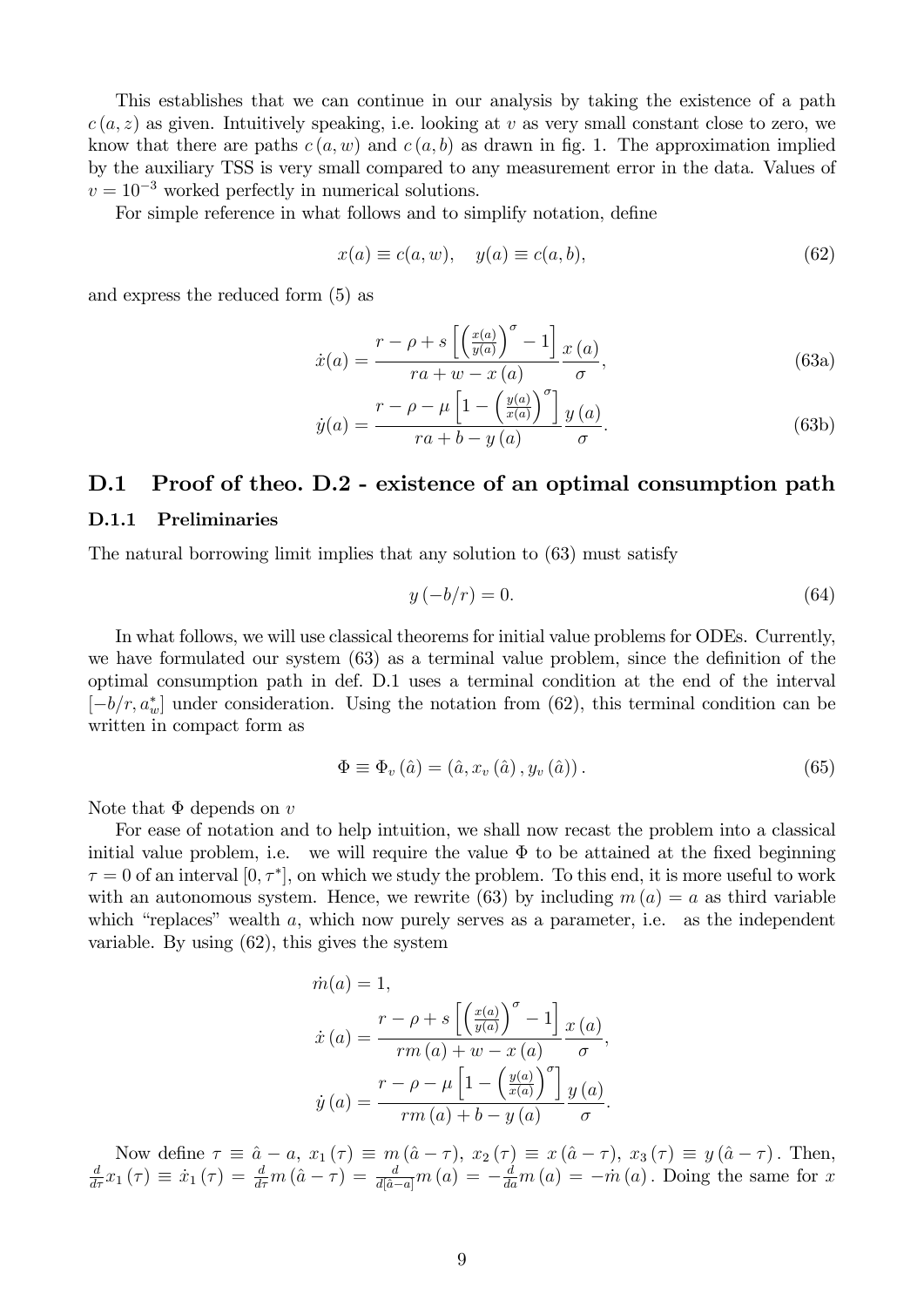and  $y$ , the "inverted" autonomous system therefore reads

$$
\dot{x}_1(\tau) = -1,\tag{66a}
$$

$$
\dot{x}_2(\tau) = -\frac{r - \rho + s \left[ \left( \frac{x_2(\tau)}{x_3(\tau)} \right)^{\sigma} - 1 \right]}{r x_1(\tau) + w - x_2(\tau)} \frac{x_2(\tau)}{\sigma},\tag{66b}
$$

$$
\dot{x}_3(\tau) = \frac{r - \rho - \mu \left[1 - \left(\frac{x_2(\tau)}{x_3(\tau)}\right)^{\sigma}\right]}{r x_2(\tau) + b - x_3(\tau)} \frac{x_3(a)}{\sigma},\tag{66c}
$$

where now  $\dot{x}_i$  denotes the derivative of  $x_i(\tau)$  with respect to  $\tau$ ,  $i = 1, 2, 3$ .

**Definition D.3** Given (66) and for  $\tau \geq 0$ , let  $X(\tau;\Phi) = (x_1(\tau), x_2(\tau), x_3(\tau))$  denote the solution of (66) started at  $X(0; \Phi) = \Phi \in R_{v, \Psi}$  from (65) where  $-b/r \leq \hat{a} \leq \frac{\Psi +v-w}{r}$ . For later use, we also introduce the notation  $x_i(\tau) = x_i(\tau; \Phi)$ ,  $i = 1, 2, 3$ .

By passing from  $(63)$  to  $(66)$  we have reverted the time-direction – more precisely, in our setting, the wealth-direction  $-$  and turned a non-autonomous system into an autonomous one by including the independent variable as an additional component of the solution. Thus, the curve  $a \mapsto (a, x(a), y(a))$  with terminal value  $x(\hat{a}) = x_v(\hat{a}), y(\hat{a}) = y_v(\hat{a})$  is equal to the curve  $\tau \mapsto X(\tau; \Phi)$  with  $\Phi = \Phi(\hat{a})$ , which is the solution of an initial value problem in the classical sense. However, the parametrization is reverted in the sense that in the former case we start at the left endpoint ("left" in the sense of the smallest value of the  $a$ -component) and end in the right endpoint, whereas in the latter case we start at the right endpoint and end in the left one. In particular, the absolute value of the speed along the curve is equal, but the direction is reversed.

#### D.1.2 Continuity of the solution in initial values

In order to be able to apply classical theorems, we need finite derivatives on the right-hand side of an ODE system. The right-hand side of the ODE (63), however, exhibits singularities at the boundary  $y = ra + b$  of  $Q_v$ . This is of particular importance as the definition of the optimal consumption path in Definition D.1 uses  $y(-b/r) = 0$  – which lies on this boundary. We obtain finite derivatives by  $(i)$  a coordinate transformation and by  $(ii)$  (temporarily) reducing the set on which we are interested in a solution by demanding that  $y \geq \varepsilon$ . We will later show how this reduction can then be removed again by passing  $\varepsilon \to 0$ .

**Lemma D.4** (Coordinate transformation) Let  $x(a)$  and  $y(a)$  be solutions of (63). The mapping  $a \mapsto y(a)$  is bijective. Change variables  $a = a(y)$  and consider x and a as functions of y. Then

$$
x'(y) \equiv \frac{dx(y)}{dy} = \frac{r - \rho + s \left[ \left( \frac{x(y)}{y} \right)^{\sigma} - 1 \right]}{r - \rho - \mu \left[ 1 - \left( \frac{y}{x(y)} \right)^{\sigma} \right]} \frac{x(y)}{y} \frac{ra(y) + b - y}{ra(y) + w - x(y)},
$$
(67a)

$$
a'(y) \equiv \frac{da(y)}{dy} = \frac{ra(y) + b - y}{r - \rho - \mu \left[1 - \left(\frac{y}{x(y)}\right)^{\sigma}\right]} \frac{\sigma}{y}.
$$
\n(67b)

**Proof.** Since  $\dot{y}(a) > 0$ , y is a bijective function of a. As  $a'(y) = \frac{1}{\dot{y}(a)}$ , we obtain the second equation by inserting (63b). The first equation follows from "dividing (63a) by (63b)".

We are going to avoid the singularity at  $y(-b/r) = 0$  by temporarily requiring these properties only to hold "up to an arbitrarily small number  $\varepsilon$ ". We do this by considering the domain  $R_{\varepsilon,v,\Psi}$  as given in the following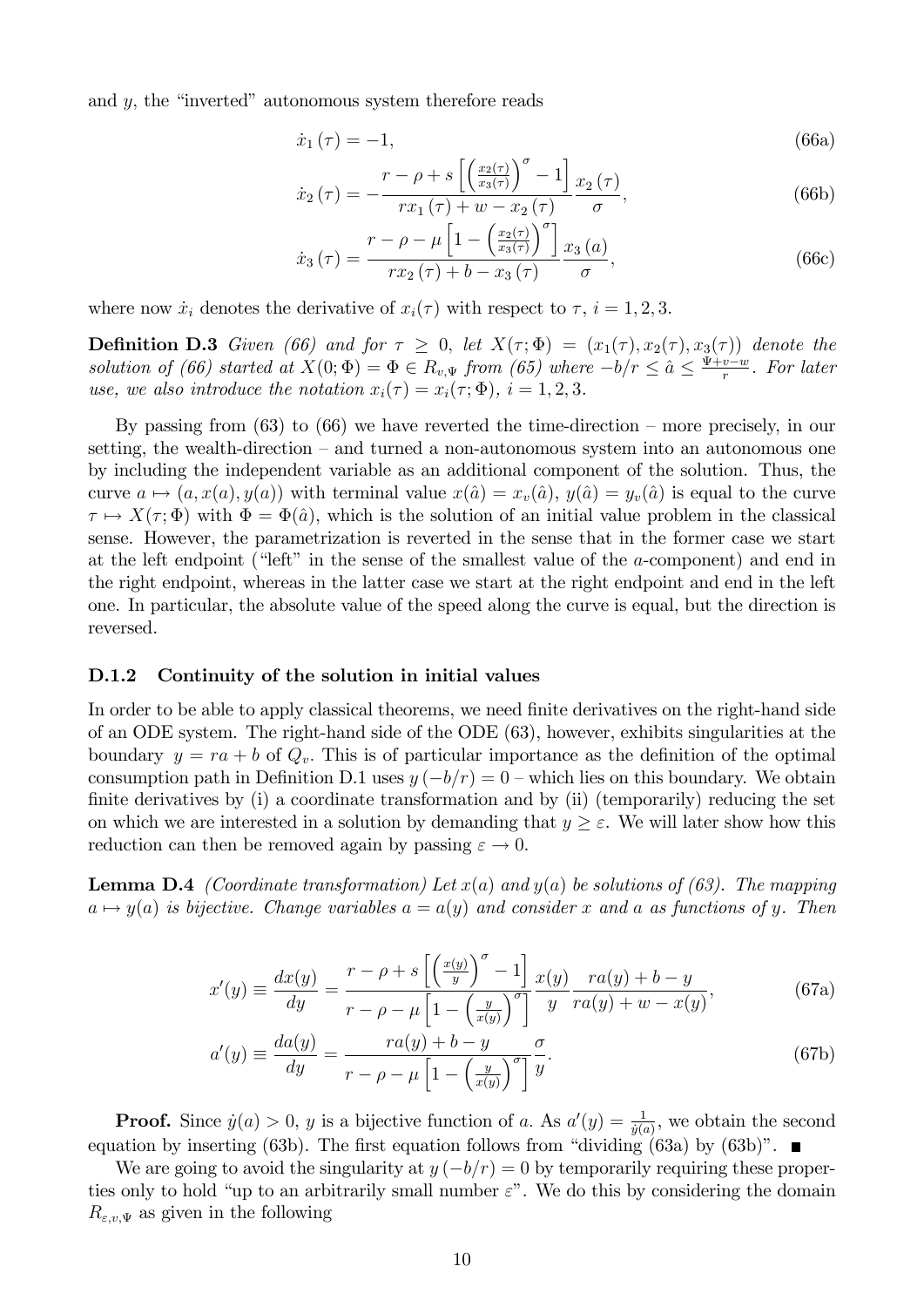**Definition D.5** Fix a numbers  $\varepsilon > 0$  and define

$$
R_{\varepsilon,v,\Psi} = R_{v,\Psi} \cap \left\{ (a,x,y) \in \mathbb{R}^3 \, | \, y \ge \varepsilon \right\}.
$$
 (68)

This definition implies that we temporarily replace the requirement that  $y(-b/r) = 0$  by  $y(a) = \varepsilon$  for some  $-b/r \le a \le -b/r + \varepsilon/r$ .

**Lemma D.6** The right-hand side given in (67) is uniformly Lipschitz on  $R_{\varepsilon,v,\Psi}$ .

**Proof.** Consider the right-hand side of (67a). The only possible points, where the Lipschitz constant can explode, are when the denominators in the right-hand side become 0 or when a term under a fractional power (i.e. with exponent  $\sigma$ ) becomes 0. In  $R = R_{\varepsilon,v,\Psi}$ , y is uniformly bounded away from 0 and x is uniformly bounded away from  $ra + w$ . Moreover, note that  $r - \rho - \mu \left[ 1 - \left( \frac{y}{x} \right) \right]$  $\left[\frac{y}{x}\right)^{\sigma}$  = 0 if and only if  $\left(\frac{y}{x}\right)$  $\frac{y}{x}$  = 1 -  $\frac{r-\rho}{\mu}$ . Now 1 -  $\frac{r-\rho}{\mu} > 1$  by the assumption that  $r < \rho$ . On the other hand,  $y < x$ , implying that  $\left(\frac{y}{x}\right)$  $\int_{x}^{\sqrt{y}}$  < 1. Consequently, all the denominators are uniformly bounded away from 0.

For the fractional powers, note that  $x/y > 1$  is trivially uniformly bounded away from 0. As  $x \leq \Psi$ ,

$$
\frac{y}{x} > \frac{\epsilon}{\Psi}
$$

is uniformly bounded away from 0 on  $R_{\varepsilon,v,\Psi}$ . This shows that (67a) is uniformly Lipschitz.

The same arguments show that the right-hand side of (67b) is uniformly Lipschitz, too. Since the right hand side of (67) is uniformly Lipschitz, we can now apply the classical theory of ODEs. For instance, we have existence and uniqueness of the solution by the Picard-Lindelöf theorem, see Mattheij and Molenaar (2002, th. II.2.3, th. II.3.1). Moreover, the solution will be continuous as a function of the initial value, see, again, Mattheij and Molenaar (2002, th. II.4.7). In the lemma below, we will see how this even implies the corresponding properties for the non-transformed system (66).

**Lemma D.7** (Continuity in initial values) Consider the set  $R = R_{\varepsilon,v,\Psi}$  from (68) and the solution  $X(\tau;\Phi)$  from Definition D.3 with initial condition  $\Phi$  given in (65). The solution  $X(\tau;\Phi)$  depends continuously on its initial values  $\Phi$ . More precisely, there is a constant  $L > 0$ and an increasing map  $\kappa : [0,\infty[ \to [0,\infty[$  (a modulus of continuity) with  $\lim_{t\to 0} \kappa(t) = \kappa(0) = 0$ such that

$$
||X(\tau_1; \Phi_1) - X(\tau_2; \Phi_2)|| \le L||\Phi_1 - \Phi_2|| + \kappa(|\tau_1 - \tau_2|),
$$

provided that  $\Phi_1, \Phi_2 \in R$  and  $X(\tau; \Phi_i) \in R$  for all  $0 \leq \tau \leq \max(\tau_1, \tau_2)$ ,  $i = 1, 2$ . Here,  $\|\cdot\|$ denotes the Euclidean norm on  $\mathbb{R}^3$ .

**Proof.** By classical results from the theory of ordinary differential equations, see for instance Mattheij and Molenaar (2002, th. II.4.7), the solution of an ODE-system depends continuously on the initial data as long as the right-hand side is uniformly Lipschitz. More precisely, let  $Y(\tau;\Phi)$  denote the solution of an ODE with uniformly Lipschitz right-hand side (with Lipschitz constant C), started at  $Y(\tau_0; \Phi) = \Phi$ , then

$$
||Y(\tau; \Phi_1) - Y(\tau; \Phi_2)|| \le \exp(C(\tau - \tau_0)) ||\Phi_1 - \Phi_2||.
$$

Now consider the transformed system  $(a(y), x(y))$  from (67). By Lemma D.6, the right-hand side is uniformly Lipschitz. The solution of (67) therefore depends continuously on its initial data  $(a_0, x_0)$ . It is then obvious that the trajectory  $(a(y), x(y), y)$  depends continuously on  $(a_0, x_0, y_0)$ . As system (67) is a reparameterized version of (63), the solution  $(a, x(a), y(a))$  to  $(63)$  from def. D.1 is also continuous in its boundary conditions – even though the right hand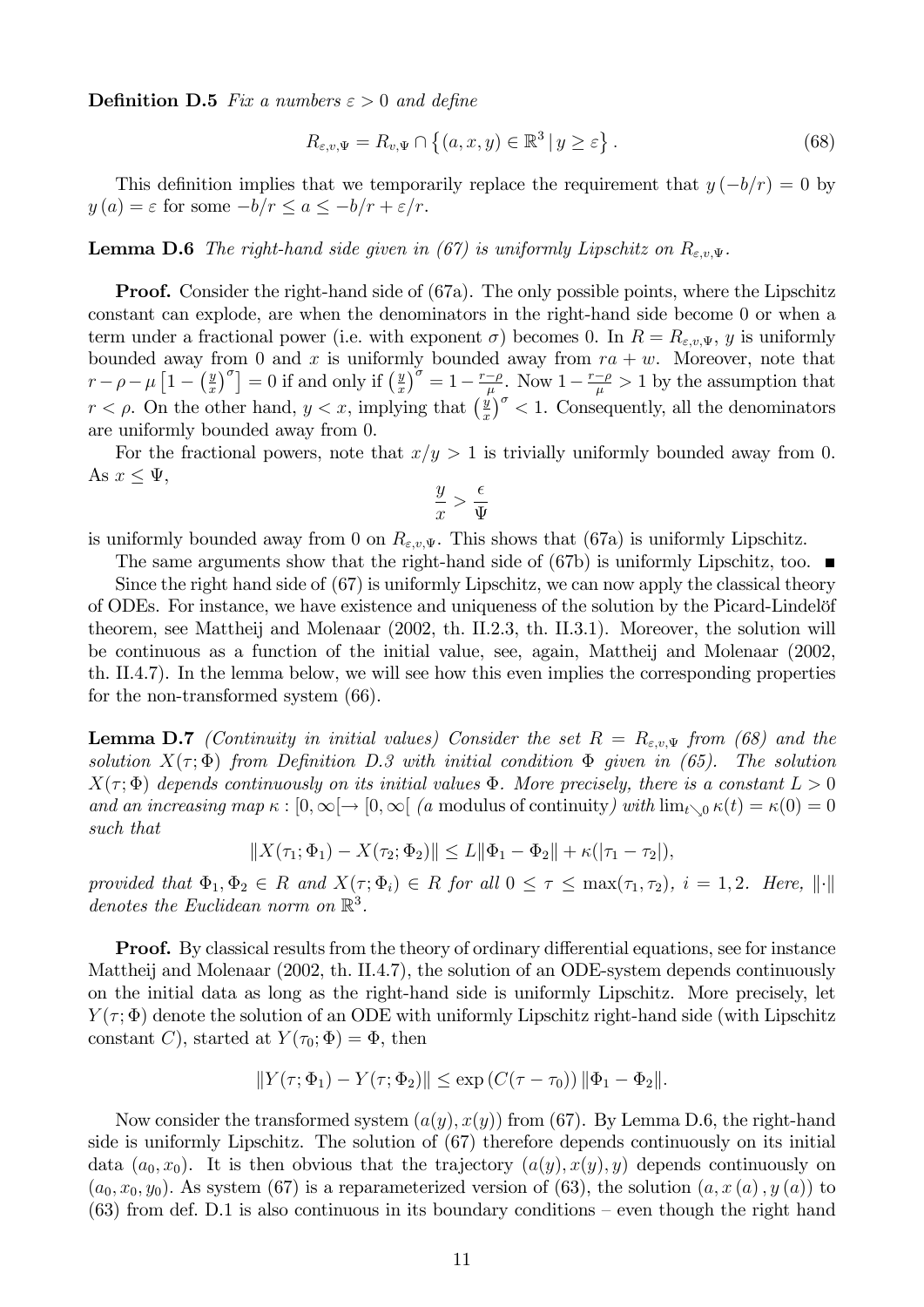side of (63) is not uniformly Lipschitz. Similarly, as (66) is just a reparameterization of (63), the solution X  $(\tau, \Phi)$  to (66) from def. D.3 is also continuous in its initial condition  $\Phi$ .

In order to get the estimate, we now consider the ODE (66) and note that we only consider it on the compact set  $R_{\varepsilon,v,\Psi}$ . In the parametrization by y given in (67), y is the independent variable, i.e. plays the role of  $\tau$  in the above estimate. By compactness of  $R_{\varepsilon,v,\Psi}$ , y only runs through a bounded set, therefore we can rewrite the constant in the above inequality as  $\exp(C(y - y_0)) \leq L$  for some suitable  $L > 0$ .

Given  $\Phi \in R_{\varepsilon,v,\Psi}$ . Then  $a^*_{w} \leq \frac{\Psi - w + v}{r}$ , which implies that the solution  $X(\tau; w)$  can only stay inside  $R_{\varepsilon,v,\Psi}$  until time  $\tau = \frac{\Psi - w + v + b}{r}$ , at most. Consider

$$
D = \{(\tau, \Phi) \in [0, \infty[ \times R_{\varepsilon,v,\Psi} \,|\, X(\tau; \Phi) \in R_{\varepsilon,v,\Psi} \}.
$$

Then D is a closed subset of  $\left[0, \frac{\Psi - w + v + b}{r}\right] \times R_{\varepsilon, v, \Psi}$ , implying that D is compact. Consequently,  $X: D \to R_{\varepsilon,v,\Psi}$  is uniformly continuous, which implies the existence of a modulus of continuity  $\kappa$  with

 $||X(\tau_1; \Phi_1) - X(\tau_2; \Phi_2)|| \leq \kappa(|\tau_1 - \tau_2| + ||\Phi_1 - \Phi_2||).$ 

The inequality in the lemma then follows by the triangle inequality.  $\blacksquare$ 

#### D.1.3 Continuity of the first hitting-wealth in initial values

While we have shown in the previous section that the solutions to all systems (63), (66) and (67) are continuous in initial values, this does not automatically imply that the solutions will be continuous on the boundary of the domain we are interested in, in the sense that the place where the solution leaves the domain  $R$  might not depend continuously on the initial data. This will now be proved in this section.

In the proofs and also in a later step, we will use the following

**Definition D.8** (First hitting-wealth) Consider the set  $R_{\varepsilon,v,\Psi}$  from (68) and the solution  $X(\tau;\Phi)$ to the system (66). Consider the path y (a) that corresponds to  $x_2(\tau)$  of this solution. Then we define  $\hat{a}_{1st} = f (\hat{a})$  as the "first hitting-wealth" (in analogy to first hitting-time), i.e. the wealth level where the path y (a) hits any boundary of  $R_{\varepsilon,v,\Psi}$  for the first time. Similarly denote  $\tau(\Phi) \equiv \inf \{ \tau \geq 0 \, | \, X(\tau; \Phi) \in \partial R_{\varepsilon, v, \Psi} \}$  and  $F(\Phi) \equiv X(\tau(\Phi); \Phi)$ .

We know that  $\hat{a}_{1st}$  exists because in the set  $R_{\varepsilon,v,\Psi}$  the derivatives in (66) are well-defined and a solution therefore exists. Notice that  $\hat{a}_{1st}$  equals the first component of  $F(\Phi(\hat{a}))$ .

We also need

**Definition D.9** Let  $N \subset R_{\varepsilon,v,\Psi}$  with

$$
N = \left\{ \Phi(\hat{a}) \mid \hat{a} \in \left[ -\frac{b}{r}, \frac{\psi[w-v] - b}{r[1-\psi]} \right] \right\}
$$

be the set of all potential initial conditions from (65) for a solution in the sense of def. D.1. Here we implicitly assume that  $\Psi$  is large enough that indeed  $N \subset R_{\varepsilon,v,\Psi}$ .<sup>24</sup> Define M as

$$
M = M_1 \cup M_2 \cup M_3 \subset R_{\varepsilon,v,\Psi} \tag{69}
$$

with

$$
M_1 = \{(a, x, y) \in R_{\varepsilon, v, \Psi} \mid y = ra + b\},\,
$$
  
\n
$$
M_2 = \{(a, x, y) \in R_{\varepsilon, v, \Psi} \mid a = -b/r\},\,
$$
  
\n
$$
M_3 = \{(a, x, y) \in R_{\varepsilon, v, \Psi} \mid y = \varepsilon\}.
$$

This set will turn out to be the set of all potential first hitting-wealths.

<sup>&</sup>lt;sup>24</sup>This is the only necessary condition on  $\Psi$  for the construction to work. In the sequel, we shall assume this condition without further notice.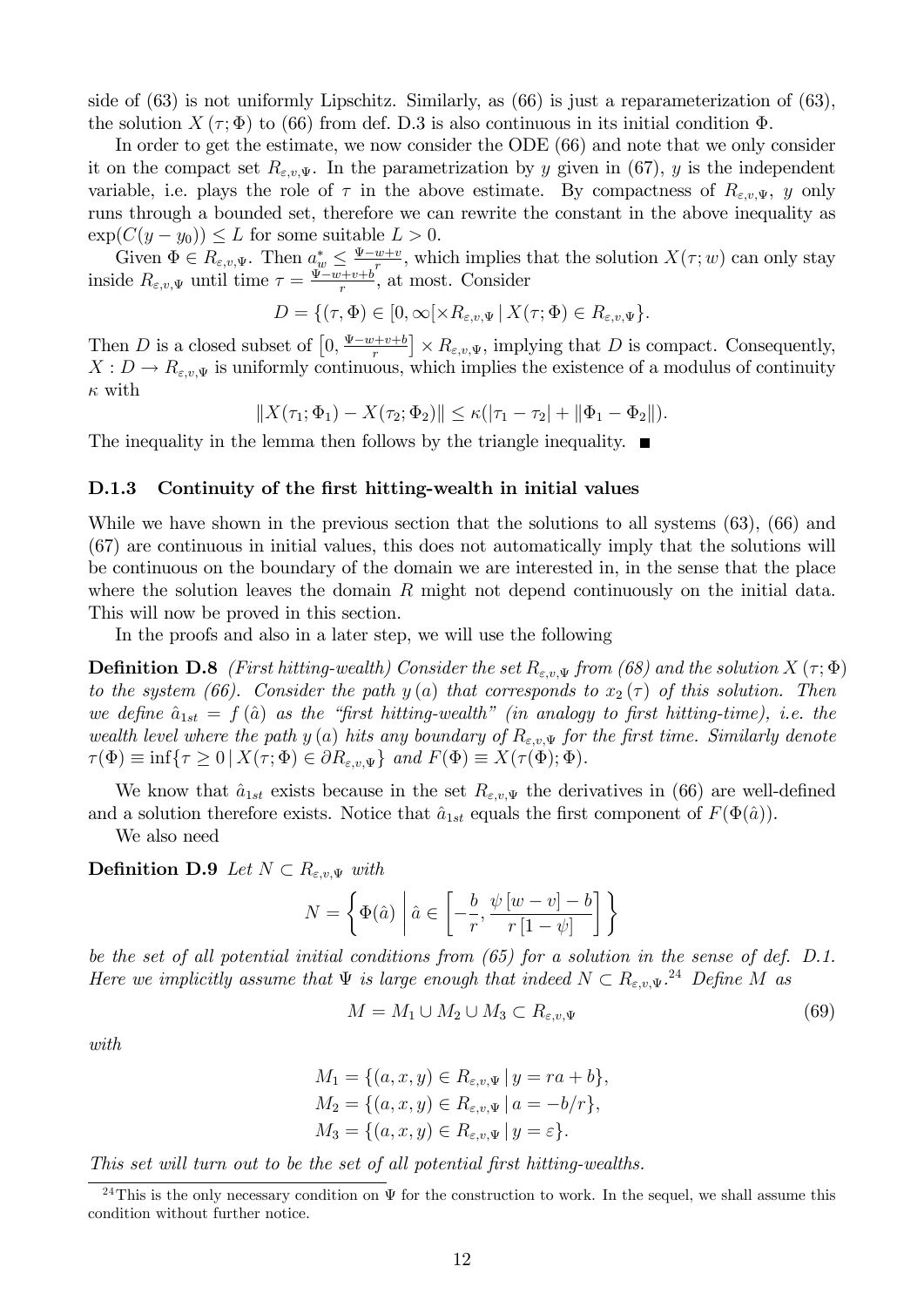Since we know that  $x > y$ , the trajectory will not hit the boundary of R at the part  $\{x = y\}$ . Therefore, we have the

**Corollary D.10**  $F: N \to M$  is a well-defined map, i.e. for every  $\Phi \in N$ , the corresponding solution path  $X(\tau;\Phi)$  exists and stays in  $R_{\varepsilon,v,\Psi}$  until it finally hits M (and no other boundary of  $R_{\varepsilon,v,\Psi}$ ).

Before formulating the main lemma of this section, let us first derive a simple bound on the derivative  $\dot{y}(a)$  of the consumption of the unemployed.

**Lemma D.11** For  $(a, x, y)$  in the interior of  $Q_v$  from (50), we have

$$
\dot{y}(a) \ge \frac{r - \rho}{ra + b - y(a)} \frac{y(a)}{\sigma}.
$$

**Proof.** By (63b) we have

$$
\dot{y}(a) = \frac{r - \rho - \mu \left[1 - \left(\frac{y(a)}{x(a)}\right)^{\sigma}\right] y(a)}{ra + b - y(a)} = \left(\frac{r - \rho}{ra + b - y(a)} - \frac{\mu \left[1 - \left(\frac{y(a)}{x(a)}\right)^{\sigma}\right]}{ra + b - y(a)}\right) \frac{y(a)}{\sigma} > \frac{r - \rho}{ra + b - y(a)} \frac{y(a)}{\sigma}.
$$

The last inequality follows from the fact that  $\frac{\mu\left[1-\left(\frac{y(a)}{x(a)}\right)^{\sigma}\right]}{x^{a}+b-u(a)}$  $\frac{\left[1-\left(\frac{y(a)}{x(a)}\right)^{\sigma}\right]}{ra+b-y(a)}$  is negative (and therefore  $-\frac{\mu\left[1-\left(\frac{y(a)}{x(a)}\right)^{\sigma}\right]}{ra+b-y(a)}$  $ra+b-y(a)$ is positive) as  $ra + b - y(a)$  is negative in the interior of  $Q_v$ .

The key result in this section is presented in

**Lemma D.12** The map  $F : N \to M$  is continuous.

**Proof.** We need to prove that for every  $\Phi \in N$  and every  $\delta > 0$  there is an  $\eta > 0$  such that

$$
\|\Phi_0 - \Phi\| < \eta \Longrightarrow \|F(\Phi_0) - F(\Phi)\| < \delta. \tag{70}
$$

We start the proof by fixing  $\Phi_0$ ,  $\Phi \in N$  such that  $\|\Phi_0 - \Phi\| < \eta$  for some  $\eta > 0$ . Let us first assume that  $\tau(\Phi_0) \leq \tau(\Phi)$ . By the triangle inequality and Lemma D.7, we have

$$
||X(\tau(\Phi_0); \Phi_0) - X(\tau(\Phi); \Phi)|| \le ||X(\tau(\Phi_0); \Phi_0) - X(\tau(\Phi_0); \Phi)|| ++ ||X(\tau(\Phi_0); \Phi) - X(\tau(\Phi); \Phi)||\le L_1 ||\Phi_0 - \Phi|| + \kappa(|\tau(\Phi_0) - \tau(\Phi)|),
$$
\n(71)

for a constant  $L_1 > 0$  and the modulus of continuity  $\kappa$ . In order to get an estimate for  $|\tau(\Phi_0) - \tau(\Phi)|$ , we have to distinguish between three different cases. Case (i):  $F(\Phi_0) \in M_1$ .

By Lemma D.11, there are constants  $L_2, \ell_2 > 0$  such that  $\dot{y} \ge L_2$  for  $|y - (ra + b)| \le \ell_2$ . More precisely, we can choose  $\ell_2 > 0$  freely and obtain the bound for  $L_2 = \frac{1}{\ell_2}$  $\frac{1}{\ell_2} \frac{(\rho-r)\varepsilon}{\sigma}$ . If  $L_1 \eta \leq \ell_2$ , we can bound the absolute value of the derivative of  $x_3(\tau;\Phi)$  from below by  $L_2$  (for  $t \ge \tau(\Phi_0)$ ). This implies that the path  $X(\tau; \Phi)$  hits  $M_1$  before time  $\tau(\Phi_0) + \tau$  for

$$
\tau(L_2 - r) = \ell_2 \iff \tau = \frac{\ell_2}{L_2 - r},
$$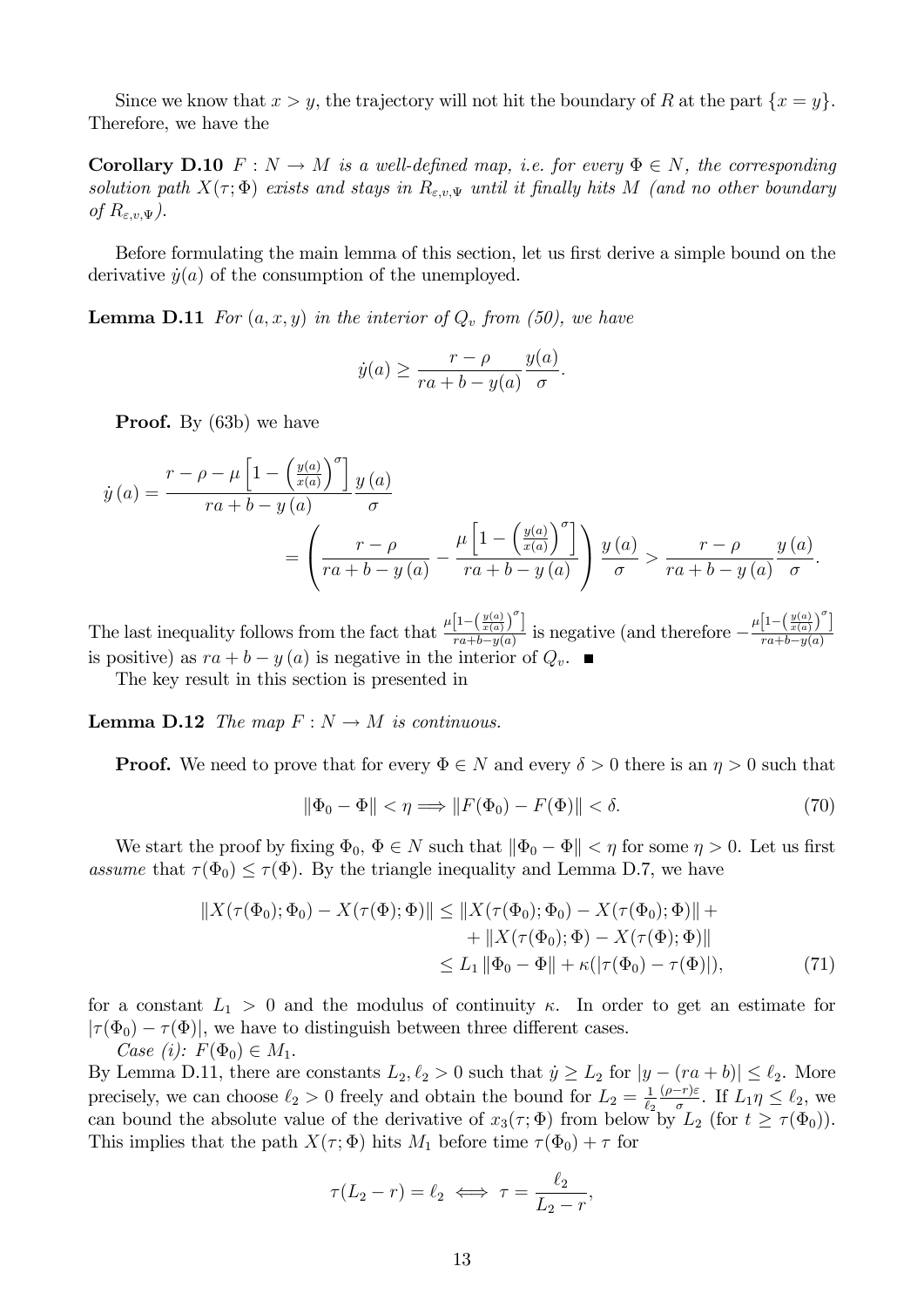unless it hits another boundary of  $R_{\varepsilon,v,\Psi}$  before that. Inserting into (71), this gives the estimate

$$
||F(\Phi_0) - F(\Phi)|| \le L_1 \eta + \kappa \left(\frac{\ell_2}{L_2 - r}\right).
$$

Choosing  $\ell_2 = L_1 \eta$ , the bound is smaller than  $\delta$  provided that

$$
\kappa \left( \frac{L_1}{\frac{C}{L_1 \eta} - r} \eta \right) + L_1 \eta < \delta,\tag{72}
$$

where  $C = \frac{(\rho - r)\varepsilon}{\sigma}$ . Note that the left hand side in (72) converges to zero for  $\eta \to 0$ , therefore we can find an  $\eta_0(\delta) > 0$  (only depending on the constants C,  $L_1$  and r and the modulus of continuity  $\kappa$ , but not on  $\Phi_0$  or  $\Phi$ ) such that the desired inequality (70) holds for  $\eta < \eta_0$ . We have tacitly assumed that  $L_2 = C/\ell_2 = \frac{C}{L_1}$  $\frac{C}{L_1 \eta} > r$ , which can be realized by choosing  $\eta$  small enough.

Case (ii):  $F(\Phi_0) \in M_2$ .

Let  $\hat{a}$  denote the first component of  $\Phi$ , and  $\hat{a}_0$  the first component of  $\Phi_0$ . Note that  $x_1(\tau; \Phi) =$  $\hat{a} - \tau$ , for every  $\tau \geq 0$ . Since  $X(\tau(\Phi_0); \Phi_0) \in M_2$ , we have  $-b/r = x_1(\tau(\Phi_0); \Phi_0) = \hat{a}_0 - \tau(\Phi_0)$ , implying that  $\tau(\Phi_0) = \hat{a}_0 + b/r$ . On the other hand,  $x_1(\tau(\Phi); \Phi) \geq -b/r$ , implying that  $\tau(\Phi) \leq \hat{a} + b/r$ . Combining these two results, we obtain

$$
|\tau(\Phi_0) - \tau(\Phi)| = \tau(\Phi) - \tau(\Phi_0) \leq \hat{a} - \hat{a}_0 \leq ||\Phi_0 - \Phi||.
$$

Consequently, the inequality (71) implies

$$
||F(\Phi_0) - F(\Phi)|| \le L_1 ||\Phi_0 - \Phi|| + \kappa(||\Phi_0 - \Phi||) \le L_1 \eta + \kappa(\eta),
$$

and (70) holds for  $\eta$  small enough such that

$$
L_1 \eta + \kappa(\eta) < \delta. \tag{73}
$$

Case (iii):  $F(\Phi_0) \in M_3$ .

Since  $x_3(\tau(\Phi_0); \Phi_0) = \varepsilon$ , we have  $0 \le x_3(\tau(\Phi_0); \Phi) - \varepsilon \le L_1\eta$ . By Lemma D.11, we can find a constant  $L_3 > 0$  such that  $\dot{y} \ge L_3$  on  $R_{\varepsilon,v,\Psi}$  – note that  $L_3$  depends on  $\varepsilon$ . Thus,  $X(s;\Phi)$  will hit the boundary  $M_3$  before time  $\tau(\Phi_0) + \tau$  with  $\tau = L_1\eta/L_3$ , unless it hits another boundary of  $R_{\varepsilon,v,\Psi}$  before. In any case,  $|\tau(\Phi_0)-\tau(\Phi)| \leq L_1\eta/L_3$ , and we obtain

$$
||F(\Phi_0) - F(\Phi)|| \le L_1 \eta + \kappa \left(\frac{L_1}{L_3} \eta\right),
$$

and  $(70)$  is satisfied for

$$
L_1 \eta + \kappa \left(\frac{L_1}{L_3} \eta\right) < \delta. \tag{74}
$$

Choosing  $\eta$  small enough that both (72) and (73) and (74) are satisfied, settles the proof for  $\tau(\Phi_0) \leq \tau(\Phi)$ . Notice that none of the conditions (72), (73) and (74) depends on  $\Phi_0$ . Therefore, in the other case  $\tau(\Phi_0) \geq \tau(\Phi)$ , we can just revert the rôles of  $\Phi$  and  $\Phi_0$  and obtain the same results in cases (i), (ii) and (iii).  $\blacksquare$ 

#### D.1.4 Existence of a solution

This section proves our main result formulated in Theorem D.2.

**Proof.** Fix some  $\varepsilon > 0$  and consider  $R_{\varepsilon,v,\Psi}$ . By an intermediate value theorem applied to  $F: N \to M$ , we will obtain a point or points  $\Phi \in N$  such that  $F(\Phi) \in M_3$  as used in (69),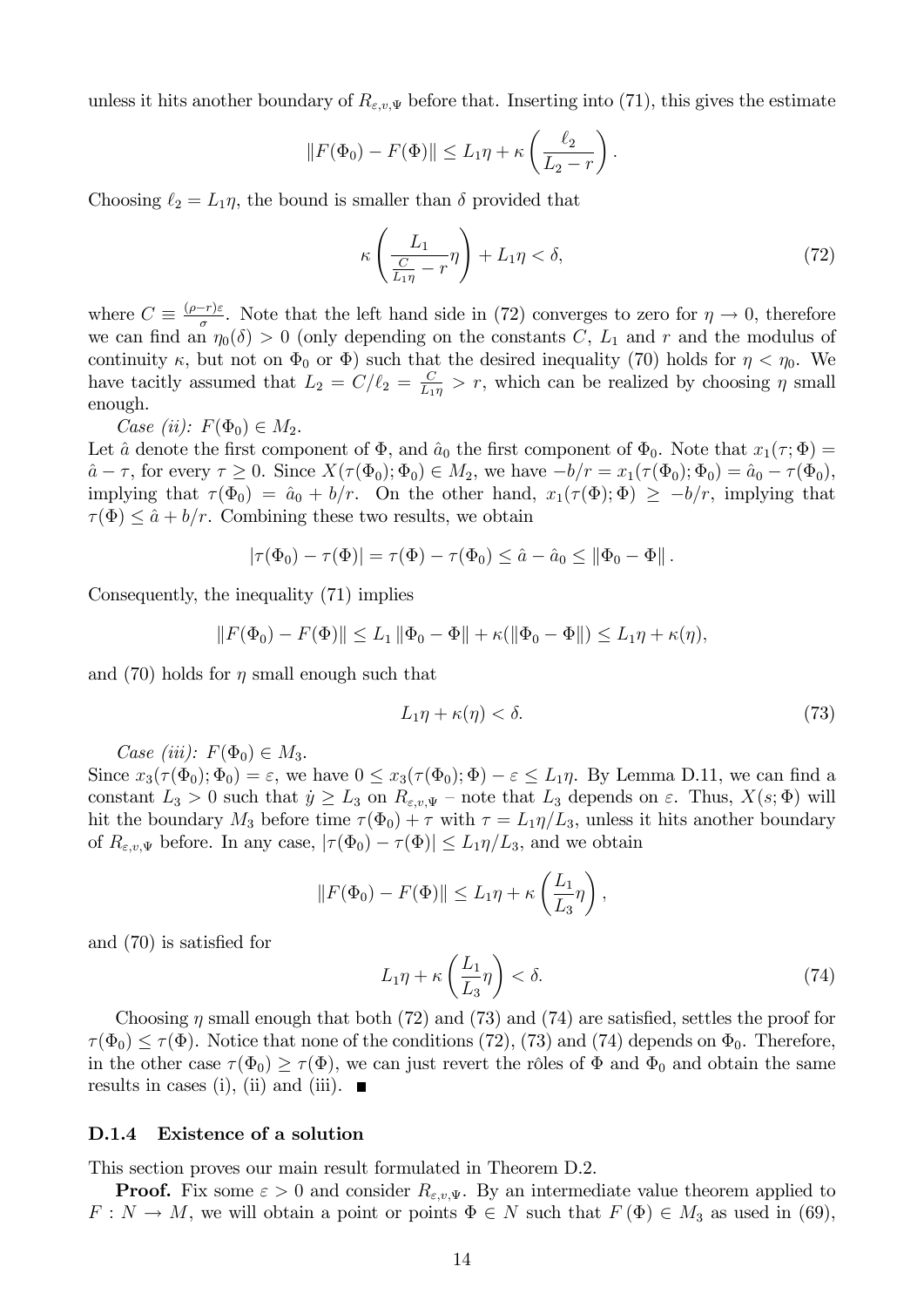i.e.  $x_3(\tau(\Phi); \Phi) = \varepsilon$  provided that we can show the existence of points (that could be called upper and lower bounds)  $\Phi_v^{\min}$ ,  $\Phi_v^{\max} \in N$  with  $F(\Phi_v^{\min}) \in M_2$  and  $F(\Phi_v^{\max}) \in M_1$ . (Note that  $F = F_{\varepsilon}$  and all the  $M_i = M_i(\varepsilon)$ ,  $i = 1, 2, 3$ , depend on  $\varepsilon$  and v, but not on  $\Psi$ , provided that  $\Psi$ is large enough.)

Choose

$$
\Phi_v^{\min} = \Phi(-b/r) = (-b/r, w - b - v, \psi[w - b - v]), \quad \Phi_v^{\max} = \Phi\left(\frac{\psi(w - v) - b}{(1 - \psi)r}\right)
$$

:

By construction, both  $\Phi_v^{\min}$  and  $\Phi_v^{\max}$  are contained in N. Moreover, we trivially have  $F_\varepsilon(\Phi_v^{\min}) \in$  $M_2(\varepsilon)$ ,  $F_\varepsilon(\Phi_v^{\max}) \in M_1(\varepsilon)$  for every  $\varepsilon > 0$  small enough. Note, in particular, that Lemma D.12 also implies continuity of F in the boundary points  $\Phi_v^{\text{min}}$  and  $\Phi_v^{\text{max}}$  of N. Therefore, the image set  $F_{\varepsilon}(N)$  is a connected set, with non-empty intersection with both  $M_1$  and  $M_2$ . Since the distance

dist
$$
(M_1, M_2)
$$
 = inf  $\{\|\Phi_1 - \Phi_2\| \mid \Phi_1 \in M_1, \Phi_2 \in M_2\} = \frac{\varepsilon}{r} > 0,$ 

we may conclude that  $F_{\varepsilon}(N) \cap M_3(\varepsilon) \neq \emptyset$ . This establishes that there must be a  $\Phi$  such that  $F_{\varepsilon}(\Phi) \in M_3$ . In words, there is an initial condition  $\Phi(\hat{a})$  such that the path  $(a, x(a), y(a))$  hits the boundary at  $y = \varepsilon$ .

Now define

$$
N_3(\varepsilon) \equiv F_\varepsilon^{-1}(M_3(\varepsilon)) = \{ \Phi \in N \mid F_\varepsilon(\Phi) \in M_3(\varepsilon) \}.
$$

By continuity of  $F_{\varepsilon}: N \to M(\varepsilon)$ , the bounded set  $N_3(\varepsilon)$  is closed and thus compact. Moreover, the family  $(N_3(\varepsilon))_{\varepsilon>0}$  is directed in the sense that

$$
0 < \varepsilon_2 < \varepsilon_1 \Longrightarrow N_3(\varepsilon_2) \subset N_3(\varepsilon_1).
$$

By standard results from topology, the intersection of a directed family of non-empty, compact sets is non-empty, i.e.

$$
N_3(0) \equiv \bigcap_{\varepsilon > 0} N_3(\varepsilon) \neq \emptyset.
$$

Indeed, take a decreasing sequence  $(\varepsilon_n)_{n>1}$  of positive numbers converging to zero. For every n choose some  $\Phi_n \in N_3(\varepsilon_n)$ . By compactness of the largest set  $N_3(\varepsilon_1)$ , we can find a subsequence  $n_k$  such that  $(\Phi_{n_k})_{k\geq 1}$  converges to some  $\Phi$ . Note that  $\Phi \in N_3(\varepsilon_{n_k})$  for every k, since  $\Phi =$  $\lim_{l\to\infty, l\geq k} \Phi_{n_l}$  and each such  $\Phi_{n_l}$  lies in the closed set  $N_3(\varepsilon_{n_k})$ . Now choose any  $\varepsilon > 0$  and pick a k such that  $\varepsilon_{n_k} < \varepsilon$ . Then  $\Phi \in N_3(\varepsilon_{n_k}) \subset N_3(\varepsilon)$ , implying that  $\Phi \in \bigcap_{\varepsilon > 0} N_3(\varepsilon)$ .

We claim that every element  $\Phi \in N_3(0)$  corresponds to an aTSS. Indeed, the path  $(a, x(a), y(a))$ with terminal value  $(\hat{a}, \hat{x}, \hat{y}) = \Phi$  (corresponding to the path  $X(\tau; \Phi)$ ) satisfies the ODE (63) on  $\vert -b/r, \hat{a} \vert$ . Moreover, it starts at N by construction, and for every  $\epsilon > 0$ , it takes on the value  $\varepsilon$  somewhere on the interval  $|-b/r, -b/r + \varepsilon|$ . Thus, using monotonicity of y, we may conclude that

$$
\lim_{a \searrow -b/r} y(a) = 0.
$$

This establishes that there is an initial condition  $\Phi(\hat{a})$  such that the path y (a) hits the boundary at  $y = 0$  in the sense that  $y(-b/r) = 0$ .

Note that it is essential for the proof of Theorem D.2 that the trajectory  $X(\tau; \Phi)$  – or, equivalently,  $(a, x(a), y(a))$  – does not depend on  $\varepsilon$ , which only determines "how long" we observe the trajectory. This means that we observe the trajectory  $X(\tau; \Phi)$  for  $0 \leq \tau \leq \tau(\Phi)$ , with the hitting time  $\tau(\Phi)$  obviously depending on  $\varepsilon$ . Therefore, we can, for fixed  $\Phi \in N_3(0)$ , easily take the limit  $\varepsilon \to 0$ , which means that we take the limit in  $\tau(\Phi)$ , but do not change the trajectory itself. As a consequence, the ODE is automatically satisfied for the limit, at least for  $0 \leq \tau < \lim_{\varepsilon \to 0} \tau(\Phi)$ .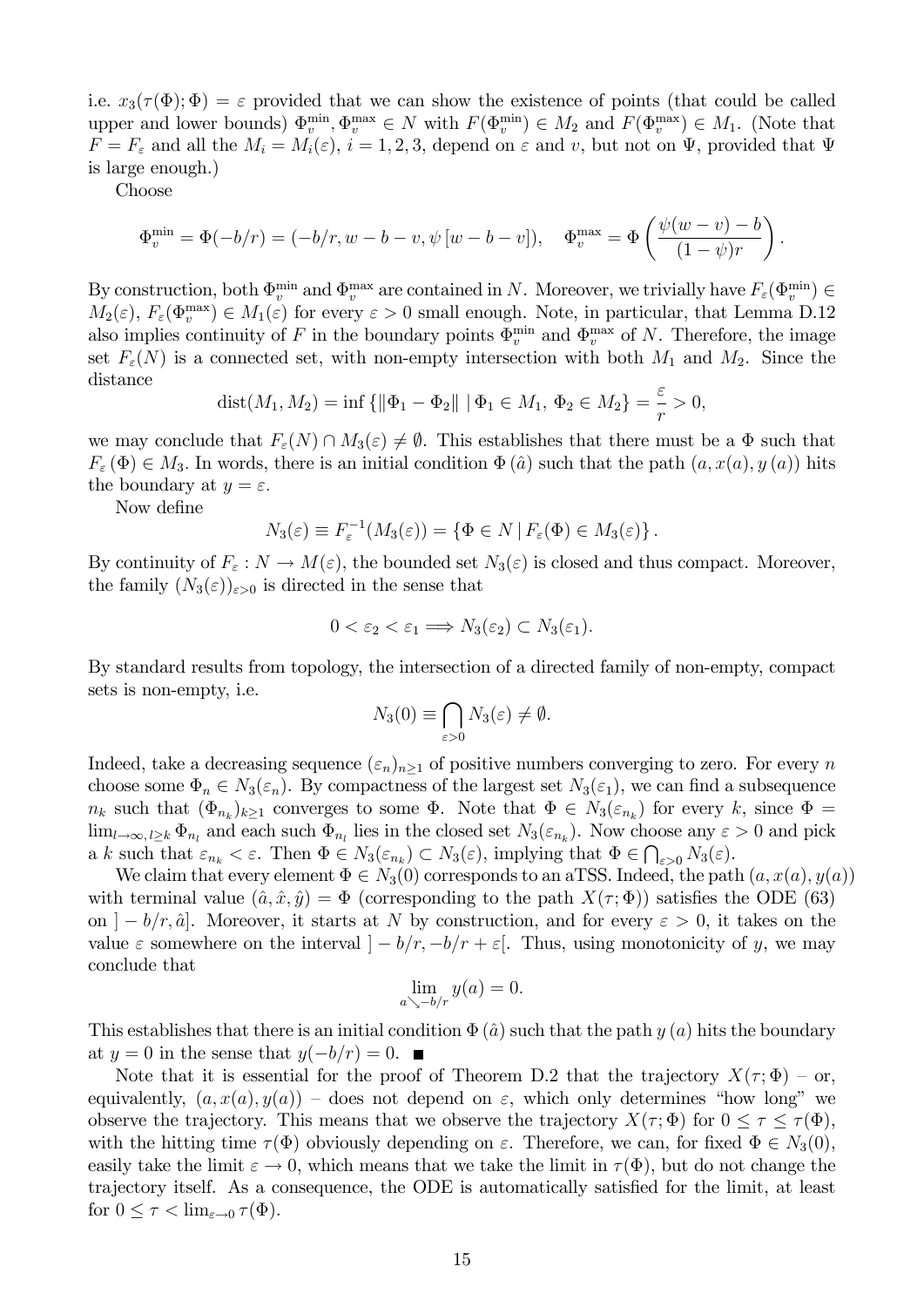Let us illustrate why we had to use the specific properties of the dynamic system (66) in the proof of lem. D.12. Continuity in initial conditions does not imply continuity of "first hitting" values" in general. Indeed, the first hitting times are inherently non-continuous functionals, even if both the paths and the set, which determines the hitting times, are smooth.



Figure 4 Non-continuity of the first hitting time

To see this most clearly, consider the differential equation  $\dot{z}(t) = (1 - z(t)) z(t)$  whose solution is  $z(t) = (1 + (z_0^{-1} - 1) e^{-t})^{-1}$ . This solution is continuous in the initial level  $z_0$  (for  $z_0 > 0$  which we assume) and the solution is plotted for  $z_0 \in \{0.1, 0.2\}$  in fig. 4. Now consider the first-hitting time on the straight line  $0.05 + t/5$  as drawn. Obviously, this time is not continuous in the initial values  $z_0$ .

# E Properties of the wealth distribution

## E.1 A density gives a density

Given the definition of  $I(t)$  in prop. 5.1, write the time derivative as

$$
\frac{d}{d\tau}I(\tau) = \frac{d}{d\tau}\int_{-\infty}^{\infty} p(a, w, \tau) + p(a, b, \tau) da = \int_{-\infty}^{\infty} \left[ \frac{d}{d\tau} p(a, w, \tau) + \frac{d}{d\tau} p(a, b, \tau) \right] da.
$$

Using the partial differential equations  $(22)$ , we get

$$
\frac{d}{d\tau}I(\tau)
$$
\n
$$
= \int_{-\infty}^{\infty} \left[ -\left\{ ra + w - c(a, w) \right\} \frac{\partial}{\partial a} p(a, w, \tau) - \left\{ r - \frac{\partial}{\partial a} c(a, w) + s \right\} p(a, w, \tau) + \mu p(a, b, \tau) \right\} da
$$
\n
$$
+ \int_{-\infty}^{\infty} \left[ -\left\{ ra + b - c(a, b) \right\} \frac{\partial}{\partial a} p(a, b, \tau) - \left\{ r - \frac{\partial}{\partial a} c(a, b) + \mu \right\} p(a, b, \tau) + sp(a, w, \tau) \right] da
$$
\n
$$
= - \int_{-\infty}^{\infty} \left[ \left\{ ra + w - c(a, w) \right\} \frac{\partial}{\partial a} p(a, w, \tau) + \left\{ r - \frac{\partial}{\partial a} c(a, w) \right\} p(a, w, \tau) \right] da
$$
\n
$$
- \int_{-\infty}^{\infty} \left[ \left\{ ra + b - c(a, b) \right\} \frac{\partial}{\partial a} p(a, b, \tau) + \left\{ r - \frac{\partial}{\partial a} c(a, b) \right\} p(a, b, \tau) \right] da, \tag{75}
$$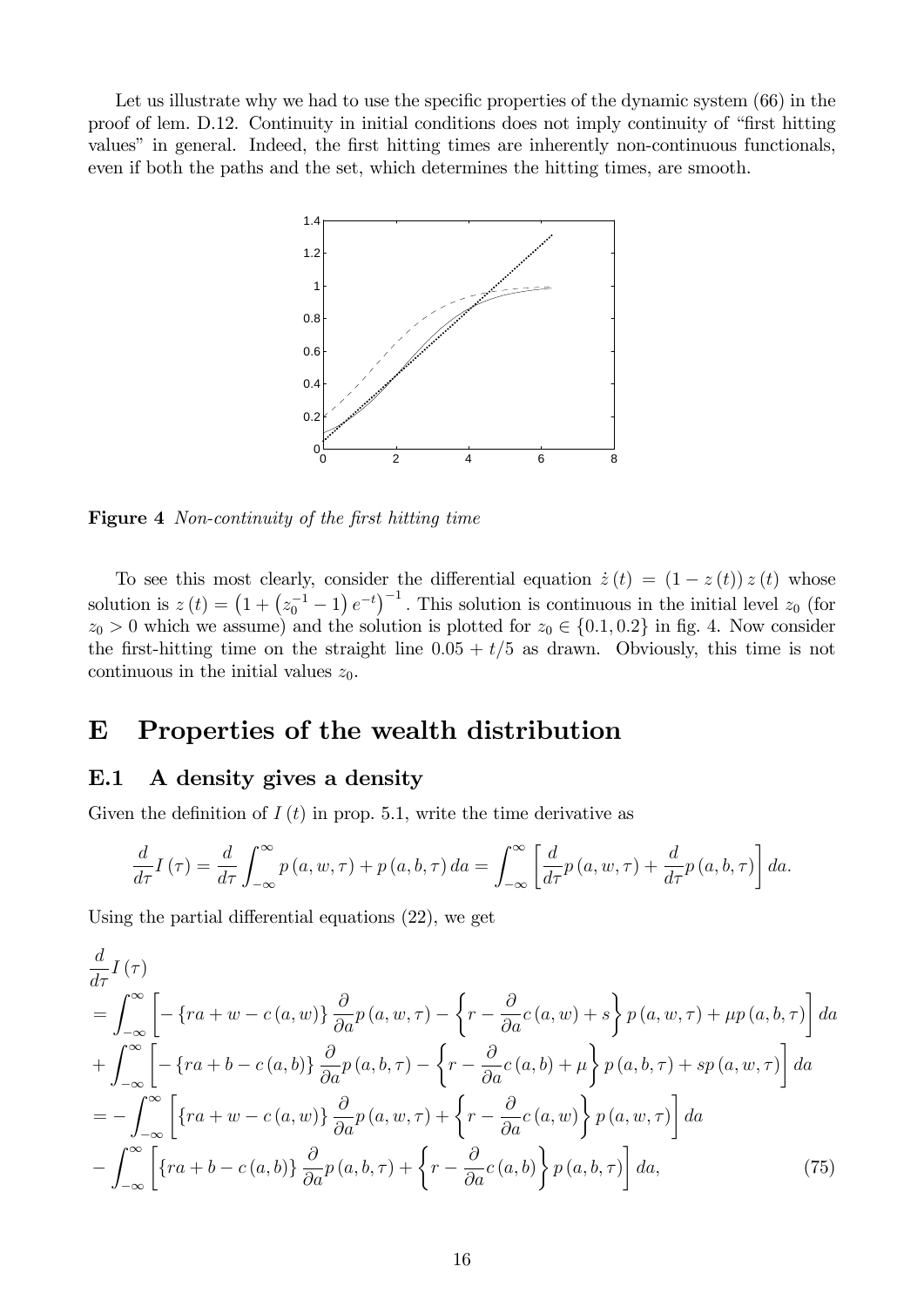where the last equality dropped the terms  $\mu p(a, b\tau)$  and  $sp(a, w, \tau)$ . Now integrate by parts, i.e. use  $\int_{-\infty}^{\infty} u(a) v'(a) da = [u(a) v(a)]_{-\infty}^{\infty} - \int_{-\infty}^{\infty} u'(a) v(a) da$  to find

$$
\int_{-\infty}^{\infty} \{rz + z - c(a, z)\} \frac{\partial}{\partial a} p(a, z, \tau) da
$$
  
=  $[\{ra + z - c(a, z)\} p(a, z, \tau)]_{-\infty}^{\infty} - \int_{-\infty}^{\infty} \{r - \frac{\partial}{\partial a} c(a, z)\} p(a, z, \tau) da.$ 

As the density is zero for all  $a < -b/r$  and  $a > a_w^*$ , the first term is zero. We therefore find for the derivative of our integral

$$
\frac{d}{d\tau}I(\tau) = \int_{-\infty}^{\infty} \left\{ r - \frac{\partial}{\partial a}c(a, w) \right\} p(a, w, \tau) da - \int_{-\infty}^{\infty} \left\{ r - \frac{\partial}{\partial a}c(a, w) \right\} p(a, w, \tau) da \n+ \int_{-\infty}^{\infty} \left\{ r - \frac{\partial}{\partial a}c(a, b) \right\} p(a, b, \tau) da - \int_{-\infty}^{\infty} \left\{ r - \frac{\partial}{\partial a}c(a, b) \right\} p(a, b, \tau) da \n= 0.
$$

## E.2 The subdistribution functions (24)

Look again at the FPEs (22). Observe that

$$
\frac{d}{da} [\{ra + z - c(a, z)\} p(a, z, \tau)] = \{ra + z - c(a, z)\} \frac{\partial}{\partial a} p(a, z, \tau) + \left\{r - \frac{\partial}{\partial a} c(a, z)\right\} p(a, z, \tau)
$$

and write the FPEs as

$$
\frac{\partial}{\partial \tau} p(a, w, \tau) = -\frac{d}{da} [\{ra + w - c(a, w)\} p(a, w, \tau)]
$$
  
\n
$$
-sp(a, w, \tau) + \mu p(a, b, \tau),
$$
  
\n
$$
\frac{\partial}{\partial \tau} p(a, b, \tau) = -\frac{d}{da} [\{ra + b - c(a, b)\} p(a, b, \tau)]
$$
  
\n
$$
+sp(a, w, \tau) - \mu p(a, b, \tau).
$$
\n(76)

Now consider subdistributions (as we describe subdensities), i.e. consider

$$
P(a, z, \tau) \equiv \int_{-b/r}^{a} p(a, z, \tau) da.
$$
 (77)

As a preliminary step, compute

$$
\int_{-b/r}^{a} \frac{d}{da} [\{ra + z - c(a, z)\} p(a, z, \tau)] da
$$
  
=  $\{ra + z - c(a, z)\} p(a, z, \tau) - \left[\{-b + z - c(-b/r, z)\} p\left(-\frac{b}{r}, z, \tau\right)\right]$   
=  $\{ra + z - c(a, z)\} p(a, z, \tau)$  (78)

where we used the fact (see main text) that  $p\left(-\frac{b}{r}\right)$  $(\frac{b}{r}, z, \tau) = 0$  for all  $\tau$ . Using this, we can compute the time derivative of the subdistribution (77) for  $z = w$  as

$$
\frac{d}{d\tau} \int_{-b/r}^{a} p(a, w, \tau) da = \int_{-b/r}^{a} \frac{d}{d\tau} p(a, w, \tau) da
$$
  
=  $-\{ra + w - c(a, w)\} p(a, w, \tau) + \int_{-b/r}^{a} -sp(a, w, \tau) + \mu p(a, b, \tau) da$ ,